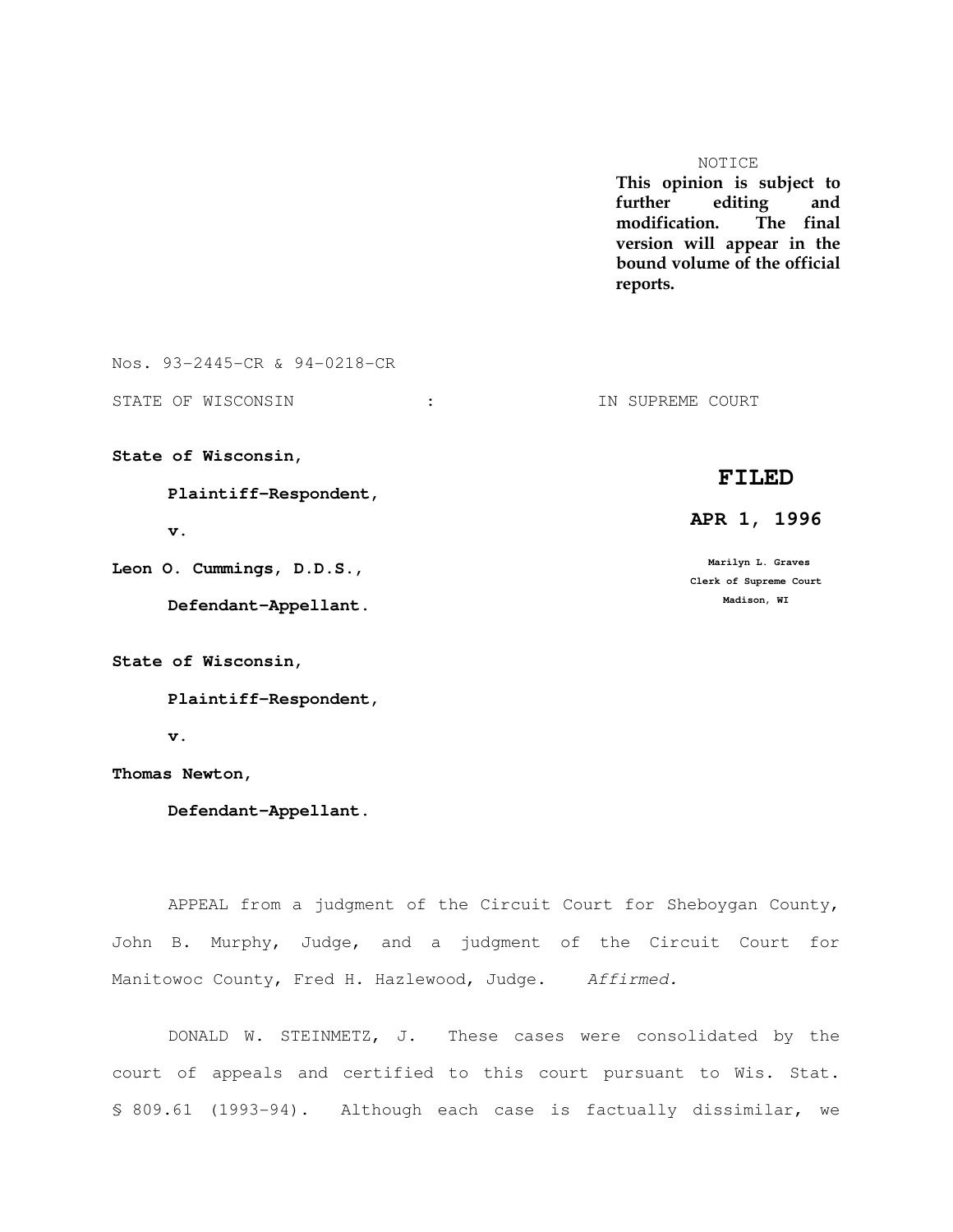accepted certification in order to collectively address questions concerning the interpretation of Wis. Stat.  $\frac{6}{5}$  968.26 (1993-94),<sup>1</sup> the statute authorizing Wisconsin's John Doe proceeding.

 $^{\text{\tiny{\textup{1}}}}$  Wis. Stat. § 968.26 provides as follows:

e<br>S

 **968.26 John Doe proceeding.** If a person complains to a judge that he or she has reason to believe that a crime has been committed within his or her jurisdiction, the judge shall examine the complainant under oath and any witnesses produced by him or her and may, and at the request of the district attorney shall, subpoena and examine other witnesses to ascertain whether a crime has been committed and by whom committed. The extent to which the judge may proceed in the examination is within the judge's discretion. The examination may be adjourned and may be secret. Any witness examined under this section may have counsel present at the examination but the counsel shall not be allowed to examine his or her client, cross-examine other witnesses or argue before the judge. If it appears probable from the testimony given that a crime has been committed and who committed it, the complaint may be reduced to writing and signed and verified; and thereupon a warrant shall issue for the arrest of the accused. Subject to s. 971.23, if the proceeding is secret, the record of the proceeding and the testimony taken shall not be open to inspection by anyone except the district attorney unless it is used by the prosecution at the preliminary hearing or the trial of the accused and then only to the extent that it is so used. A court, on the motion of a district attorney, may compel a person to testify or produce evidence under s. 972.08 (1). The person is immune from prosecution as provided in s. 972.08 (1), subject to the restrictions under s. 972.085.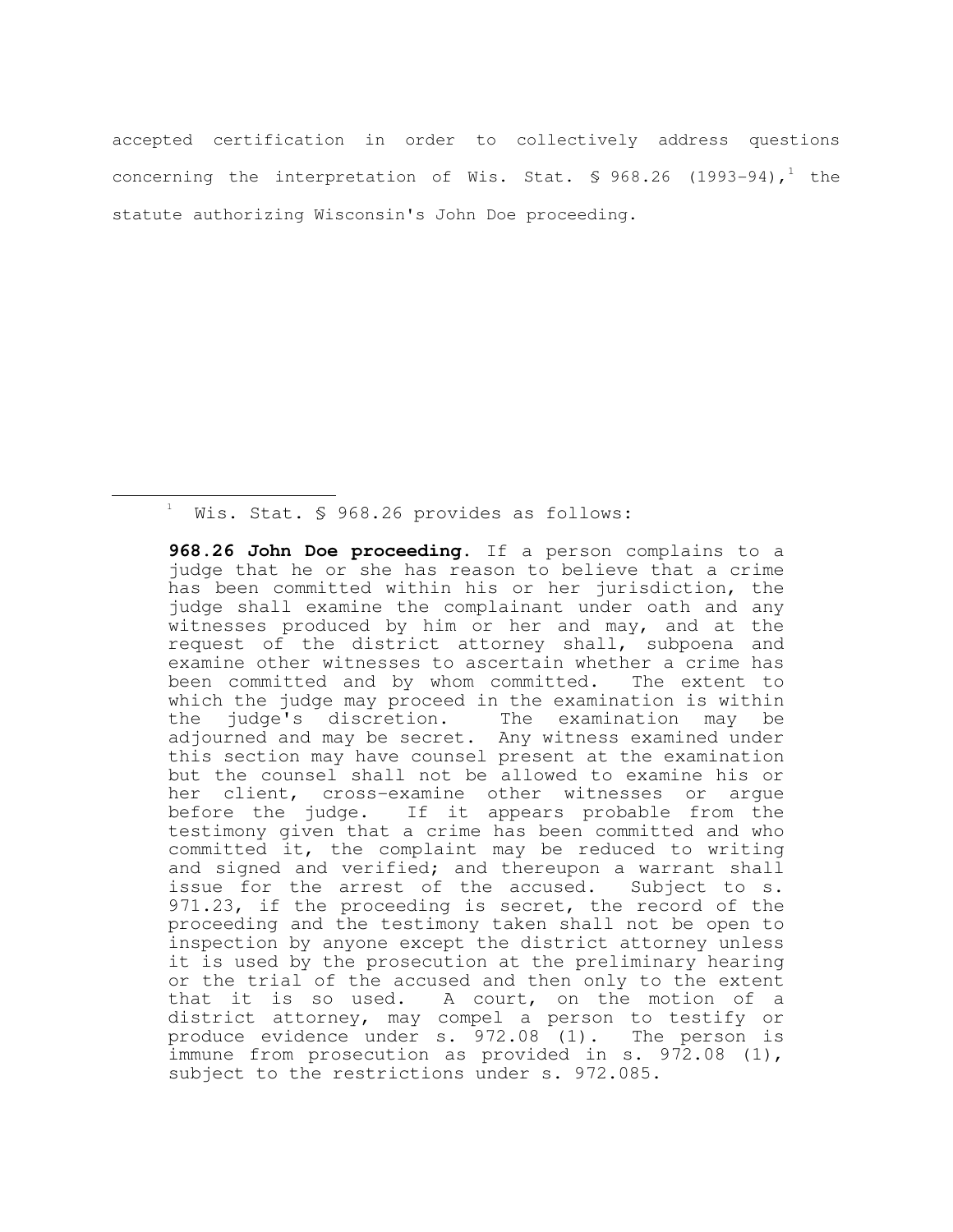There are four issues regarding the John Doe proceeding before this court: (1) does a John Doe judge have the power to issue a search warrant; (2) does a John Doe judge have the power to seal a search warrant; (3) may a district attorney, pursuant to Wis. Stat. § 968.02  $(1994)$ ,<sup>2</sup> issue a criminal complaint to a defendant prior to the conclusion of a John Doe proceeding involving that defendant; and (4)

2 Wis. Stat. § 968.02 provides as follows:

e<br>S

 **968.02 Issuance and filing of complaints.** (1) Except as otherwise provided in this section, a complaint charging a person with an offense shall be issued only by a district attorney of the county where the crime is alleged to have been committed. A complaint is issued when it is approved for filing by the district attorney. The approval shall be in the form of a written indorsement on the complaint. (2) After a complaint has been issued, it shall be filed with a judge and either a warrant or summons shall be issued or the complaint shall be dismissed, pursuant to s. 968.03. Such filing commences the action. (3) If a district attorney refuses or is unavailable to issue a complaint, a circuit judge may permit the filing of a complaint, if the judge finds there is probable cause to believe that the person to be charged has committed an offense after conducting a hearing. If the

district attorney has refused to issue a complaint, he or she shall be informed of the hearing and may attend. The hearing shall be ex parte without the right of cross-examination.

 (4) If the alleged violator under s. 948.55 (2) or 948.60 (2) is or was the parent or guardian of a child who is injured or dies as a result of an accidental shooting, the district attorney may consider, among other factors, the impact of the injury or death on the alleged violator when deciding whether to issue a complaint regarding the alleged violation. This subsection does not restrict the factors that a district attorney may consider in deciding whether to issue a complaint regarding any alleged violation.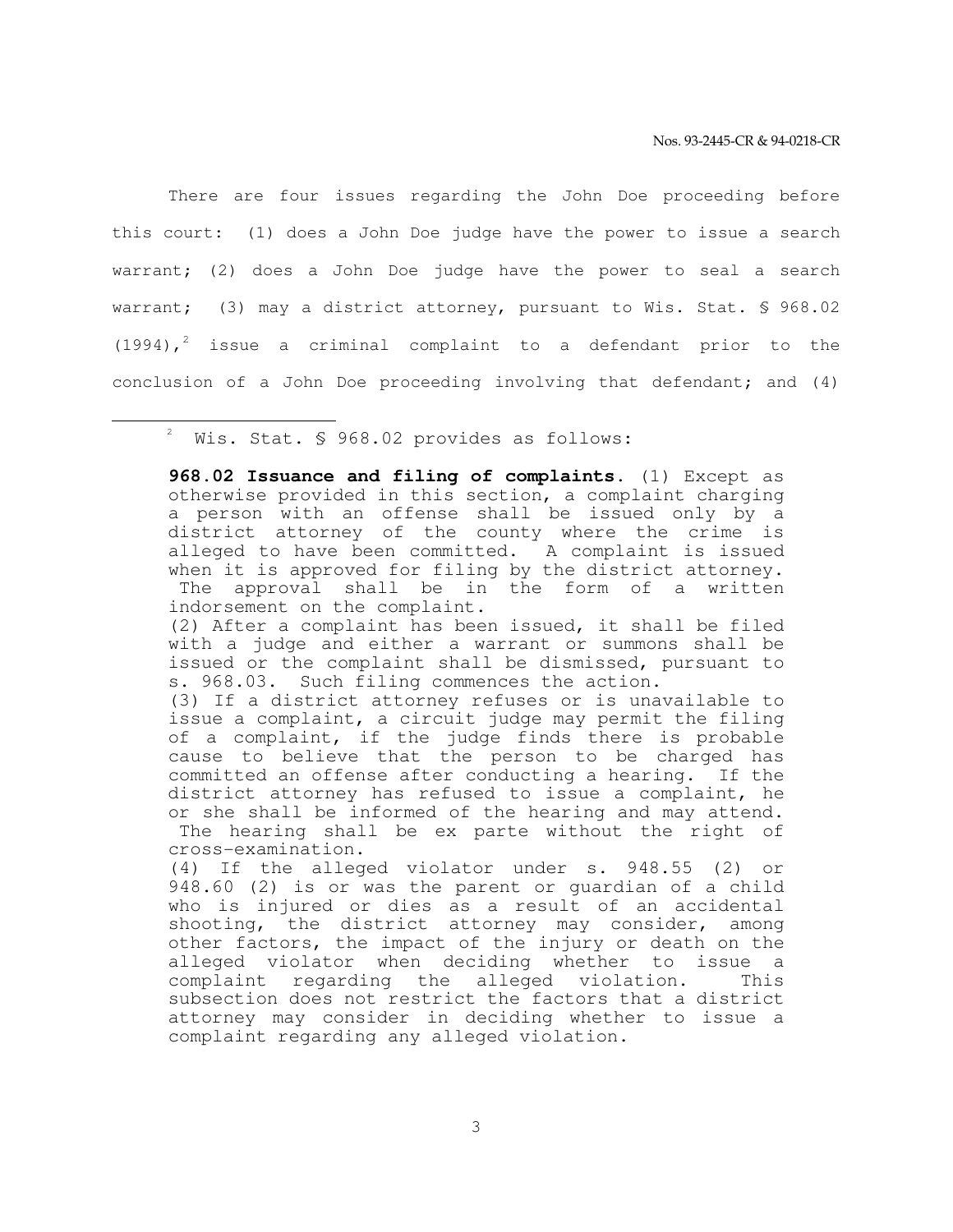what limits are there in the use of a John Doe proceeding by the district attorney once an information has been filed against the defendant. Furthermore, defendant Newton raises various constitutional challenges relating to his Sixth Amendment right to assistance of counsel.

 We hold that a John Doe judge may issue and seal a search warrant under appropriate circumstances and that a district attorney may independently issue a criminal complaint regardless of the existence of a John Doe proceeding involving the defendant. We also reaffirm our holding in State v. Washington, 83 Wis. 2d 808, 266 N.W.2d 597 (1978), that a John Doe proceeding cannot be used to obtain evidence against a defendant for crimes with which that defendant has already been charged. Finally, we dismiss defendant Newton's Sixth Amendment challenges.

 The facts are not in dispute in either case. The initial complaint against defendant Leon Cummings was made to the Sheboygan County Human Social Services Department in April 1991. The complainant, Holly Jean Bartz, was concerned that the defendant, a dentist, was defrauding her 75-year-old aunt, LuEllen Kolk. Mrs. Bartz reviewed her aunt's accounts and allegedly discovered that the defendant charged her aunt more than \$55,000 during a three-year period for relatively minor dental work. Mrs. Bartz then examined the defendant's records and apparently found that the defendant's

4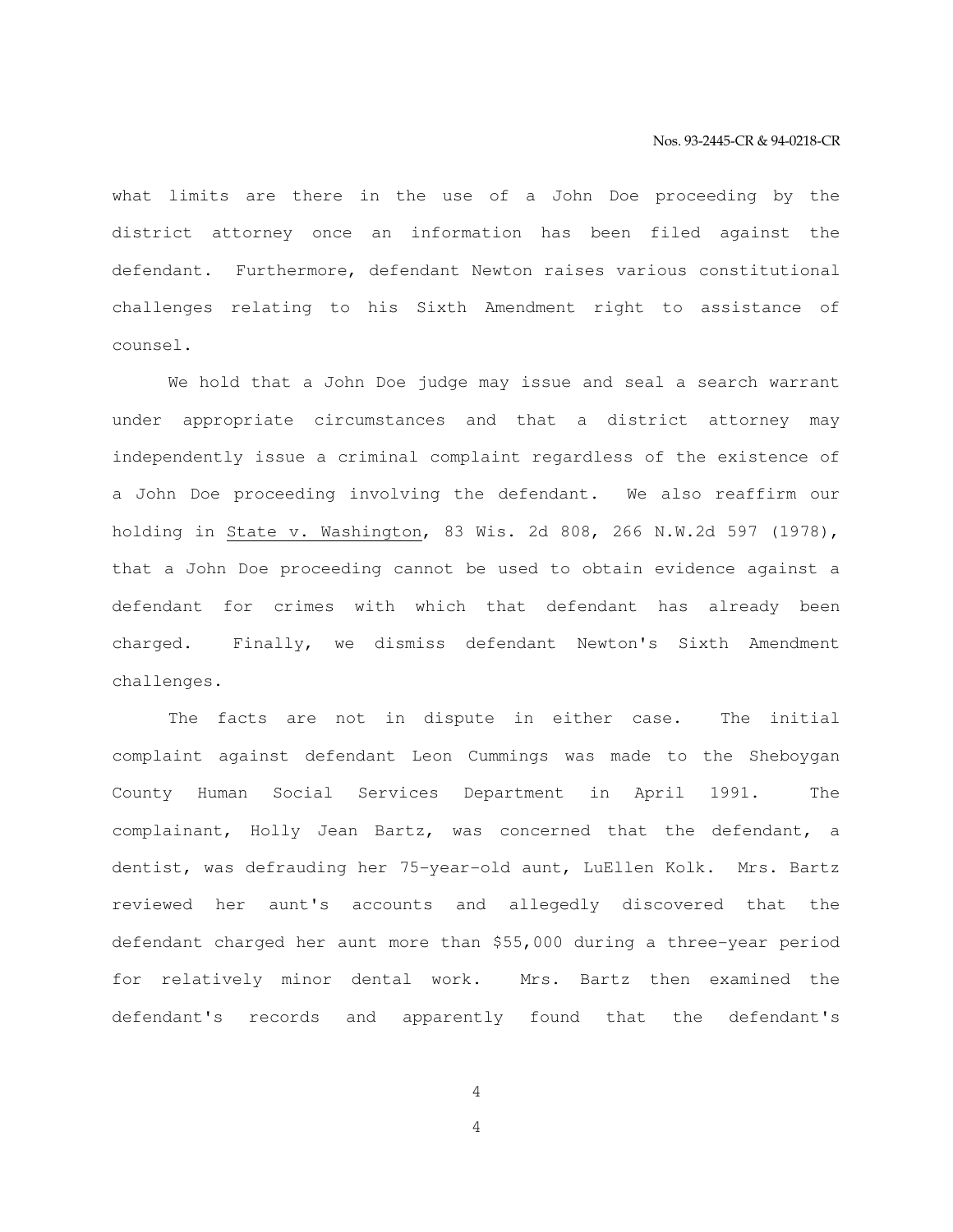accounting ledgers indicated "NC" (no charge) for appointments for which her aunt had issued a check. Even more suspicious was that these checks had supposedly been endorsed and cashed by the defendant personally rather than having been deposited into the dental office business account.

 A petition for a John Doe proceeding was filed by the State on December 17, 1991. The order finding good cause for the John Doe and granting the State's petition for secrecy was signed by Judge Edward Stengel, Sheboygan County Circuit Court, on December 18, 1991. In addition, a search warrant was issued for the records of the defendant on December 18, 1991. Each of these documents was signed by Judge Stengel who identified himself as "Circuit Court, Branch #1." On December 19, 1991, another order was issued by Judge Stengel, "Circuit Court Branch #1," sealing all of the search warrant documents subject to the conditions set forth in the order of secrecy. The search warrant was executed on December 18 or 19, 1991, and was returned and filed with the clerk of courts on December 19, 1991. A preliminary inventory was filed on December 20, 1991, while a more detailed inventory was filed on December 26, 1991.

 The defendant was charged with four counts of theft by fraud on January 8, 1993, by the district attorney. The complaint resulted from information received from numerous sources, including two victims, Patricia Luedtke and LuEllen Kolk, several employees of the defendant,

5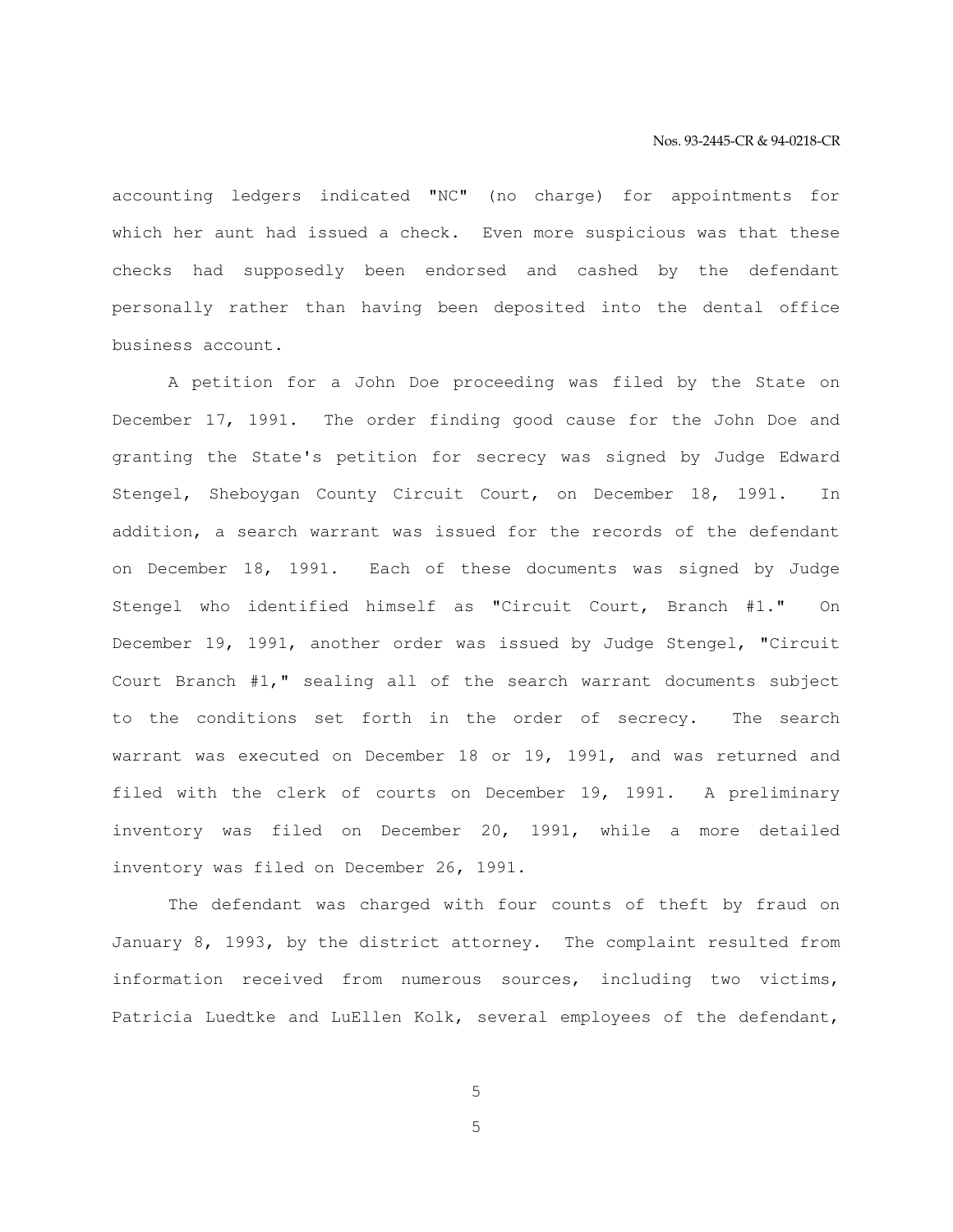two dentists, the investigator who reviewed the defendant's office records, agents of the Wisconsin Department of Regulation and Licensing and the State Bank of Howard Grove. It is undisputed that the criminal complaint's factual basis consisted entirely of information obtained independently from and without recourse to the John Doe proceeding.

 The defendant moved to dismiss the complaint on the grounds that the John Doe procedure had been abused. The Sheboygan County Circuit Court, Judge John B. Murphy, denied this motion finding that a John Doe had never actually commenced. The defendant then moved to suppress the evidence obtained as a result of the search warrant on the grounds that the sealing of the warrant was improper. The court also denied this motion finding that, although there was no authority for sealing the warrant documents, the defendant's remedies did not include suppression since any error caused by the seal was harmless.

 Defendant Thomas Newton was arrested on December 1, 1991. This arrest was based upon evidence discovered through a search warrant issued by Manitowoc County Circuit Court, Judge Allan J. Deehr, on the morning of December 1. A John Doe proceeding was not commenced until December 5. The defendant was charged at his arraignment on December 9 with the possession of cocaine with the intent to deliver, failure to pay a drug tax, possession of drug paraphernalia and possession of THC. All of these charges were based upon evidence discovered through the

6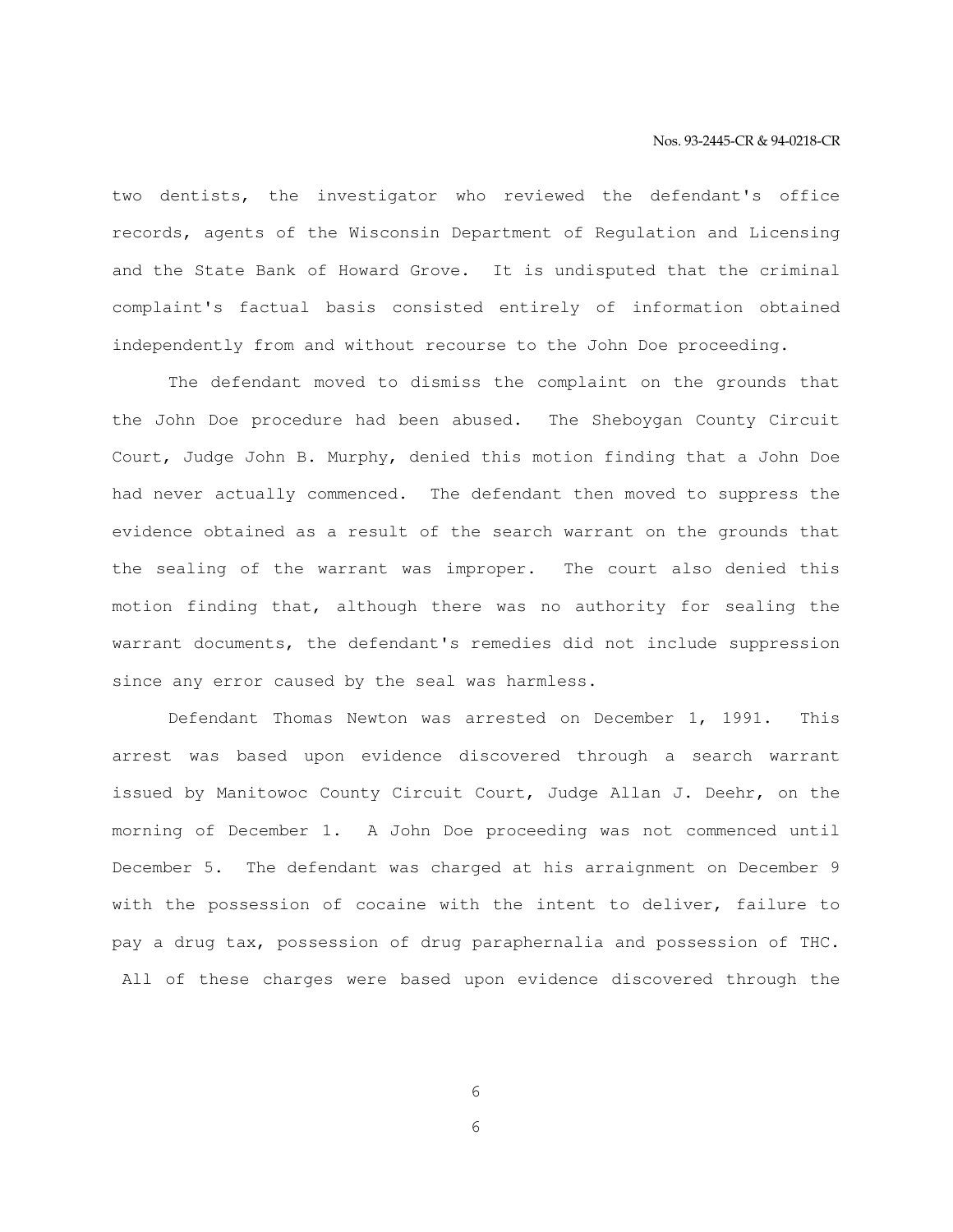initial search warrants issued before the commencement of the John Doe proceeding.

 The defendant filed a motion to dismiss the complaint on September 9, 1992, alleging that the State's improper use of the John Doe proceeding resulted in a lack of competency in the circuit court. Circuit Court Judge Fred H. Hazlewood, Manitowoc County, denied the motion on September 17 for lack of timeliness.

 Both defendants appealed the decisions of the circuit courts. The court of appeals consolidated the cases and requested certification by this court. This court accepted certification on February 21, 1995, in order to clarify the roles and delineate the authority of both judges and prosecutors in a John Doe proceeding. These are questions of statutory interpretation which this court reviews de novo without deference to the circuit court or court of appeals. See Eby v. Kozarek, 153 Wis. 2d 75, 79, 450 N.W.2d 249 (1990).

#### A.

 The first case, State v. Cummings, presents questions regarding the ability of a John Doe judge to issue and seal a search warrant.<sup>3</sup> Defendant first argues that a John Doe judge does not have the power to issue a search warrant since such power is not explicitly granted in the John Doe statute. However, since the authority to issue a search

e<br>S

These questions are presented only by the facts of State v. Cummings and are not at issue in State v. Newton.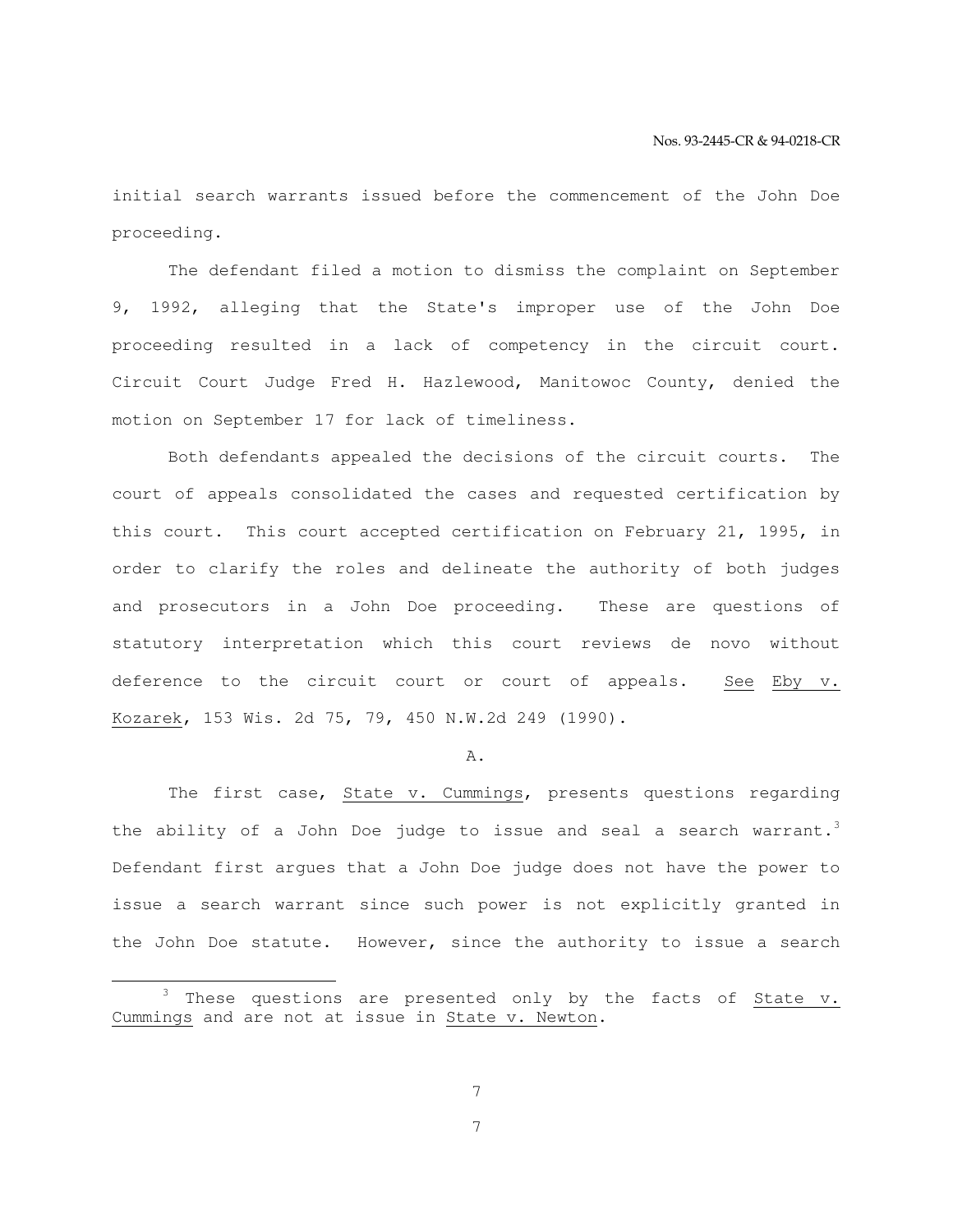warrant is conferred upon all judges independently by Wis. Stat. § 968.12,<sup>4</sup> the John Doe statute need not specifically mention the

4 Wis. Stat. § 968.12 provides as follows:

e<br>S

 **968.12 Search warrant.** (1) Description and issuance. A search warrant is an order signed by a judge directing a law enforcement officer to conduct a search of a designated person, a designated object or a designated place for the purpose of seizing designated property or kinds of property. A judge shall issue a search warrant if probable cause is shown.

 (2) Warrant upon affidavit. A search warrant may be based upon sworn complaint or affidavit, or testimony recorded by a phonographic reporter or under sub. (3) (d), showing probable cause therefor. The complaint, affidavit or testimony may be upon information and belief.

 (3) Warrant upon oral testimony. (a) General rule. A search warrant may be based upon sworn oral testimony communicated to the judge by telephone, radio or other means of electronic communication, under the procedure prescribed in this subsection.

 (b) Application. The person who is requesting the warrant shall prepare a duplicate original warrant and read the duplicate original warrant, verbatim, to the judge. The judge shall enter, verbatim, what is read on the original warrant. The judge may direct that the warrant be modified.

 (c) Issuance. If the judge determines that there is probable cause for the warrant, the judge shall order the issuance of a warrant by directing the person requesting the warrant to sign the judge's name on the duplicate original warrant. In addition, the person shall sign his or her own name on the duplicate original warrant. The judge shall immediately sign the original warrant and enter on the face of the original warrant the exact time when the warrant was ordered to be issued. The finding of probable cause for a warrant upon oral testimony shall be based on the same kind of evidence as is sufficient for a warrant upon affidavit. (d) Recording and certification of testimony. When a caller informs the judge that the purpose of the call is to request a warrant, the judge shall place under oath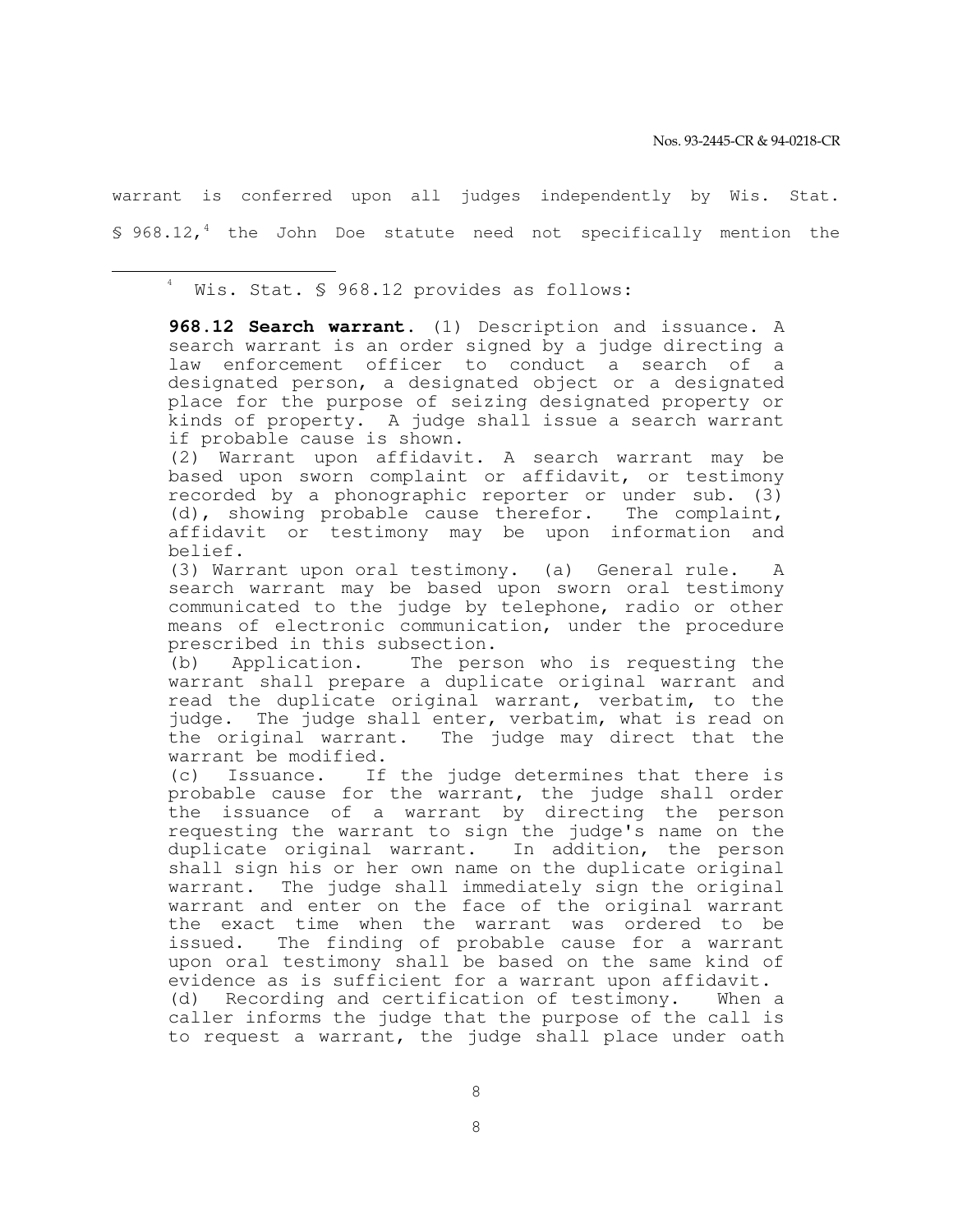issuance of search warrants for a John Doe judge to have such power. Furthermore, statutes should be interpreted in a manner which support their underlying purpose. See State v. Swatek, 178 Wis. 2d 1, 6-7, 502 N.W.2d 909 (Ct. App. 1993). This court has repeatedly held that the John Doe proceeding was designed as an investigatory tool to be used as an "inquest for the discovery of crime." Washington, 83 Wis. 2d at 822. Denying John Doe judges the ability to issue search warrants would seriously reduce the investigatory power of the John Doe proceeding.

 Next, defendant asserts that a John Doe judge does not have the authority to seal a search warrant.<sup>5</sup> It is true that there is no (..continued)

each person whose testimony forms a basis of the application and each person applying for the warrant. The judge or requesting person shall arrange for all sworn testimony to be recorded either by a stenographic reporter or by means of a voice recording device. The judge shall have the record transcribed. The transcript, certified as accurate by the judge or reporter, as appropriate, shall be filed with the court. If the testimony was recorded by means of a voice recording device, the judge shall also file the original recording with the court. (e) Contents. The contents of a warrant upon oral

testimony shall be the same as the contents of a warrant upon affidavit.

 (f) Entry of time of execution. The person who executes the warrant shall enter the exact time of execution on the face of the duplicate original warrant. (4) Location of search. A search warrant may authorize a search to be conducted anywhere in the state and may be executed pursuant to its terms anywhere in the state.

 $5$  Defendant Cummings also asserts that Wis. Stat. § 968.17 requires that search warrants and the supporting documents be publicly filed with the clerk of courts. Wis. Stat. § 968.17 provides in its

9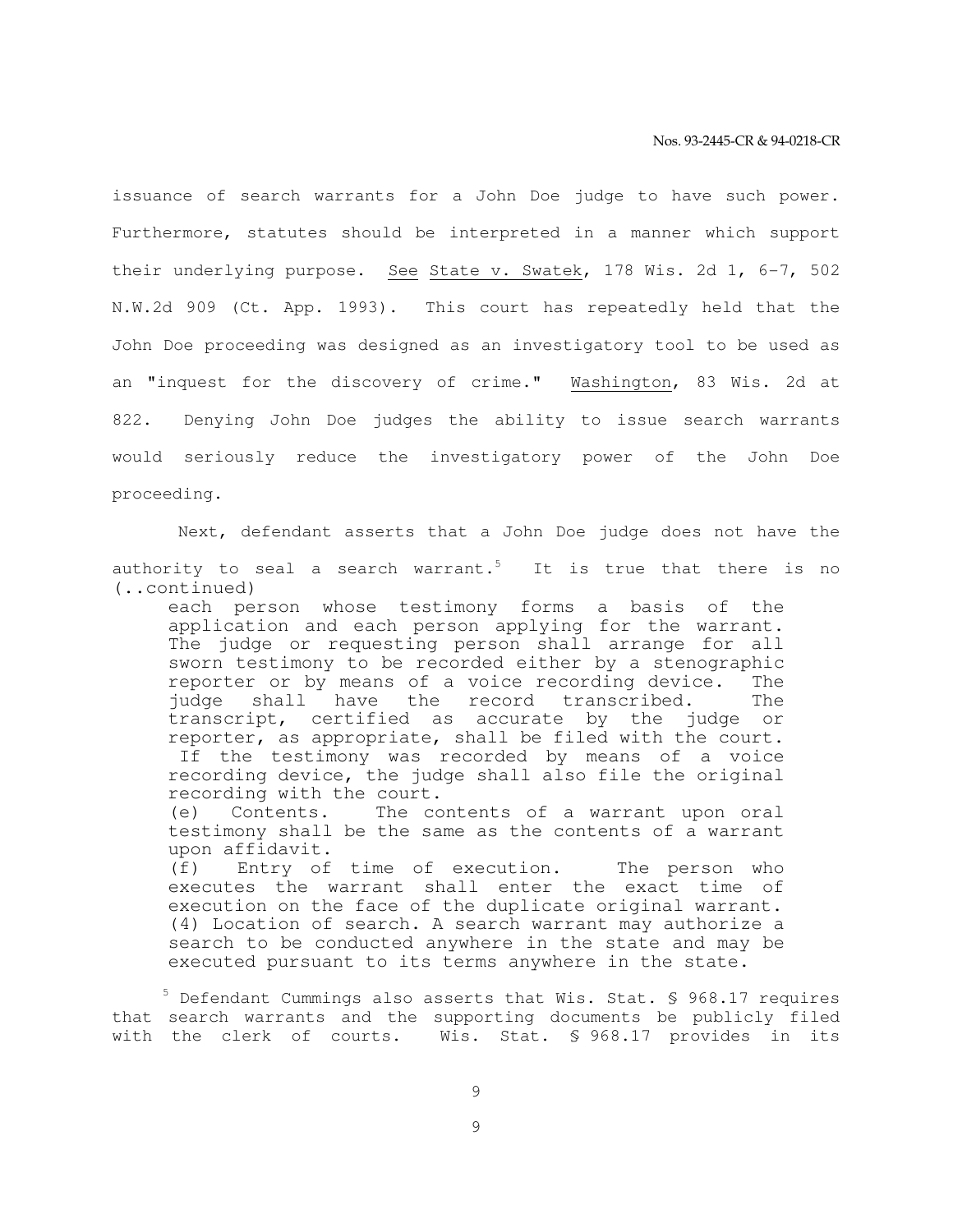statutory authority in Wisconsin granting judges this ability. However, a John Doe judge has been granted jurisdiction, the legal right to exercise its authority, pursuant to Wis. Stat. § 968.27. A grant of jurisdiction by its very nature includes those powers necessary to fulfill the jurisdictional mandate.

 The statutory jurisdiction of a John Doe judge has been defined as the authority of the judge to conduct a John Doe investigation. See In re Wis. Family Counseling, 95 Wis. 2d 670, 676, 291 N.W.2d 631 (1980). "From a relatively early date . . . the jurisdiction conferred upon [John Doe judges] was adapted to serve a broader investigatory purpose." Washington, 83 Wis. 2d at 820. In fact, the function of the John Doe proceeding has almost always been to "ascertain whether [a] crime has been committed and by whom . . . ." Wolke v. Fleming, 24 Wis. 2d 606, 613, 129 N.W.2d 841 (1964). This court has recognized that at many times it is desirable for this function to be carried out in secrecy, see, e.g., State ex rel. Newspaper Inc. v. Circuit Court, 65 Wis. 2d 66, 72, 221 N.W.2d 894 (1974), and has identified a number of reasons why such secrecy is vital to the very effectiveness of the (..continued) pertinent part:

**986.17 Return of Search Warrant.** (1) The return of the search warrant shall be made within 48 hours after execution to the clerk designated in the warrant. The return shall be accompanied by a written inventory of any property taken. Nothing in this section prohibits a search warrant from being returned and filed under seal. In this case the requirements of the statute were met: the warrant was returned within 48 hours and an inventory of the taken property was executed.

10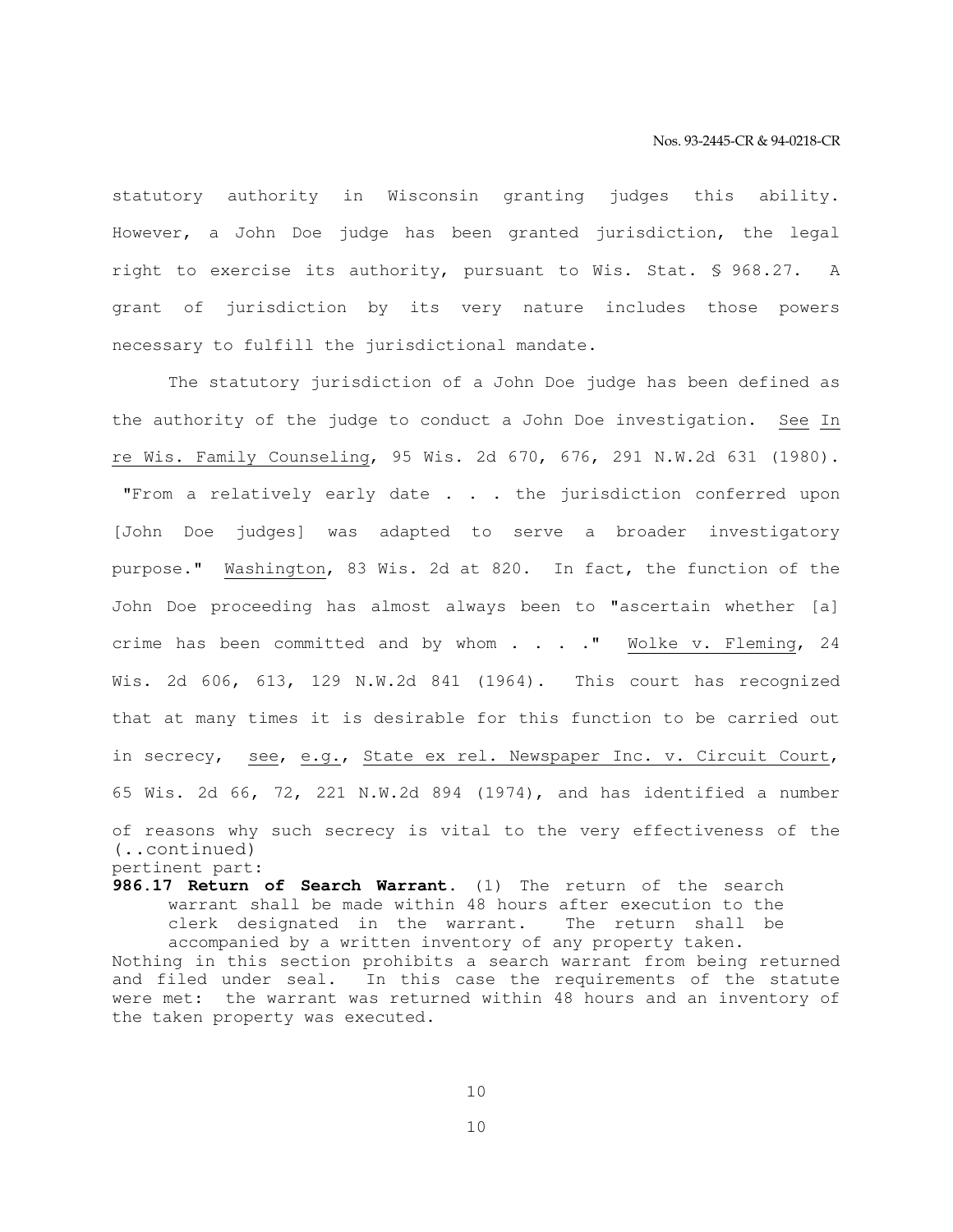John Doe proceeding. These include: (1) keeping knowledge from an unarrested defendant which could encourage escape; (2) preventing the defendant from collecting perjured testimony for the trial; (3) preventing those interested in thwarting the inquiry from tampering with prosecutive testimony or secreting evidence; (4) rendering witnesses more free in their disclosures; and (5) preventing testimony which may be mistaken or untrue or irrelevant from becoming public. See State v. O'Connor, 77 Wis. 2d 261, 279, 252 N.W.2d 671 (1977).

 The ability to seal a search warrant is exactly that type of power which a John Doe judge needs to fulfill the above jurisdictional mandate. A search warrant application, the supporting documents and the evidence obtained through the warrant may at times be integral to a John Doe proceeding and can play a significant role in the ultimate determination by the John Doe judge of whether or not to file a criminal complaint. Therefore, it is only logical that when a John Doe judge determines that it is necessary to keep the proceedings secret pursuant to Wis. Stat. § 968.26, he should be able to keep the warrant and supporting documents secret too. It would make little sense to deny the judge this power when secrecy is at times central to the John Doe proceeding.

 In fact, the very reasons identified by this court why secrecy is allowed generally in John Doe proceedings are even more applicable to a warrant and the type of evidence associated with a warrant. For

11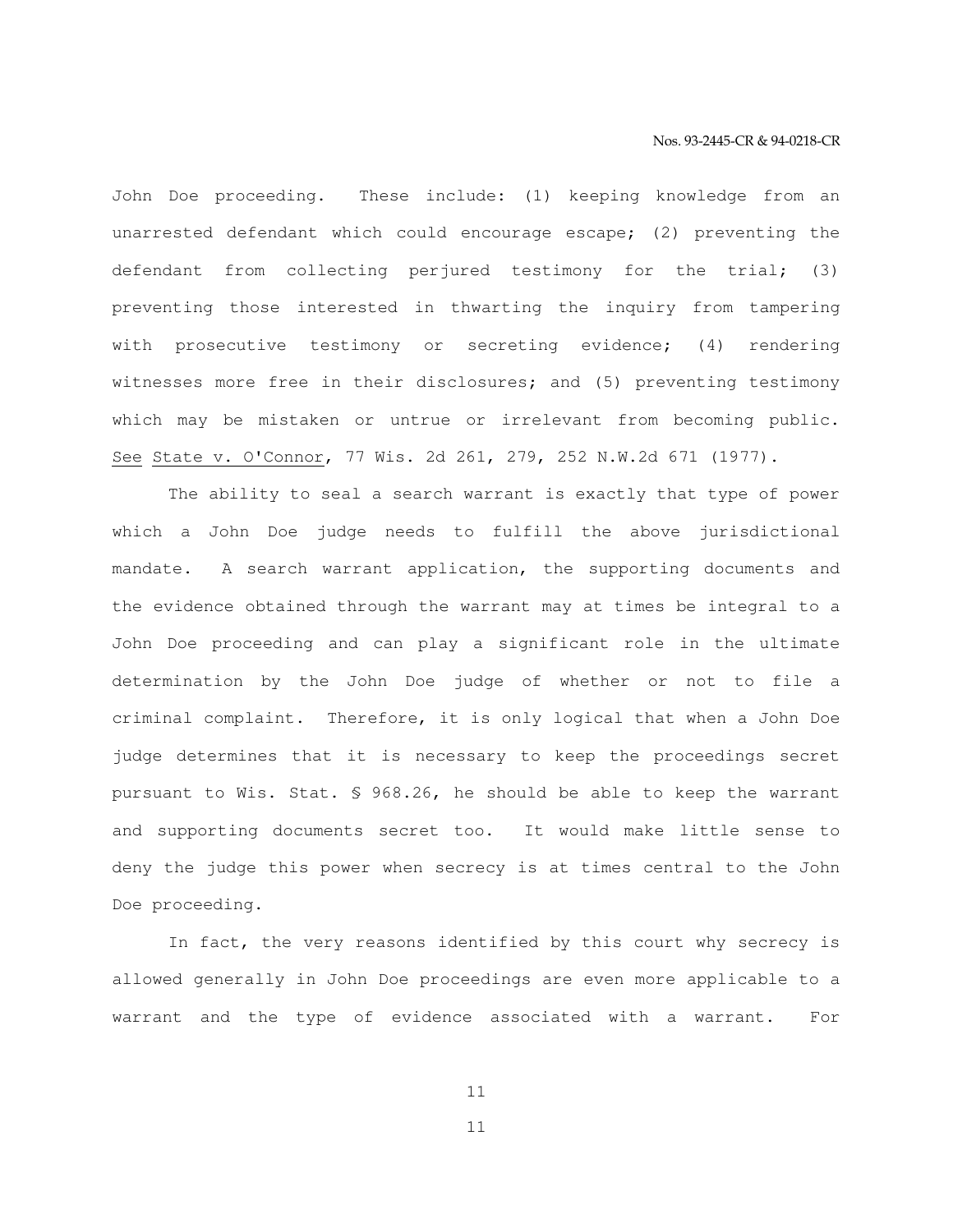example, real evidence, especially evidence such as records, ledgers or journals, is very susceptible to tampering, removal or destruction by a defendant. Furthermore, it is the type of evidence which could be especially damaging or humiliating to the defendant if made public.

 Defendant Cummings cites various cases which he asserts hold that John Doe judges only have those powers specifically granted to them by the statute. In fact, these cases hold nothing of the sort. In State v. Brady, 118 Wis. 2d 154, 345 N.W.2d 533 (Ct. App. 1984) the issue was whether a John Doe judge could issue a material witness arrest warrant when the applicable statute only allowed such warrants to be issued during a "felony criminal proceeding." The court of appeals determined that since a John Doe proceeding was not a felony criminal proceeding, the John Doe judge did not have such power. See id. at 157. Since the search warrant statute central to this case does not have a felony criminal proceeding requirement, it is unclear how Brady is applicable at all.

 Cummings also cites to State ex rel. Niedziejko v. Coffey, 22 Wis. 2d 392, 126 N.W.2d 96 (1964). However, Niedziejko holds that it was an abuse of the John Doe judge's discretion when he violated the secrecy of a John Doe proceeding which he himself had made secret. See id. at 399-400. Nowhere does Niedziejko limit a John Doe judge's powers to those specifically enumerated in the statute. Finally, Cummings sets forth State ex rel. v. Coffey, 18 Wis. 2d 529, 118 N.W.2d 939, 942-43

12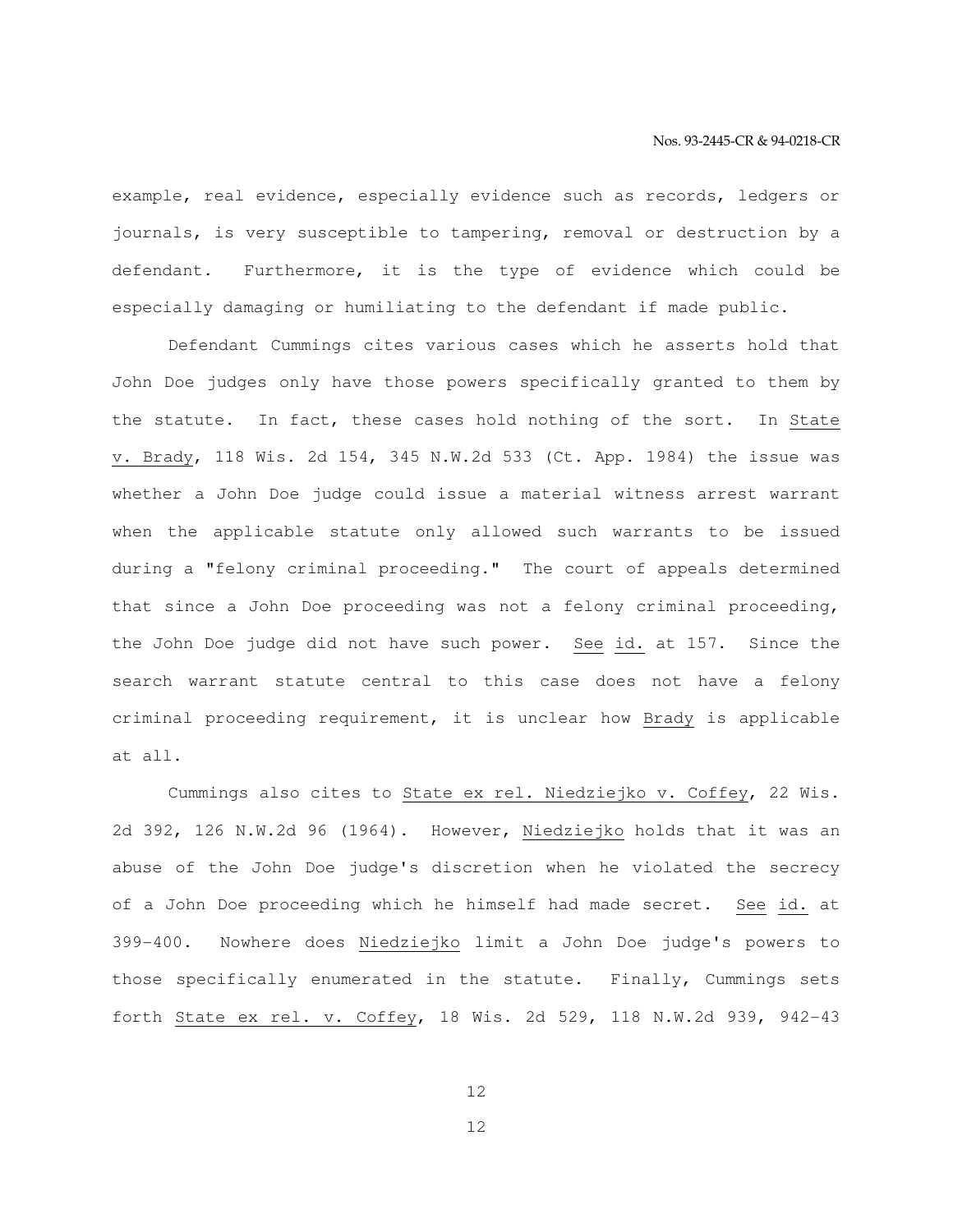(1963). However, the holding in Coffey, like that in Brady, was solely based upon the statutory language applicable to that case. In Coffey, a John Doe judge attempted to compel self-incriminating testimony pursuant to Wis. Stat. § 325.34 (1963-64). However, this statute only granted a court such authority. Distinguishing between a court and a judge, this court held that a John Doe judge does not have the statutory powers of a court. See id. at 536. This conclusion is indubitably correct. Nevertheless, a John Doe judge still enjoys those powers that are conferred to all judges by statute.

 The fact that a John Doe judge has the authority to seal a search warrant does not, however, end the inquiry. Whenever any judge seals a search warrant, fundamental rights may be implicated. The United States Supreme Court has identified at least two sets of rights which are involved when court documents are kept from public scrutiny: (1) those rights guaranteed under the First Amendment and (2) the common law right of public access. Which right attaches depends on whether search warrants and search warrant materials are considered simply "judicial records," and therefore governed by the common law public right to access discussed in Nixon v. Warner Communications, Inc., 435 U.S. 589, 597-98 (1978), or search warrants and supporting documents are considered part of a criminal proceeding and therefore given the full First Amendment protection discussed in Press-Enterprise Co. v. Superior Court, 464 U.S. 501, 510 (1984) (Press Enterprise I) and Press

13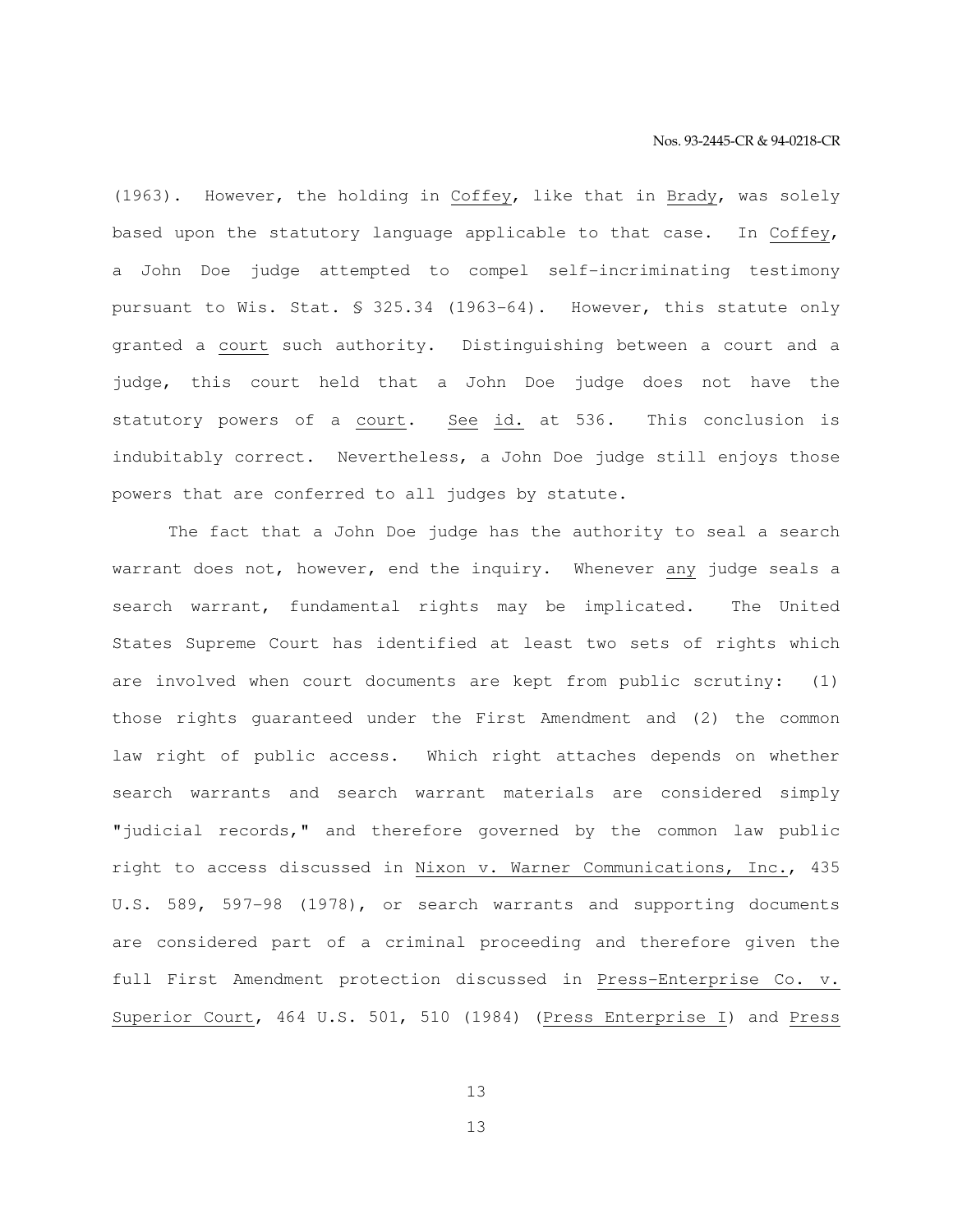Enterprise Co. v. Superior Court, 478 U.S. 1, 9 (1986) (Press-Enterprise II). The federal appellate courts which have addressed this question are, unfortunately, split.<sup>6</sup> When deciding whether a judicial process is part of a criminal proceeding, a court must inquire whether: (1) "the place and process have historically been open to press and the general public" and (2) "public access plays a significant positive role in the functioning of the particular process in question." Press Enterprise II, 478 U.S. at 8. The application for a search warrant has not historically been open to the public or press. The Supreme Court itself has recognized, albeit in a different context, the private nature of the issuance of a search warrant. In Franks v. Delaware, 438 U.S. 154, 169 (1978), the Court noted that the proceeding for issuing a search warrant is "necessarily ex parte, since the subject of the search cannot be tipped off to the application for a warrant lest he destroy or remove evidence." Furthermore, in United States v. United States District Court, 407 U.S. 297, 321 (1972), the Court commented in dicta that "a warrant application involves no public

e<br>S

<sup>6</sup> Both the Fourth Circuit and Ninth Circuit Court of Appeals have held that search warrants and supporting documents are not granted First Amendment protection. See In re Baltimore Sun, 886 F.2d 60, 64- 65 (4th Cir. 1989); Times Mirror Co. v. United States, 873 F.2d 1210, 1213-19 (9th Cir. 1989). The Eighth Circuit Court of Appeals, however, has held that the materials supporting a search warrant are guaranteed First Amendment protection although the actual application for a warrant is not. See In re Search Warrant For Secretarial Area Outside the Office of Thomas Gunn, 855 F.2d 569, 572-73 (8th Cir. 1988).

<sup>14</sup>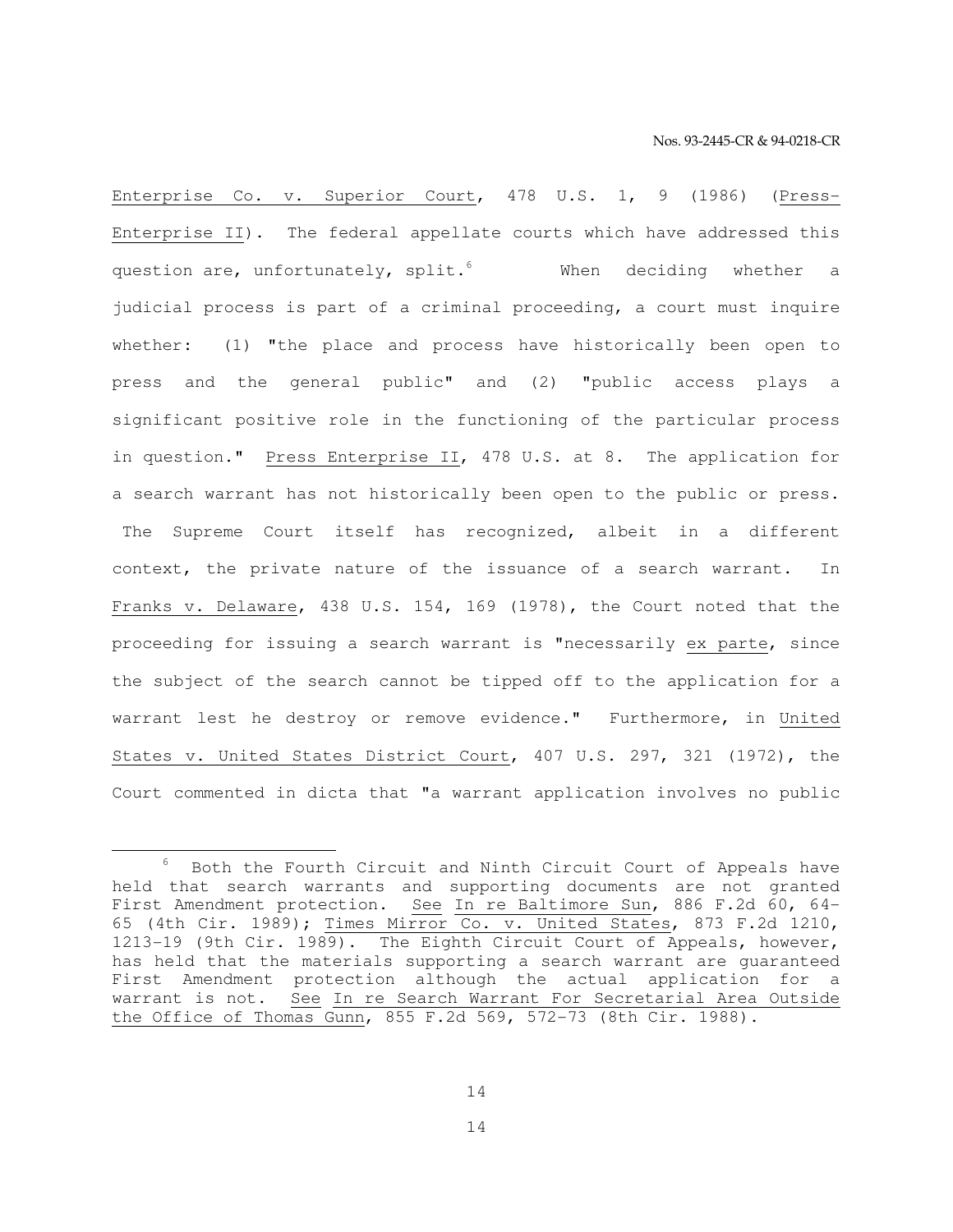or adversary proceedings: it is an ex parte request before a magistrate or judge."

 The reasoning of Franks and U.S. District Court is equally applicable to the material supporting a search warrant. As the Ninth Circuit noted: "The warrant process . . . would be equally threatened if the information disclosed during the proceeding were open to public scrutiny . . . . " Times Mirror Co. v. United States, 873 F.2d 1210, 1217 (1989). Therefore, since search warrants and supporting materials do not meet the first prong of the Press-Enterprise II test, we align ourselves with the Fourth and Ninth Circuit Courts and hold that such materials are not part of criminal proceedings and therefore not afforded First Amendment protection.<sup>7</sup>

 Nixon, however, still clearly attaches a qualified common law right of access to judicial documents based upon the desire of citizens "to keep a watchful eye on the workings of public agencies  $\ldots$ ." Nixon, 435 U.S. at 598. It is equally apparent, though, that this common law right of public access is not absolute. See id. at 598.

 The two federal circuit courts which have applied the reasoning of Nixon to search warrant cases are further split regarding the proper balance between the public's right to access and the state's interest

e<br>S

15

<sup>7</sup> The federal district court for the Eastern District of Wisconsin seems to have come to the same conclusion. See Matter of Search of Residence at 14905 Franklin Dr., 121 F.R.D. 78, 80 (E.D. WI 1988). Its opinion, unfortunately, does not address this issue directly.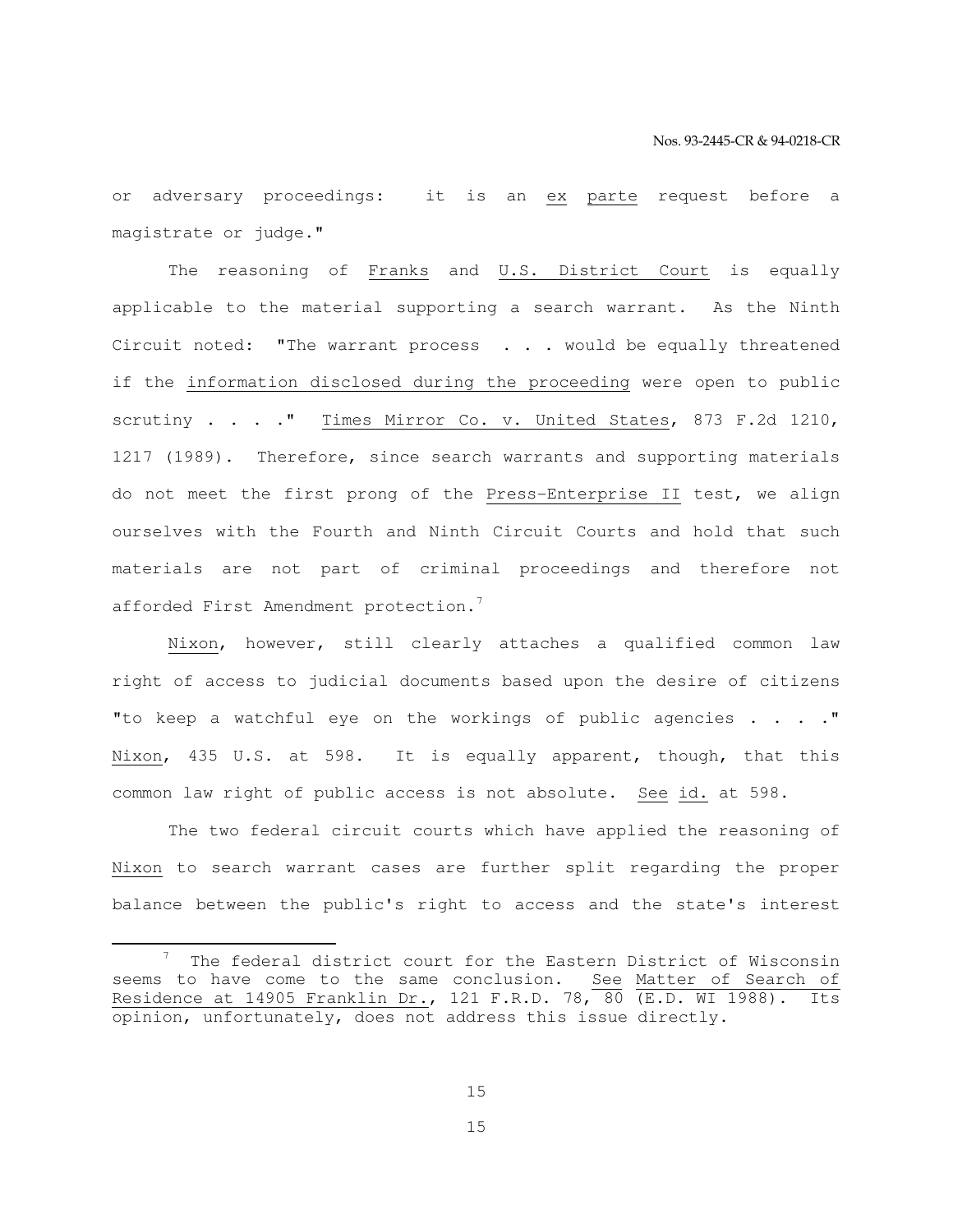in pursuing criminal investigations. The Ninth Circuit Court of Appeals has held that the public right of access to search warrants and supporting materials never attaches during a criminal investigation or prosecution. See Times Mirror, 873 F.2d at 1219. The Fourth Circuit Court of Appeals, however, has held that the decision whether the public right of access to search warrant materials is committed to the sound discretion of the circuit court. See In re Baltimore Sun, 886 F.2d 60, 64-65 (4th Cir. 1989). However, both courts have agreed upon one general principle: at some point the public's right of access must defer to the state's interest in effectively pursuing criminal investigations. See Baltimore Sun, 886 F.2d at 66; Times Mirror, 873 F. 2d 1219. Wisconsin case law is in accord with this general principle. See In re Wis. Family Counseling Services v. State, 95 Wis. 2d at 673. The question of how to strike a proper balance between these two countervailing interests in the context of search warrants, though, is one of first impression for this court.

 We conclude that the Fourth Circuit's approach, allowing the circuit court to balance the State's interest in keeping criminal investigations secret against the public's common law right of access, is sounder than the Ninth Circuit's bright-line rule of never recognizing a public right of access to search warrants and supporting materials during a criminal investigation. Although bright-line rules provide the best means of protecting individual liberties, a balancing

16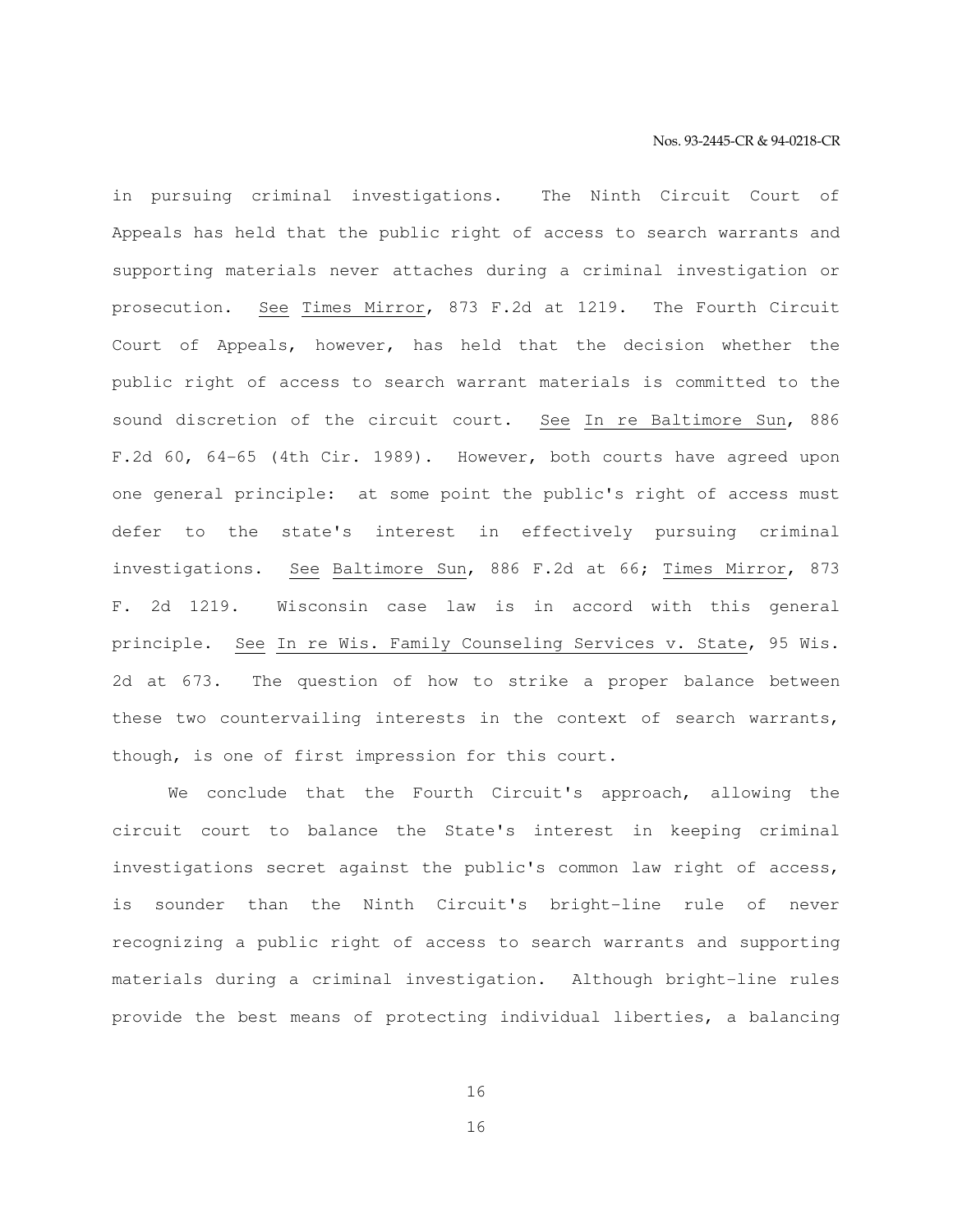test is better suited for answering the fact-sensitive question of whether a search warrant should be sealed. Therefore, in order to give effect to both important interests, we hold that before a judge decides to seal a search warrant, he must balance the State's reasons for desiring secrecy against the public's right of access. Due to the fact-specific nature of such an inquiry, this balancing is appropriately committed to the sound discretion of the circuit court. See Matter of Application & Aff. for a Search Warrant, 923 F.2d 324, 326-28 (4th Cir. 1991). The court, though, must make specific enough findings of fact on the record to allow for appellate review.

 Although the John Doe judge who sealed the search warrant did not specifically engage in the type of balancing required by this opinion, the record supports the conclusion that the State had a significant reason, namely the prevention of untrue or irrelevant testimony being made public, for wanting the information to be kept secret. The circuit court could have reasonably determined that the danger to Cummings' reputation was great enough to grant this request.

 It should be noted that this case does not present a situation where the defendant was requesting access to the warrant or warrant materials in order to either prepare for a motion or for the trial itself. In fact, the materials in question are no longer under seal and have been made available to Cummings. The defendant, of course, has a constitutional right to the warrant information at such time.

17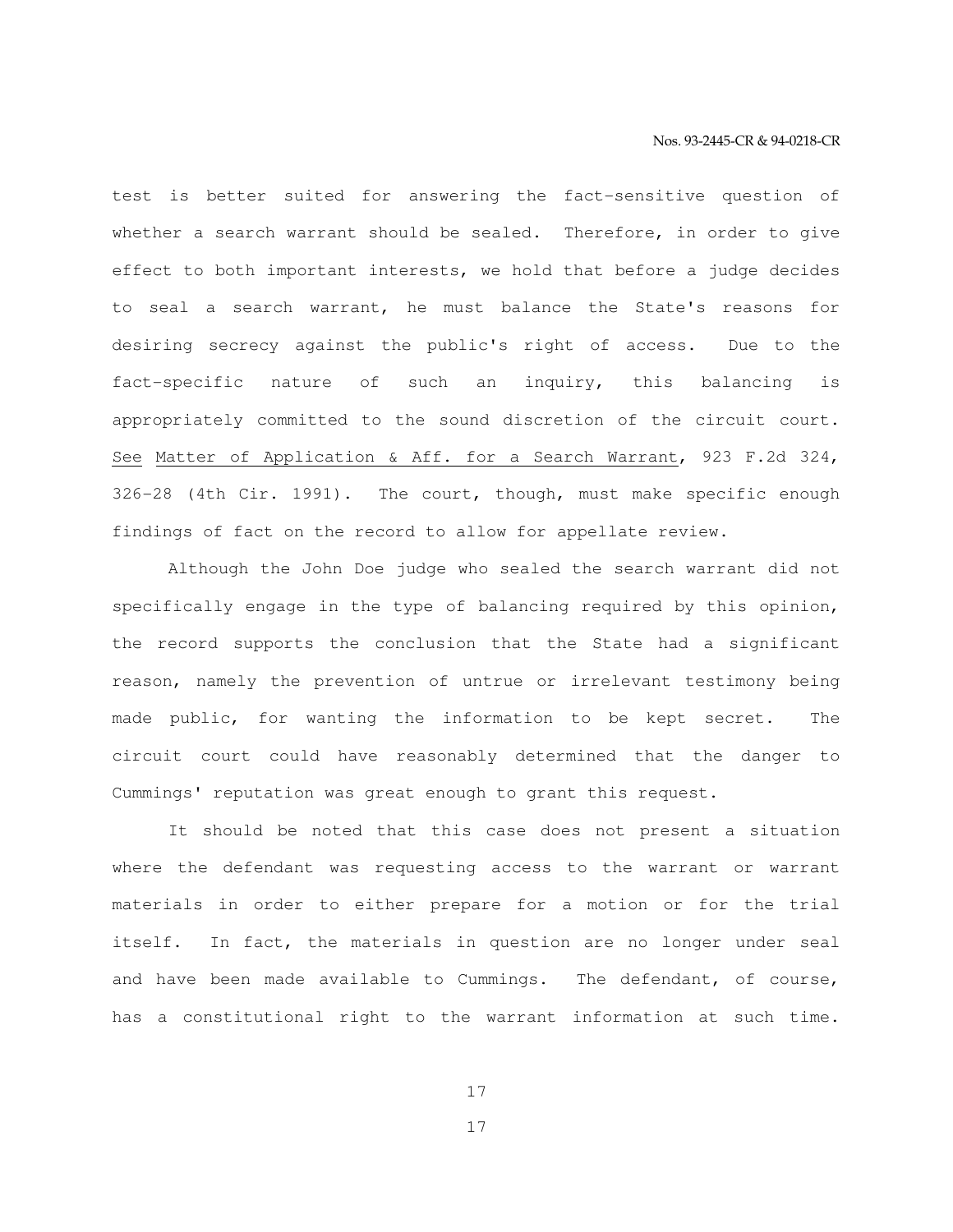Before this time, however, the rationale for denying the public access to the warrant and warrant materials is equally applicable, if not more so, to the defendant as it is to the general public. Cummings, for good reason, does not argue that he needed the information under seal to prepare his defense: the proceedings in his case had not yet reached the point where such information would have been necessary.

B.

 This court next addresses the effect, if any, of a contemporaneous John Doe proceeding on the ability of a prosecutor to issue a complaint.<sup>8</sup> We find that the existence of a John Doe proceeding does not affect the ability of a prosecutor to charge a defendant with any crime, even if the charge includes a crime that was the basis for the initiation of the John Doe.

 The plain language of the applicable statutes and our interpretive case law make this conclusion readily apparent. In State v. Unnamed Defendant, 150 Wis. 2d 352, 441 N.W.2d 696 (1989), we found that the legislature has given prosecutors the primary power to charge criminal offenses pursuant to Wis. Stat. §§ 968.02 and 968.02(3). Nowhere in these sections is the district attorney's authority to issue criminal complaints limited by the initiation of a John Doe proceeding.

e<br>S

18

<sup>&</sup>lt;sup>8</sup> This issue is raised in both State v. Cummings and State v. Newton.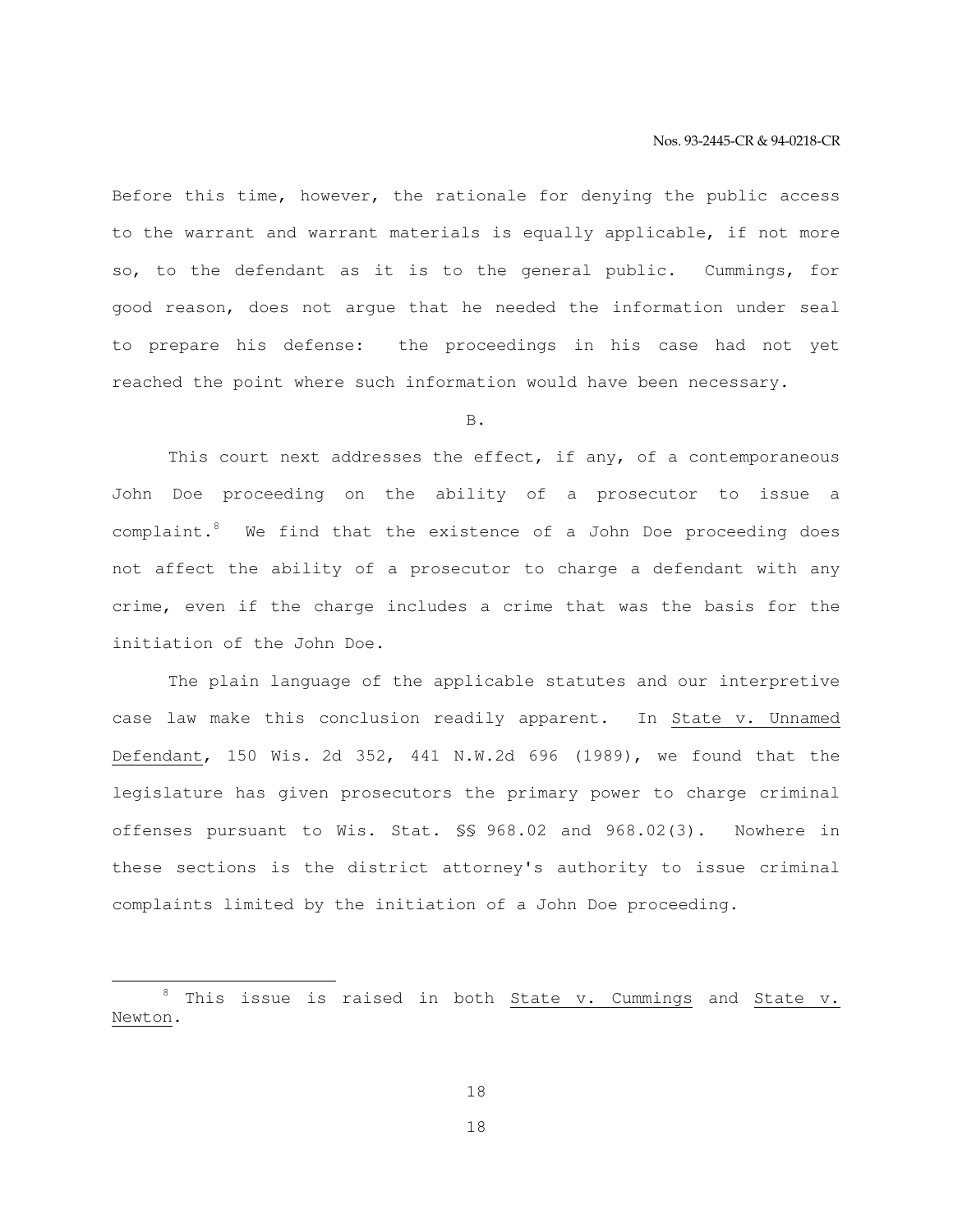Wisconsin Statute § 968.26, the John Doe statute, also does not discuss any limitation on the district attorney's authority to issue a criminal complaint. Instead, this court's decisions have cast the John Doe judge as a relatively supervisory participant in the proceeding.

- As we stated in Washington, 83 Wis. 2d at 823:
- [we] reject Washington's characterization of the judge as inevitably the 'chief investigator' or as an arm or tool of the prosecutor's office. We do not view the judge as orchestrating the investigation. The John Doe judge is a judicial officer who serves an essentially judicial function. The judge considers the testimony presented. It is the responsibility of the John Doe judge to utilize his or her training in constitutional and criminal law and in courtroom procedure in determining the need to subpoena witnesses requested by the district attorney, in presiding at the examination of witnesses, and in determining probable cause. It is the judge's responsibility to ensure procedural fairness.

(Footnote omitted.) Read together, the statutes and the case law support the proposition that the John Doe is an independent, investigative proceeding overseen by a neutral judicial officer. There is no basis to conclude that the proceeding in any way abridges the autonomous prosecutorial powers granted to district attorneys by the legislature.

 This court addressed a similar situation in State v. O'Connor, 77 Wis. 2d 261, 274, 252 N.W.2d 671 (1977). In O'Connor, a Milwaukee County court commissioner issued a warrant for a defendant's arrest even though a John Doe judge in Dane County had not found probable

19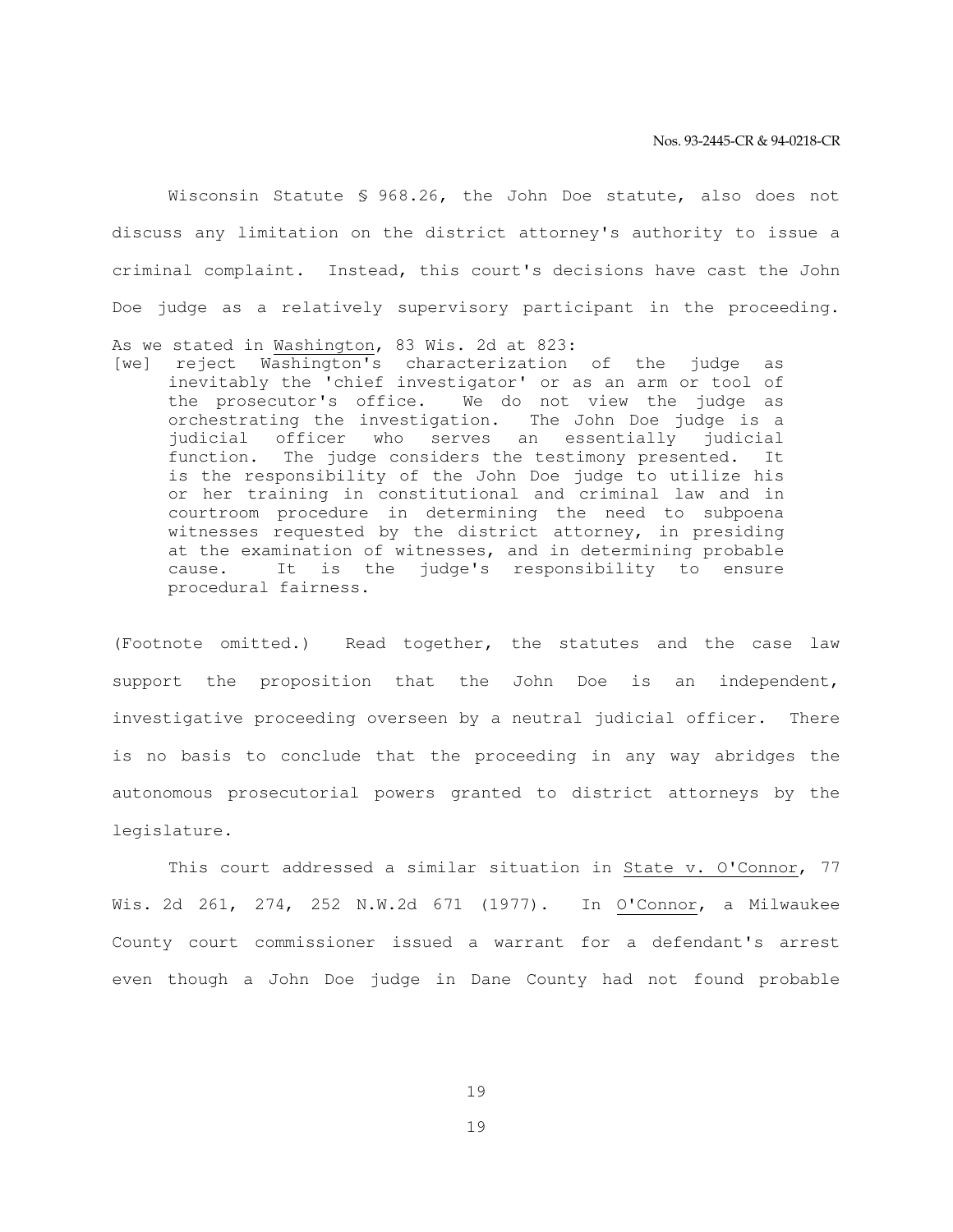cause that a felony had been committed. We found this to be an acceptable exercise of the commissioner's authority and stated: If evidence adduced in the John Doe investigation together with information obtained by the authorities from other sources amounts to probable cause, we see no reason why a criminal action may not be initiated by means of a complaint filed with and a warrant issued by any judge or court commissioner having jurisdiction to act in the case.

Id. at 274. This reasoning is equally applicable to a district attorney who, as already noted, has express statutory power to commence a criminal proceeding. In fact, we see no reason why a district attorney could not independently file a complaint based solely upon evidence obtained through a John Doe proceeding, even if it was the district attorney who initiated the John Doe. Our discussion in O'Connor lends additional support to this conclusion: "The statutory jurisdiction of the Milwaukee county court commissioner who issued the warrant for defendant's arrest was not impaired by the fact that the complaint was based upon evidence adduced in a John Doe proceeding." Id. at 275. It is clear that the county court commissioner's authority to issue an arrest warrant was independent from, and unaffected by, the fact that the issuance of the warrant was based upon evidence gathered at a John Doe proceeding. The same holds true for the district attorney's authority to initiate criminal proceedings.

 This is not to say, however, that there are no limitations to the use of John Doe proceedings. We specifically held in Washington that a John Doe proceeding cannot be used to obtain evidence against a

20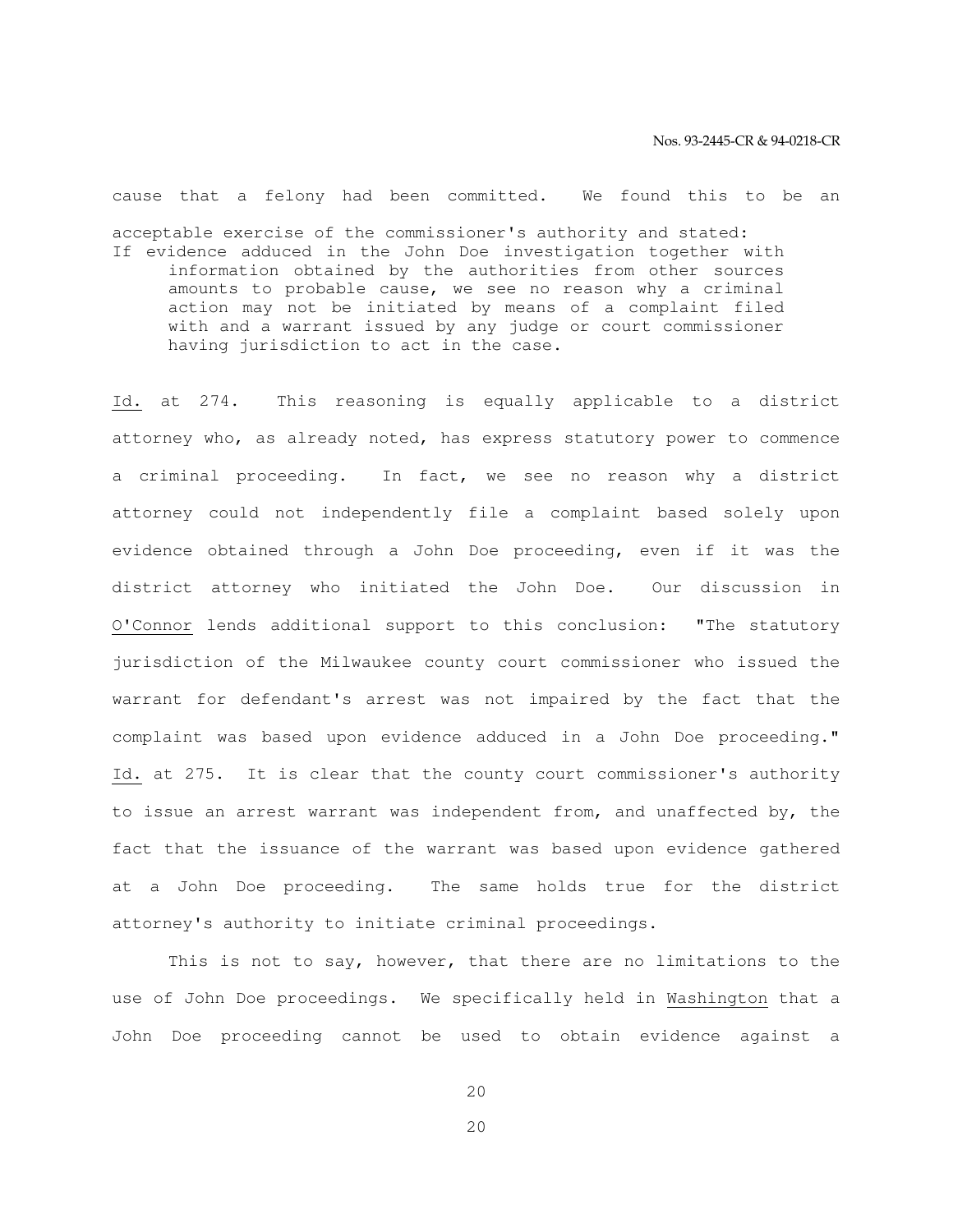defendant for a crime with which the defendant has already been charged. See Washington, 83 Wis. 2d at 824. A John Doe proceeding cannot be continued "'as an aid to the district attorney in preparing the prosecution.'" Id. Such use is a clear abuse of the process.

 The court of appeals has correctly noted that the rule in Washington does not "establish[] when such an abuse can be said to occur, or what its remedy should be." State v. Hoffman, 106 Wis. 2d 185, 205, 316 N.W.2d 143 (Ct. App. 1982). Therefore, in order to more clearly delineate when a John Doe is being used as an impermissible aid in prosecution, we hold today that a John Doe proceeding may be continued after a criminal complaint is filed against the defendant only in order to: (1) investigate other possible defendants related to the crimes that will be charged in the information filed against the original defendant, and (2) investigate other crimes that cannot be charged in the information, but may have been committed by the defendant.<sup>9</sup> For example, if there are numerous persons and crimes being investigated under a theory of conspiracy, the judge may continue its John Doe until a review of all suspected criminal behavior and perpetrators has been completed. It is only when the John Doe is used to gather evidence specifically relating to the crime for which the

e<br>S

21

 $9$  For a discussion regarding when a criminal charge can be included in an information, see generally State v. [Scott] Williams, 198 Wis. 2d 479, 544 N.W.2d 400 (1996); State v. Akins, 198 Wis. 2d 495, 544 N.W.2d 392 (1996); State v. [John] Williams, 198 Wis. 2d 516, 544 N.W.2d 406 (1996).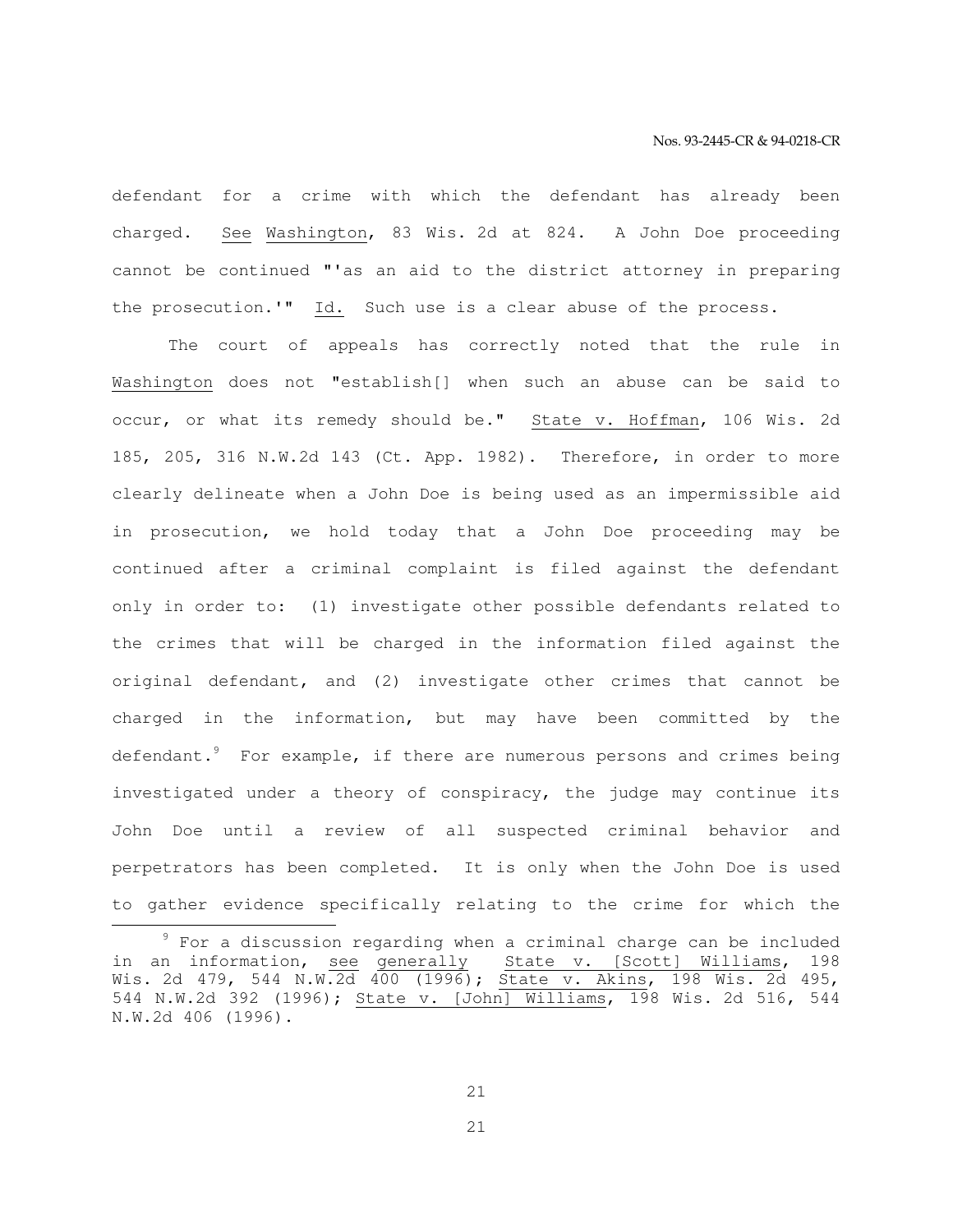defendant is being tried that an abuse of the procedure occurs. As the court of appeals correctly concluded in Hoffman, the appropriate remedy for such an abuse of the John Doe proceeding is suppression of any evidence so obtained. See id. at 206.

 Neither case before us presents a scenario where the John Doe proceeding was abused. In State v. Cummings there was no testimony taken through the John Doe proceeding and the criminal information was based entirely on evidence obtained independently of the John Doe proceeding. Furthermore, the John Doe was not used to gather evidence of any type once the information was filed. The district attorney's decision to charge the defendant was simply an exercise of the authority granted to him by statute.

 In State v. Newton the John Doe was continued after the information against the defendant had been filed. The proceeding, though, focused on the defendant's attempts to hire persons as enforcers and was aimed at developing a case against the defendant on a conspiracy count that was not transactionally related to the counts contained in the information. It is clear from the record that the John Doe was not used to develop a case against the defendant for the specific crimes alleged in the information. This type of use of a John Doe, as we stated earlier, is permissible. Given the defendant's arrest on the instant charges prior to commencement of the John Doe,

22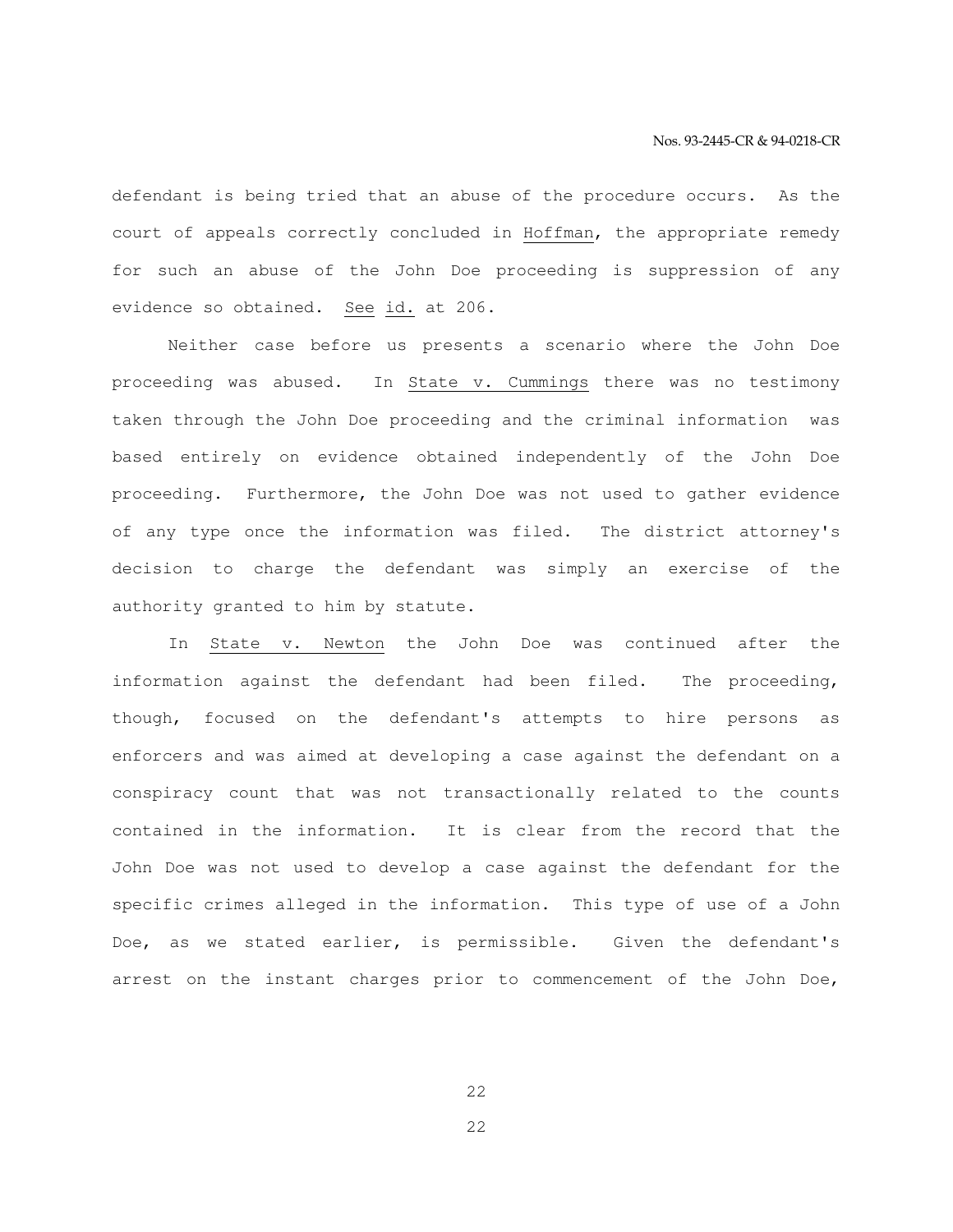and given the separate nature of the John Doe, we find no abuse of the proceeding by the district attorney.

C.

 Defendant Newton also claims that his Sixth Amendment right to assistance of counsel was violated in at least two instances: (1) the circuit court allowed the withdrawal of two of his court-appointed attorneys, and (2) the circuit court "forced" him to proceed pro se even though he did not verbally waive his right to representation.<sup>10</sup> A defendant's right to assistance of counsel is guaranteed by the Sixth Amendment of the United States Constitution and Article 1, sec. 7 of the Wisconsin Constitution.<sup>11</sup> See Strickland v. Washington, 466 U.S.

e<br>S

Art. I, sec. 7 of the Wisconsin Constitution provides as follows:

 **Rights of accused.** Section 7. In all criminal prosecutions the accused shall enjoy the right to be

<sup>&</sup>lt;sup>10</sup> The State asserts that Newton's counsel did not properly preserve his objections to the John Doe proceeding at the trial level. Therefore, Newton argued in the alternative that if this court decided not to hear Newton's challenges, he would then have had an ineffective assistance of counsel claim based on his counsel's improper waiver.

In order for Newton to have proven his claim, he would have had to establish that Attorney Wedemeyer's performance was deficient and that the deficiency prejudiced the defense. See Strickland v. Washington, 466 U.S. 668, 687, rehearing denied 467 U.S. 1267 (1984). It is well-established that an attorney's failure to pursue a meritless motion does not constitute deficient performance. See generally Jones v. Barnes, 463 U.S. 745 (1983); State v. Harvey, 139 Wis. 2d 353, 380, 407 N.W.2d 235 (1987). Since this opinion conclusively establishes that Newton's John Doe challenges are without merit, any ineffective assistance of counsel claim which Newton may have had has now become untenable.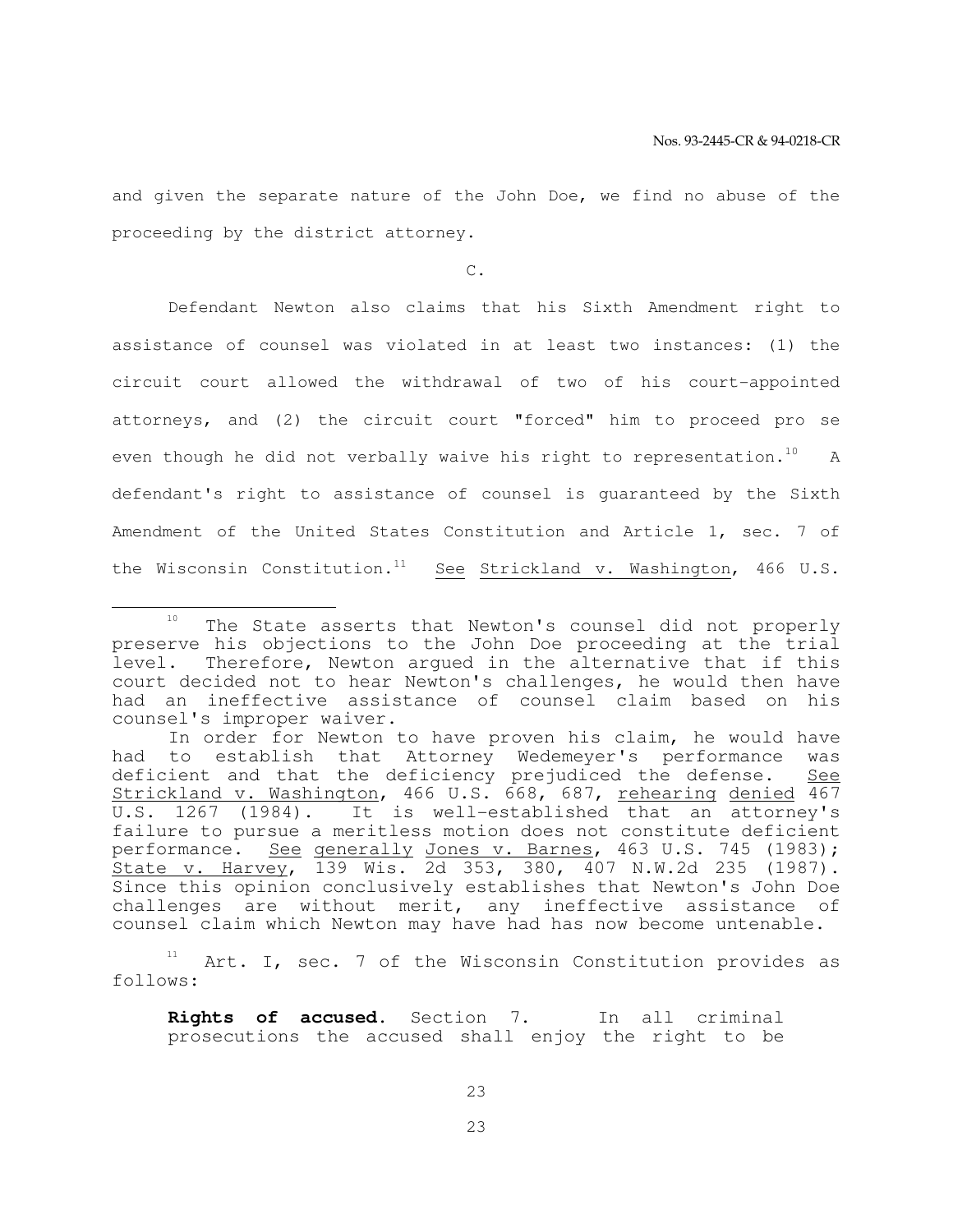668, 694, rehearing denied, 467 U.S. 1267 (1984); State v. Wirts, 176 Wis. 2d 174, 180, 500 N.W.2d 317 (Ct. App. 1993) cert. denied, 114 S.Ct; 259 (1993). Whether an individual is denied a constitutional right is a question of constitutional fact that this court reviews independently as a question of law. See State v. Woods, 117 Wis. 2d 701, 715, 345 N.W.2d 457 (1983) citing State v. Mazur, 90 Wis. 2d 293, 309, 280 N.W.2d 194, 201 (1979).

 Newton first argues that the circuit court abused its discretion by allowing his first and third court-appointed attorneys to withdraw. Once representation in a criminal case is undertaken, a courtappointed counsel cannot unilaterally decide to terminate the attorneyclient relationship. See State v. Johnson, 50 Wis. 2d 280, 283, 184 N.W.2d 107, 109 (1971). Instead, only the circuit court can relieve an attorney from his duty of representation, and then only if the court is satisfied that there is good cause to permit the withdrawal. See id. at 285. This determination is left to the sound discretion of the circuit court. See id. at 283; State v. Haynes, 118 Wis. 2d 21, 27, 345 N.W.2d 892, 896 (Ct. App. 1984). (..continued)

heard by himself and counsel; to demand the nature and cause of the accusation against him; to meet the witnesses face to face; to have compulsory process to compel the attendance of witnesses in his behalf; and in prosecutions by indictment, or information, to a speedy public trial by an impartial jury of the county or district wherein the offense shall have been committed; which county or district shall have been previously ascertained by law.

24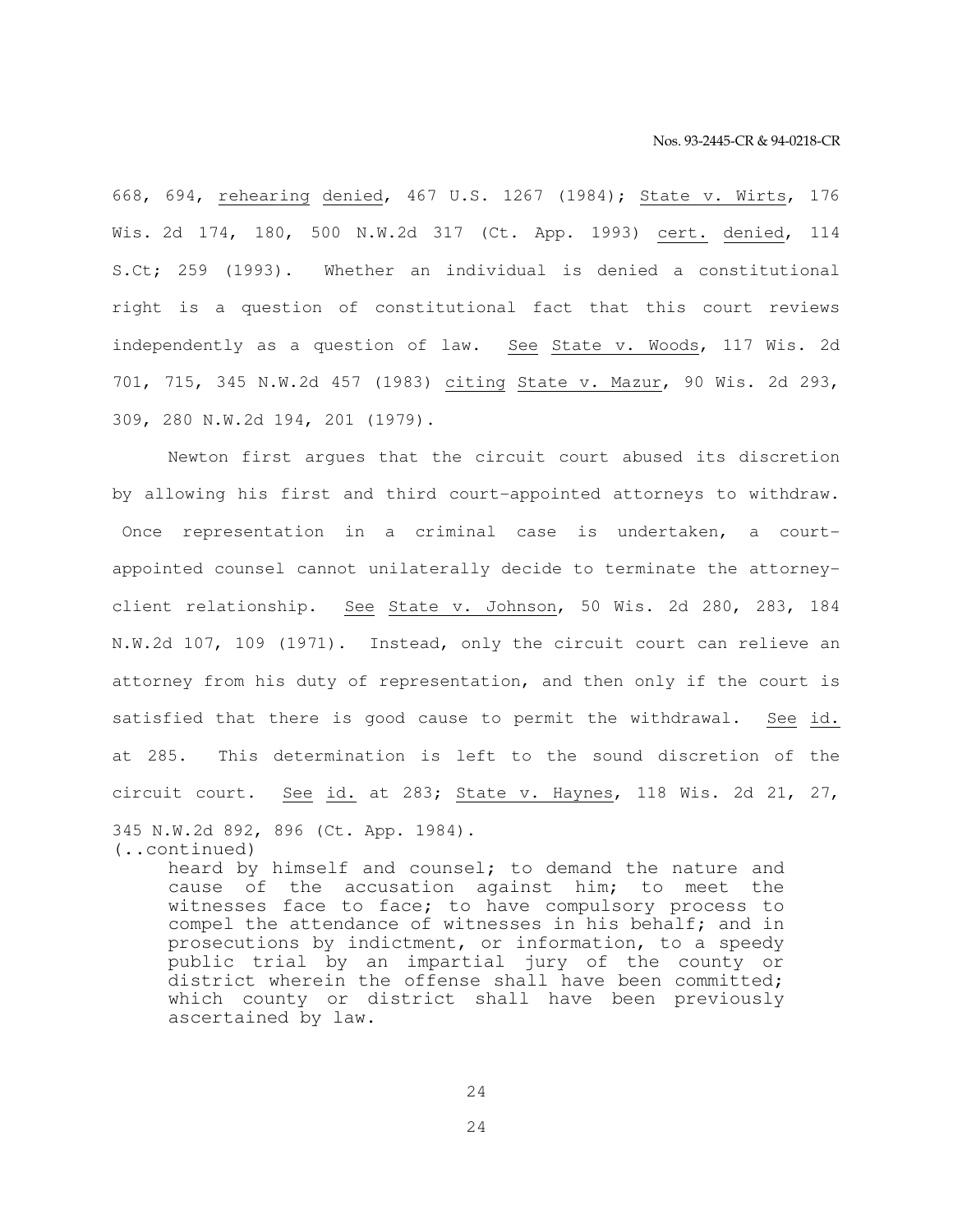In exercising its discretion, one of the basic findings of a circuit court should be whether the attorney-client relationship between the court-appointed counsel and the defendant remains viable. It makes little sense to require the continuance of an attorney-client relationship which is not contributing to the preparation of a defendant's defense. Such a relationship neither furthers the underlying principles of the Sixth Amendment nor the public's interest. Under this standard, the circuit court did not abuse its discretion in allowing the withdrawal of Newton's first court-appointed counsel, Attorney Wedemeyer. The circuit court made ample findings of fact that not only was the defendant unsatisfied with his counsel's performance, but that Attorney Wedemeyer honestly felt that the attorney-client relationship had become irrevocably broken.<sup>12</sup>

e<br>S

 $12$  Defendant cites State v. Batista, 171 Wis. 2d 690, 492 N.W.2d 354 (Ct. App. 1992) for the proposition that every defendant is entitled to a hearing before the court can allow a court-appointed counsel in a criminal proceeding to withdraw. We decline, however, to adopt such a bright-line rule. In situations where a court can reasonably conclude that a request for termination of representation is not based upon unsubstantiated allegations by counsel, but is instead based upon the irretrievable breakdown of the attorney-client relationship, a circuit court can allow withdrawal without providing a hearing for the defendant. This is especially true if successor counsel has already been appointed.

In this case the circuit court had before it correspondence from the defendant emphatically stating the defendant's distrust of and dissatisfaction with Attorney Wedemeyer. Since it was clear that successor counsel would be appointed, it would have been useless for the circuit court to continue a relationship with which the defendant himself was dissatisfied. It is unclear how the circuit court could have gained more information regarding the situation by requiring a hearing. In fact, all that could have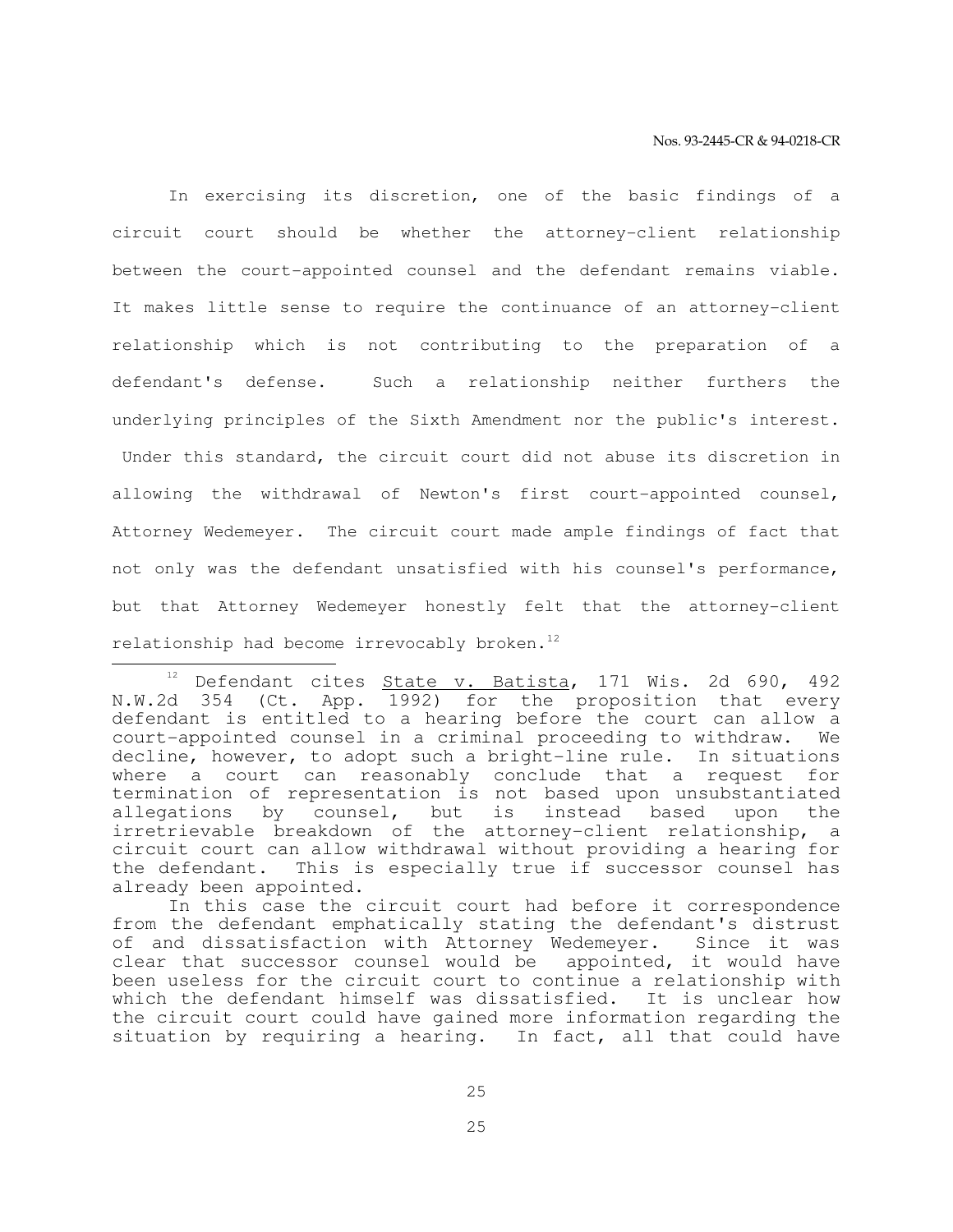A circuit court should also consider the "avoidance of delay or dilatory tactics" when deciding whether to allow withdrawal. Johnson, 50 Wis. 2d at 283; see also State v. Kazee, 146 Wis. 2d 366, 372-73, 432 N.W.2d 93 (1988). The circuit court correctly applied this principle when it allowed Attorney Haller, Newton's third courtappointed counsel, to withdraw.  $13$  The record shows that a desire to delay the proceedings was the sole basis for Newton's continued dissatisfaction with his court-appointed counsel. It is obvious from the circuit court's comments that although Newton was continuously and unreasonably dissatisfied with each of his attorneys, especially Attorney Haller,  $14$  he was also unwilling to voluntarily waive his right (..continued) been gained from a hearing would have been a delay of the trial and a senseless waste of public funds.

 This is not to say that there are not situations where it will be constitutionally necessary for the circuit court to provide the defendant with a hearing. However, unlike the Batista court, we find that balancing a defendant's constitutional rights against the public's interest in the efficient and orderly administration of justice provides a more flexible standard for determining the necessity of a hearing. Any holding in Batista which is inconsistent with this opinion is hereby overruled.

<sup>13</sup> It reached its decision after at least one hearing where the defendant was present and a deluge of correspondence between the court, Attorney Haller and the defendant.

<sup>14</sup> Although this court makes no judgment on Attorney Haller's performance, the trial court did not perceive Mr. Haller as incompetent, remarking:

I have known him [Attorney Haller] to be an effective advocate for his clients. I have known Mr. Haller to be very good even in setting up appeal issues, and he has been successful in this Court on at least one occasion . . . and he made a very good record, and it was very perceptive . . . and I have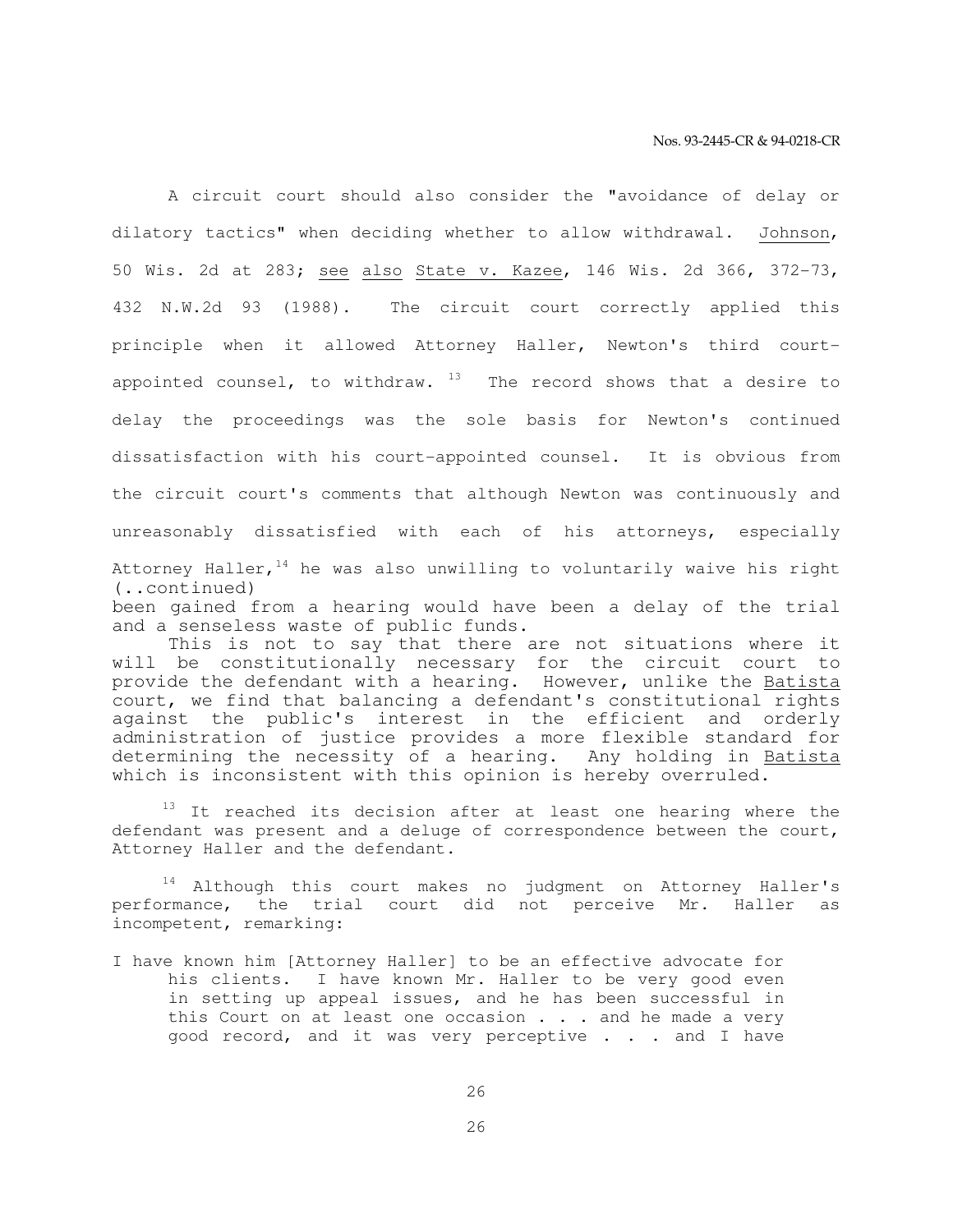to counsel. The circuit court characterized this vacillation as merely a tactic employed by Newton to prevent his case from going to trial, remarking at one point: Mr. Newton has filed another letter with the Court, and [it] isn't a very surprising letter. I don't mean that as a comment on Mr. Haller. It's not surprising coming from Mr. Newton. It's kind of typical of the correspondence he has been filing and I would note for the record I think the record amply demonstrates Mr. Newton has his own agenda in this matter and it's not consistent with his own legal interests except insofar as he can hopefully, from his standpoint, create a record that will allow him, if he is convicted of this offense, to spend a considerable period of time filing appeals.

The court concluded that nothing would be gained from Attorney Haller's continuing representation of Newton since Newton had his own agenda based on delay and obfuscation and refused to accept Attorney Haller's advice or legal analysis. Allowing withdrawal was appropriate under such circumstances.

 The second Sixth Amendment violation asserted by Newton is based on the circuit court allegedly requiring him to proceed pro se, after his third court-appointed counsel had withdrawn, even though he had not verbally waived his right to counsel. Newton is correct that a defendant can generally only proceed pro se if the circuit court first determines that the defendant voluntarily and knowingly waived his or her right to counsel. See Pickens v. State, 96 Wis. 2d 549, 568-69, (..continued)

complimented him off the record on that and I will compliment him on the record.

27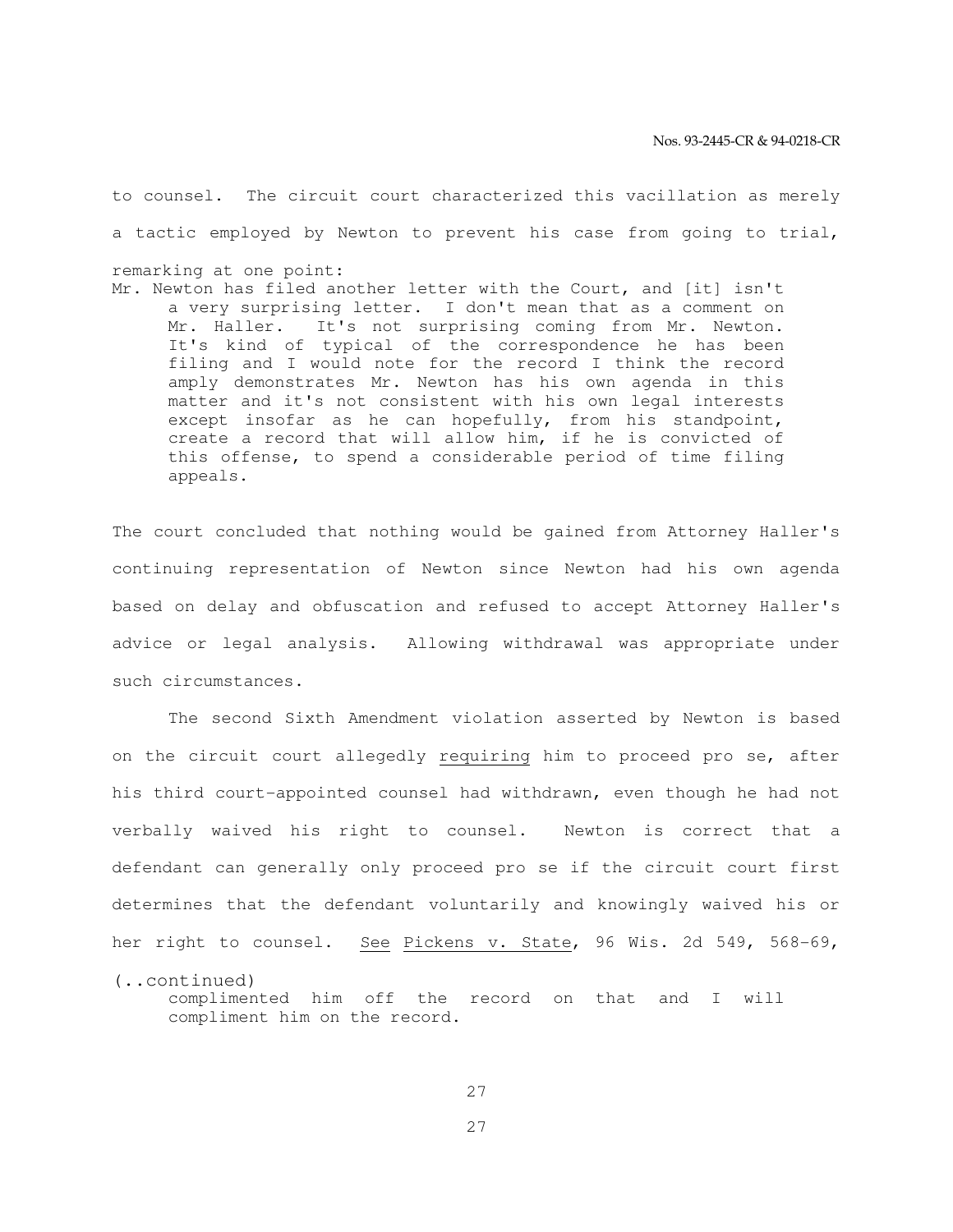292 N.W.2d 601 (1980); State v. Haste, 175 Wis. 2d 1, 22, 500 N.W.2d 678 (Ct. App. 1993). In Pickens we declared that because of the importance of a defendant's right to counsel, "nonwaiver is presumed and waiver must be affirmatively shown to be knowing and voluntary in order for it to be valid." Pickens, 96 Wis. 2d at 555.

 However, unusual circumstances, "most often involving a manipulative or disruptive defendant," permit a court to find that the defendant's voluntary and deliberate choice to proceed pro se has occurred by operation of law. Haste, 175 Wis. 2d at 22; see also State v. Woods, 144 Wis. 2d 710, 715-16, 424 N.W.2d 730 (Ct. App. 1988). In Woods the court of appeals stated: In such a situation, a waiver of counsel and the deliberate choice

to proceed pro se occurs, not by virtue of a defendant's express verbal consent to such procedure, but rather by operation of law because the defendant has deemed by his own actions that the case proceed accordingly.

Id., at 715-16. In Woods the circuit court required the defendant to proceed pro se after he dismissed five different court-appointed attorneys, the last one a day before trial.

 Newton's posturing is very similar to the tactics employed by the defendant in Woods who was "unwilling to proceed with a public defender, but [who] also refus[ed] to waive his right to counsel."<sup>15</sup>

e<br>S

28

The dissent attempts to distinguish this case from Woods by concentrating on two "key differences." First, the dissent focuses on the trial court's warning to the defendant in Woods that continued obstruction and delay would result in forfeiture of his right to counsel. However, the court in Woods never stated that such a warning is required before forfeiture can occur. Instead, the opinion makes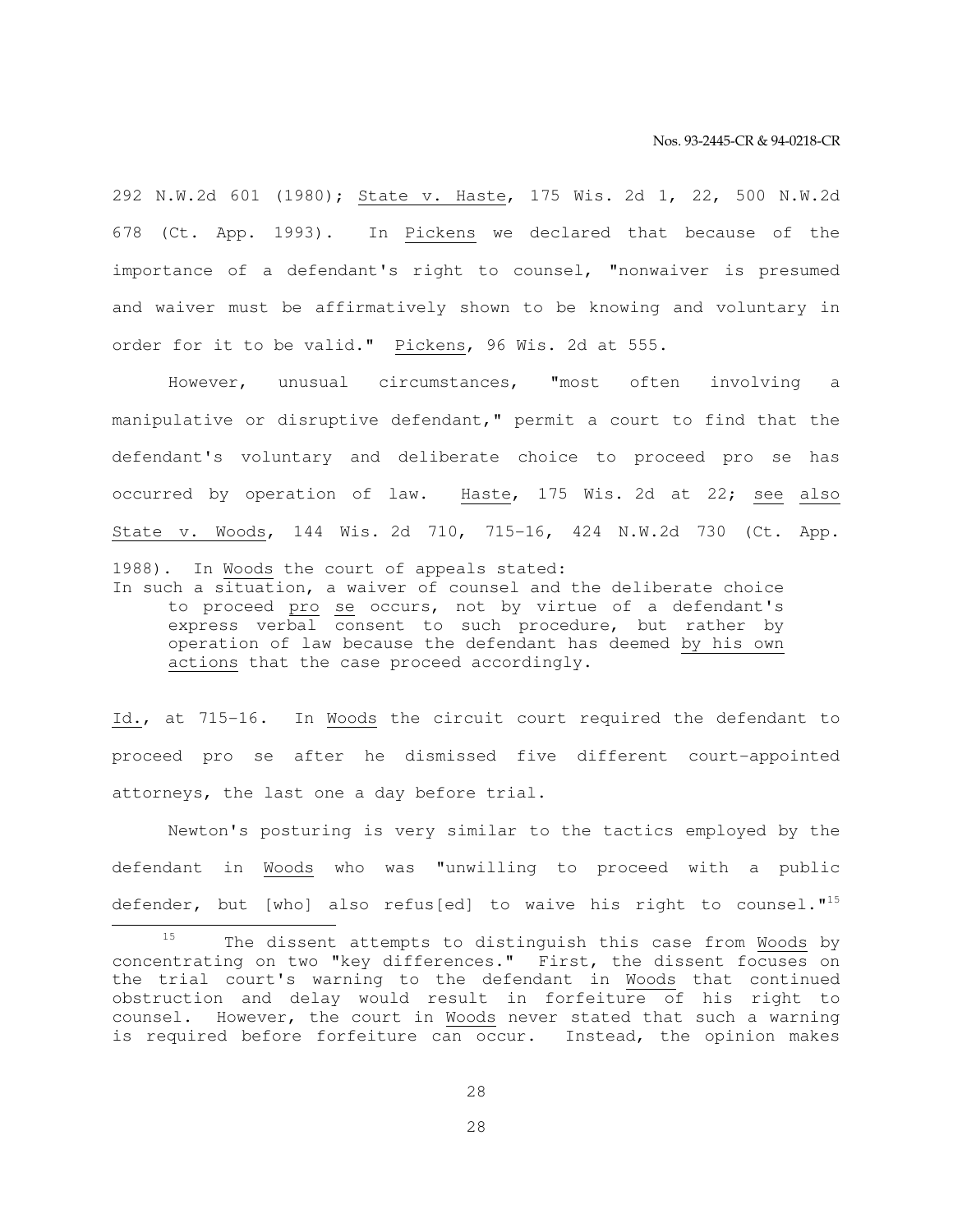Id. at 713. Although Newton never actually requested his various court-appointed attorneys to withdraw, he consistently refused to cooperate with any of them and constantly complained about their performance. There can be no doubt from the record that Newton's behavior was manipulative and disruptive and that his continued dissatisfaction was based solely upon a desire to delay. The circuit court clearly stated: "While the record is clear that the defendant never said, 'I don't want an attorney,' the record is also clear he did everything possible to make it impossible for an attorney to effectively represent him."

 In fact, the court did not even appoint Newton standby counsel since it found Newton's tactics so egregious<sup>16</sup> and his attitude so (..continued)

clear that the triggering event for forfeiture is when the "court becomes convinced that the orderly and efficient progression of the case [is] being frustrated . . . . "  $\frac{Woods}{N}$ , 144 Wis. 2d at 715. case [is] being frustrated . . . . " Furthermore, the trial court in this case did inform Newton that his last chance to obtain counsel was conditioned upon his contacting the office of the State Public Defender (SPD). It was made clear to Newton that if he did not make such an attempt, or if the SPD denied his request, then he would be required to proceed pro se. This is very similar to the warning given to the defendant in Woods.

 Second, the dissent places great import on the fact that the trial court in Woods provided standby counsel to the defendant while the trial court in this case did not. However, as discussed more fully infra at 25-27, the decision to appoint standby counsel is left to the discretion of the trial court and is not based upon any constitutional guarantees. As such, this distinction between the two cases is immaterial to the question of whether Newton's Sixth Amendment rights were violated.

<sup>16</sup> The trial court actually found that acquiescence to Newton's tactics by an attorney could possibly result in the attorney breaching his or her ethical obligations to the court. The Code of Professional Conduct in the State of Wisconsin provides: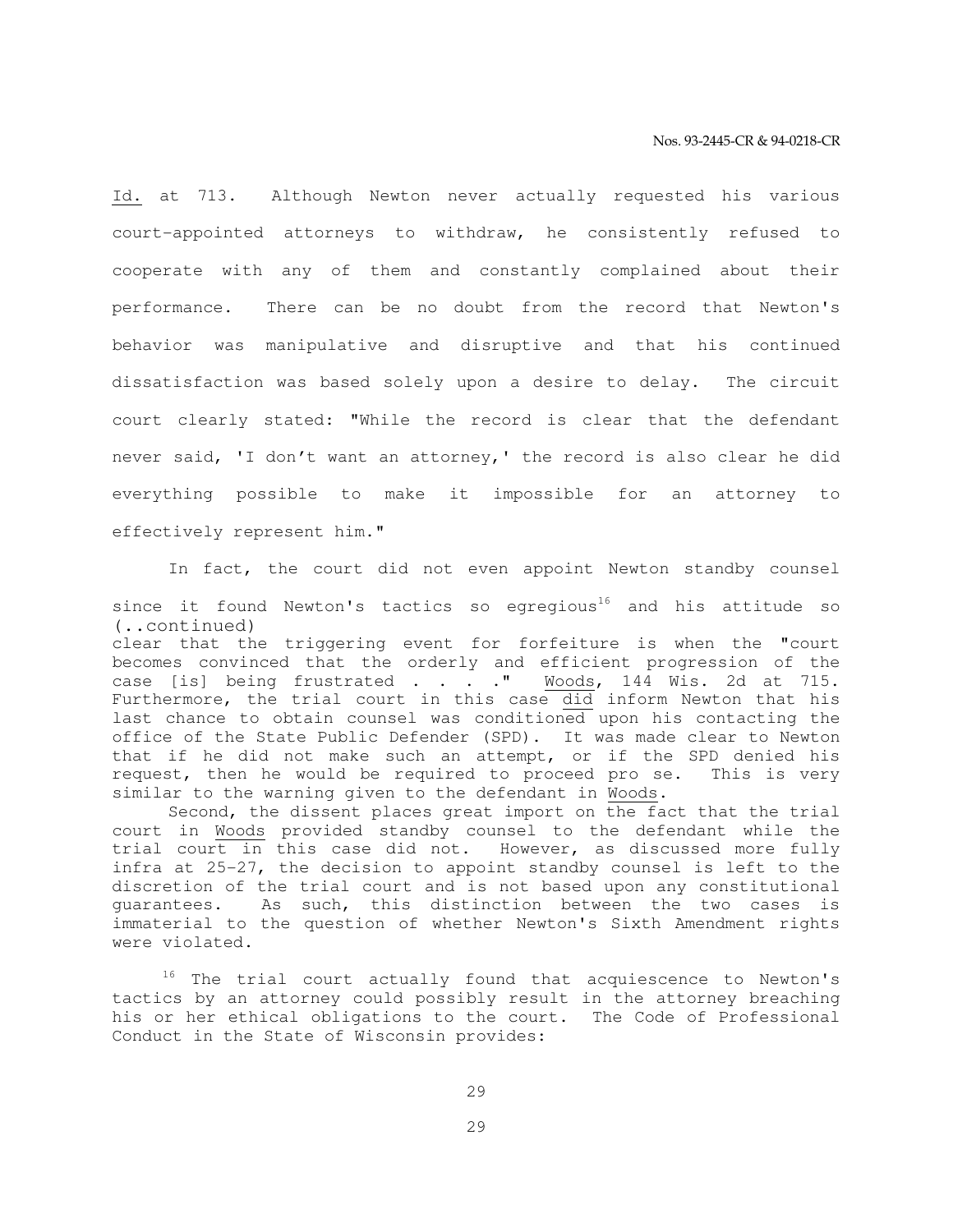uncooperative that it felt further representation of any sort would have been useless. As this court has noted, the decision to appoint standby counsel is left to the discretion of the trial court. See Contempt in State v. Lehman, 137 Wis. 2d 65, 78, 403 N.W.2d 438 (1987).

 A trial court should base its decision on "the needs of the Trial Court and not the Defendant" $17$  and also on whether standby counsel will (..continued)

(a) In representing a client, a lawyer shall not: 1.knowingly advance a claim or defense that is unwarranted under existing law . . .;

2.knowingly advance a factual position unless there is a basis for doing so that is not frivolous; or

3.file a suit, assert a position, conduct a defense, delay a trial or take other action on behalf of the client when the lawyer knows or when it is obvious that such an action would serve merely to harass or maliciously injure another.

SCR 20:3.1. It is plain that the tactics engaged in by Newton throughout the pre-trial proceedings are violative of at least one, if not all, of these tenets.

Standby counsel is for the convenience of the trial court, not the defendant. Our holding in Lehman makes this quite apparent. See Lehman, 137 Wis. 2d at 77. The dissent implies that the discretionary decision of the trial court to appoint standby counsel is somehow associated with a defendant's Sixth Amendment right to counsel. It cites McKaskle v. Wiggins, 465 U.S. 168, 183 (1984) to support its position that "standby counsel serves . . . to safeguard a defendant's constitutionally protected rights . . . . " This reading of McKaskle is quite broad. The issue in McKaskle was whether the appointment of standby counsel (not the lack of appointment) interfered with a defendant's right to proceed pro se. The United States Supreme Court held that a court's appointment of standby counsel to ensure the orderly administration of justice does not impede the right of an individual to represent himself or herself. See id. at 184. This holding in no way, expressly or impliedly, establishes a Sixth Amendment right to standby counsel for pro se defendants.

 The important distinction overlooked by the dissent is the difference between a trial court's exercise of discretion in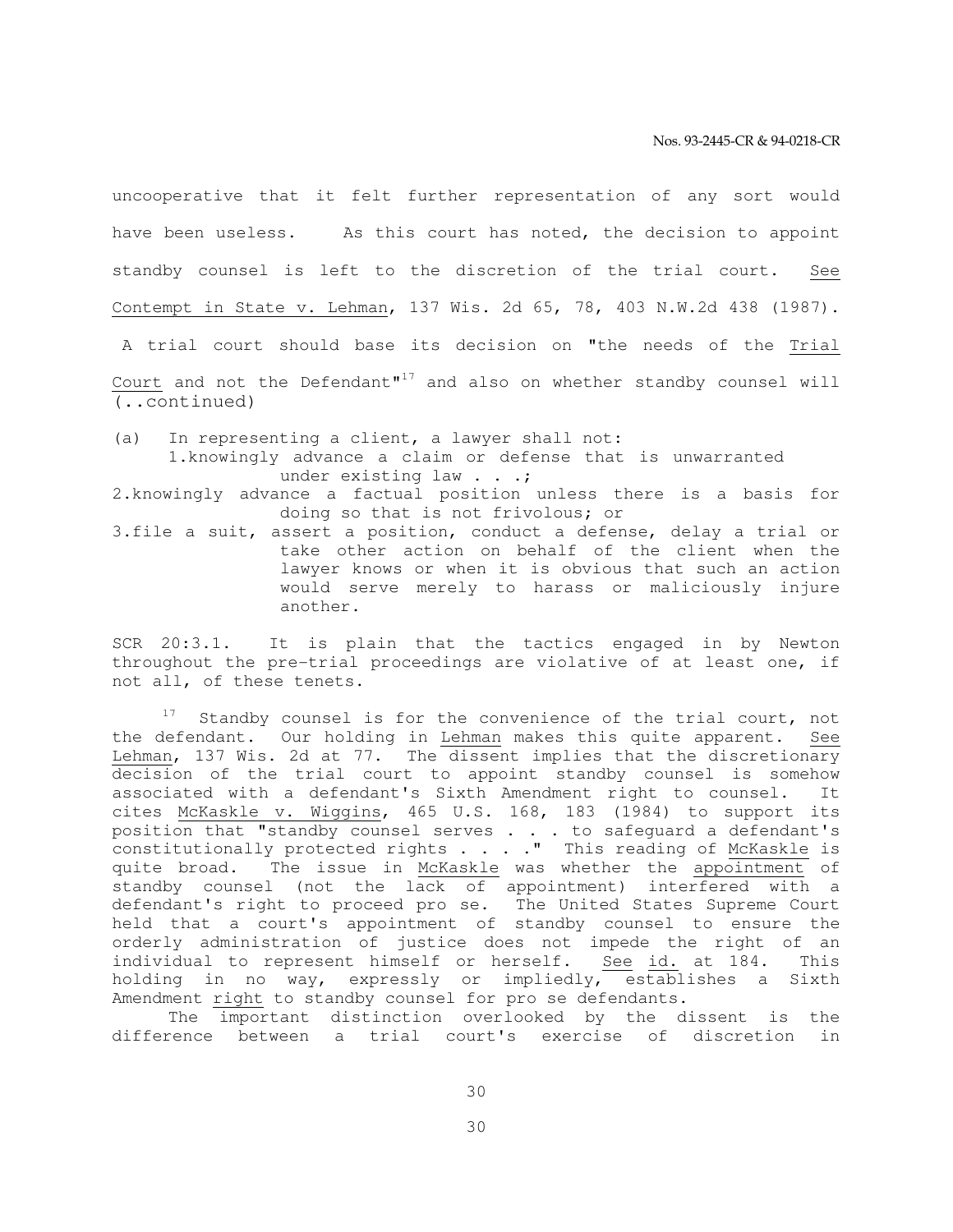help the "trial proceed in an orderly fashion." See id. Considering Newton's relationship with his three prior court-appointed attorneys, it was eminently reasonable for the trial court to have concluded that not only would standby counsel not benefit the trial, but that standby counsel could have in fact hindered the trial's orderly administration.

 Therefore, this court holds that there may be situations, such as the one before us, where a circuit court must have the ability to find

that a defendant has forfeited his right to counsel.<sup>18</sup> If it did not, (..continued)

determining whether to appoint standby counsel versus a trial court's outright denial of a defendant's request for standby counsel. In the first situation, such as is presented by this case, this court has clearly held that the decision to appoint standby counsel "is not tied to any constitutional right that the defendant may have to counsel." Lehman, 137 Wis. 2d at 76 (emphasis added). This language could not be clearer: the decision to appoint standby counsel is distinct from any constitutional discussion of whether a defendant was denied his right to counsel. It simply is not a factor used in determining whether a constitutional violation of a defendant's right to counsel has occurred.

 The second situation is quite different. It poses the question of whether a court's denial of a request for standby counsel by a pro se defendant, who has already waived his right to counsel, violates any constitutional guarantees. This court specifically declined to answer this question in Lehman since the defendant had not ever requested standby counsel. Similarly, the defendant in the present case never requested standby counsel either. Of course, if the defendant had requested standby counsel, this court would have had the additional task of determining whether there is any difference between such a request by a pro se defendant who has waived his right to counsel and a pro se defendant who has forfeited his right to counsel. However, such a discussion is purely hypothetical: a request by the defendant was never made in this case. Therefore, as in Lehman, we pass on resolving an issue which is wholly tangential to the specific issues before us.

Although we find the trial court's actions acceptable in this case, we recommend that trial courts in the future, when faced with a recalcitrant defendant, follow the first four steps outlined in the dissent before determining that a defendant has forfeited his or her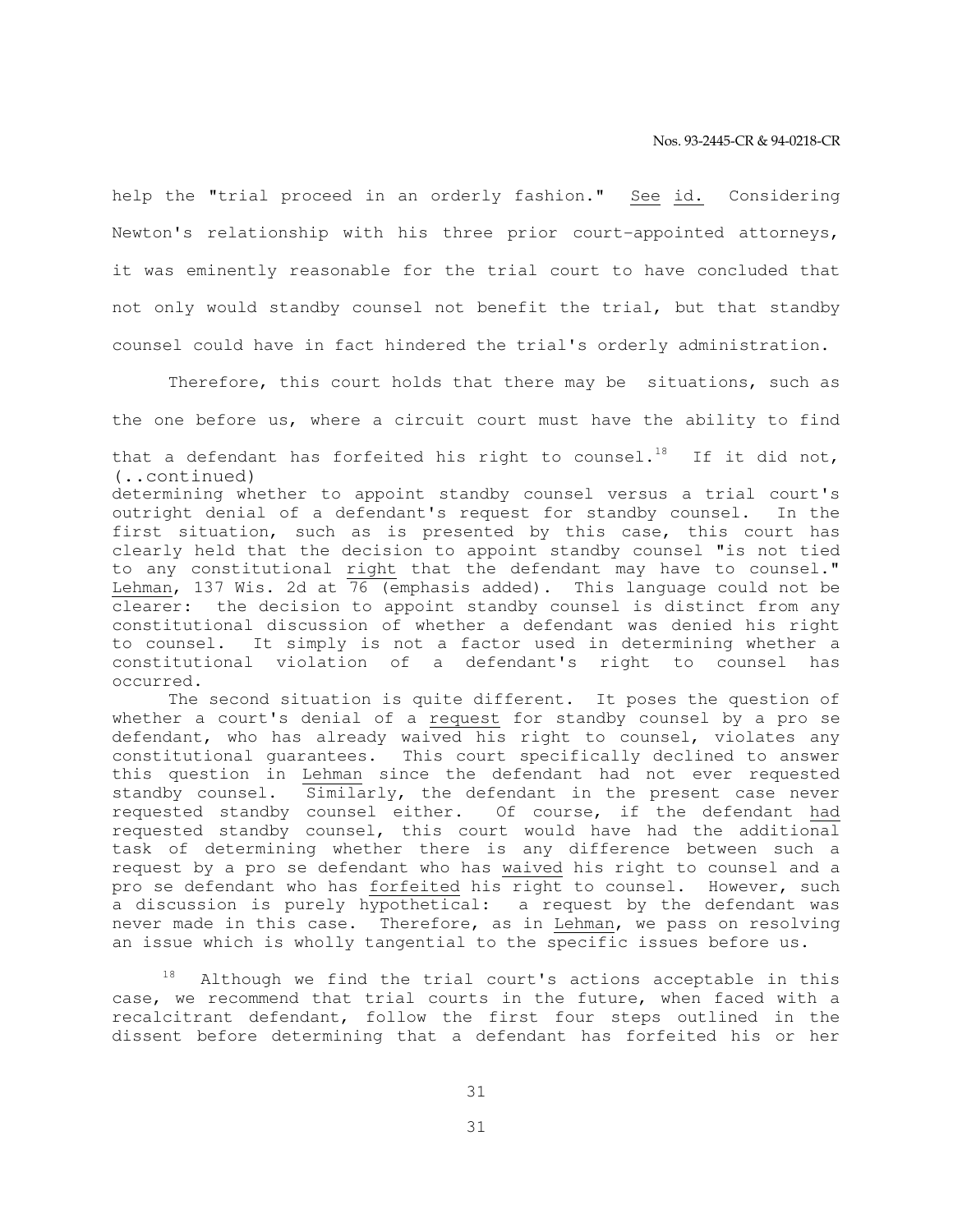an intelligent defendant such as Newton could theoretically go through tens of court-appointed attorneys and delay his trial for years. As the circuit court noted: I do not believe the Sixth Amendment gives to a sophisticated

individual like Mr. Newton, whose attitude up to this point in time has been to delay, obfuscate and compound the process of justice, the right to a law clerk nor does it require a lawyer to be put in a position of having to be party to that type of an approach.

This conclusion is supported by the United States Supreme Court's analysis of another Sixth Amendment right, the right to be present at trial. In Illinois v. Allen, 397 U.S. 337, 342-43 (1970) the Court found that the Sixth Amendment does not bestow upon a defendant absolute rights and that a defendant can forfeit Sixth Amendment rights through his or her own disruptive and defiant behavior. In the case before us, it was clearly Newton's own behavior--and not that of any other person or institution--which resulted in the forfeiture of his right to counsel. He continuously refused to cooperate with his courtappointed attorney while at the same time refused to waive his right to counsel. Such tactics cannot be condoned when they are used solely to "interfere with the proper administration of criminal justice." Id. at 343.

 Under these facts alone, we would be hard pressed not to find that Newton forfeited his Sixth Amendment right to counsel. The trial (..continued) right to counsel. Dissent at 9.

32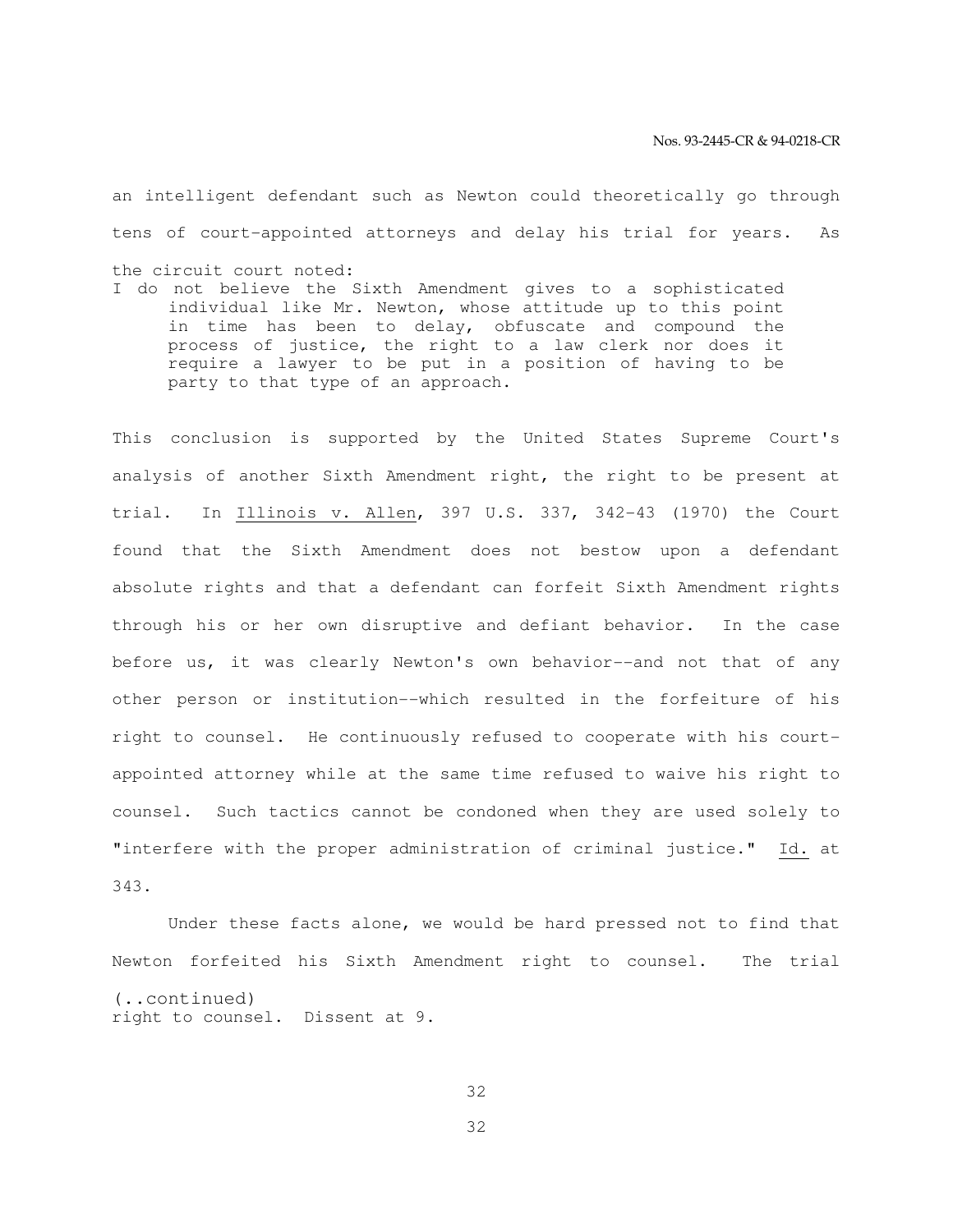court, however, gave Newton one more chance to secure counsel before his trial by very clearly placing the duty on Newton to contact the State Public Defender (SPD) in order to obtain a fourth attorney. In fact, about five weeks before the date of the trial, the court notified the SPD by letter that Newton was without counsel and that Newton would be contacting it if he wished another attorney.

 There is no evidence that Newton ever attempted to contact the SPD subsequent to Attorney Haller's withdrawal. Considering the surrounding circumstances and the difficulties created by Newton throughout the entire proceeding, this lack of initiative by Newton clearly represented to the court that he wished to proceed pro se. As such, it was solely through the defendant's own actions that the case proceeded in such a manner. As the trial court noted, "the history of this case demonstrates that Mr. Newton has never, at least in my experience, intended to rely upon any attorney at all, but rather on his own efforts."

 Newton asserts that the SPD has an affirmative duty to appoint new counsel every time a public defender is allowed to withdraw by the court. Although the language of Wis. Admin. Code  $\frac{1}{5}$  SPD 2.04 (1991)<sup>19</sup> e<br>S

<sup>19</sup> SPD 2.04 Person's right to refuse specific attorney.

 <sup>. . . .</sup>  (2) In the event the court or public defender authorizes an attorney to withdraw, the state public defender shall assign the attorney who appears on the top of the appropriate certification list and place the original attorney's name on the top of that list.

<sup>33</sup>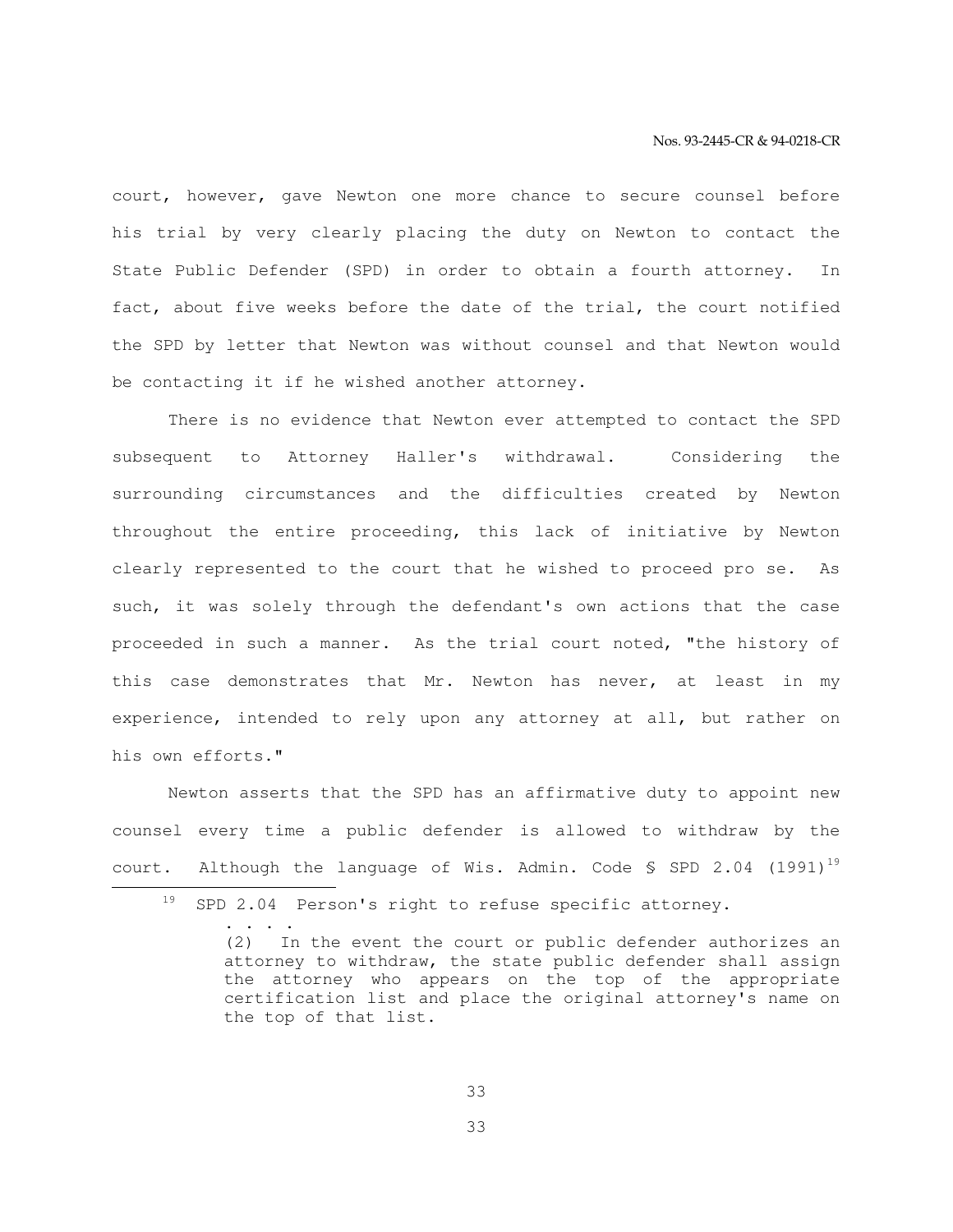may place such a duty on the SPD in some instances,  $20$  it is not clear whether such a duty attached in this case. There is nothing in the record to show that Newton ever approached the SPD as directed by the judge or that the SPD ever approached him pursuant to the judge's notice. We assume, then, that the SPD's only knowledge of Newton's situation was based on the judge's letter. Since the SPD was informed by the judge to wait until Newton contacted it regarding another attorney, the SPD had no reason to believe it needed to affirmatively seek out Newton. Even if the SPD was under some duty to monitor Newton's case, this court sees no reason why a defendant, especially one who has already had three attorneys withdraw from his representation, should be able to refuse to affirmatively exercise his rights in the hope that he can benefit from an administrative oversight.

 We approve of the actions of the circuit court in this case and the court of appeals' decision in State v. Woods, 117 Wis. 2d 701. As such, we hold that the circuit court properly allowed Newton's first and third public defenders to withdraw and correctly determined that he had forfeited his Sixth Amendment right to counsel.

e<br>S

 $20$  Consider for example the dicta in State v. Batista, 171 Wis. 2d 690, 704, 492 N.W.2d 354 (Ct. App. 1992).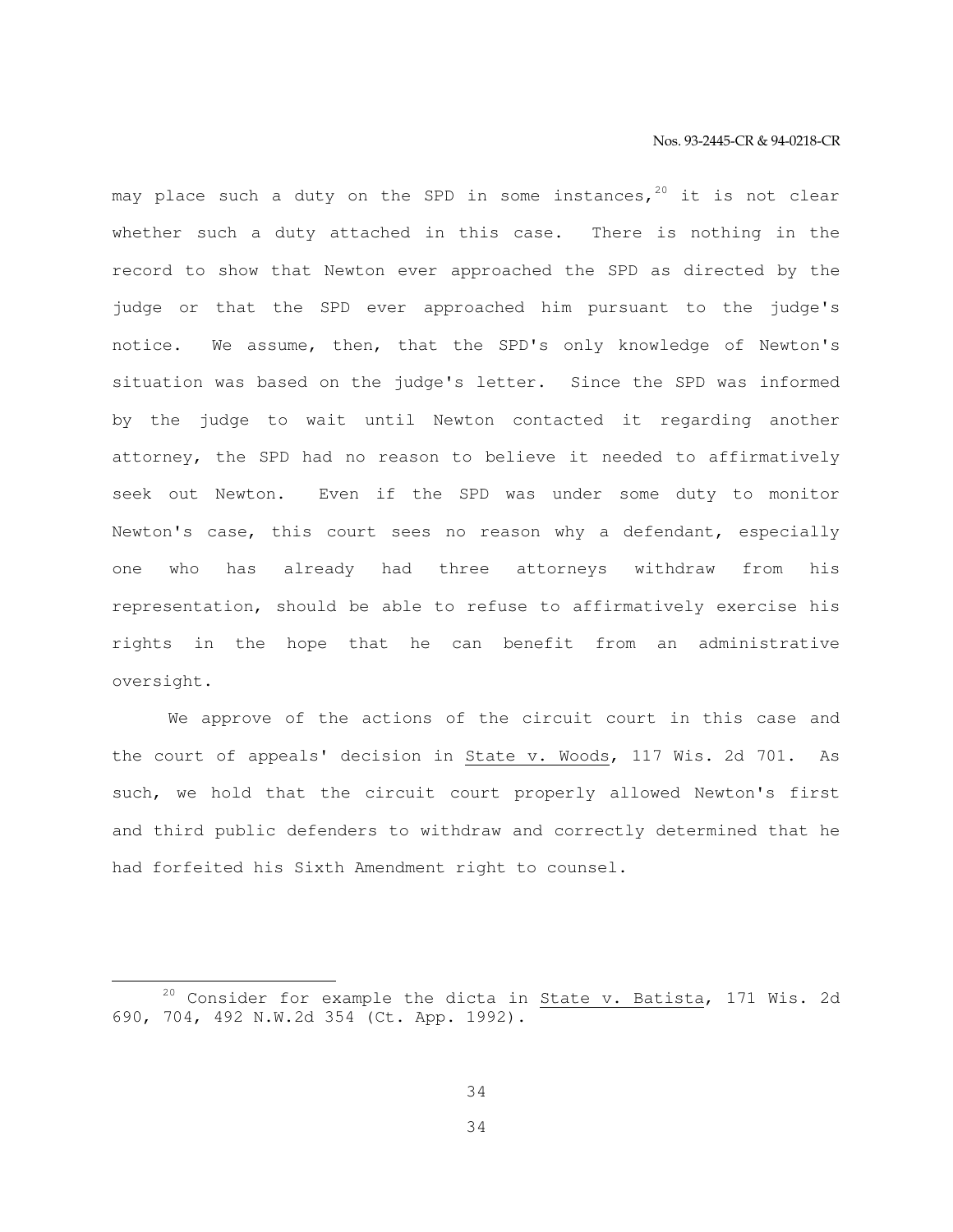By the Court.—The judgment of the Sheboygan County Circuit Court is affirmed. The judgment of the Manitowoc County Circuit Court is affirmed.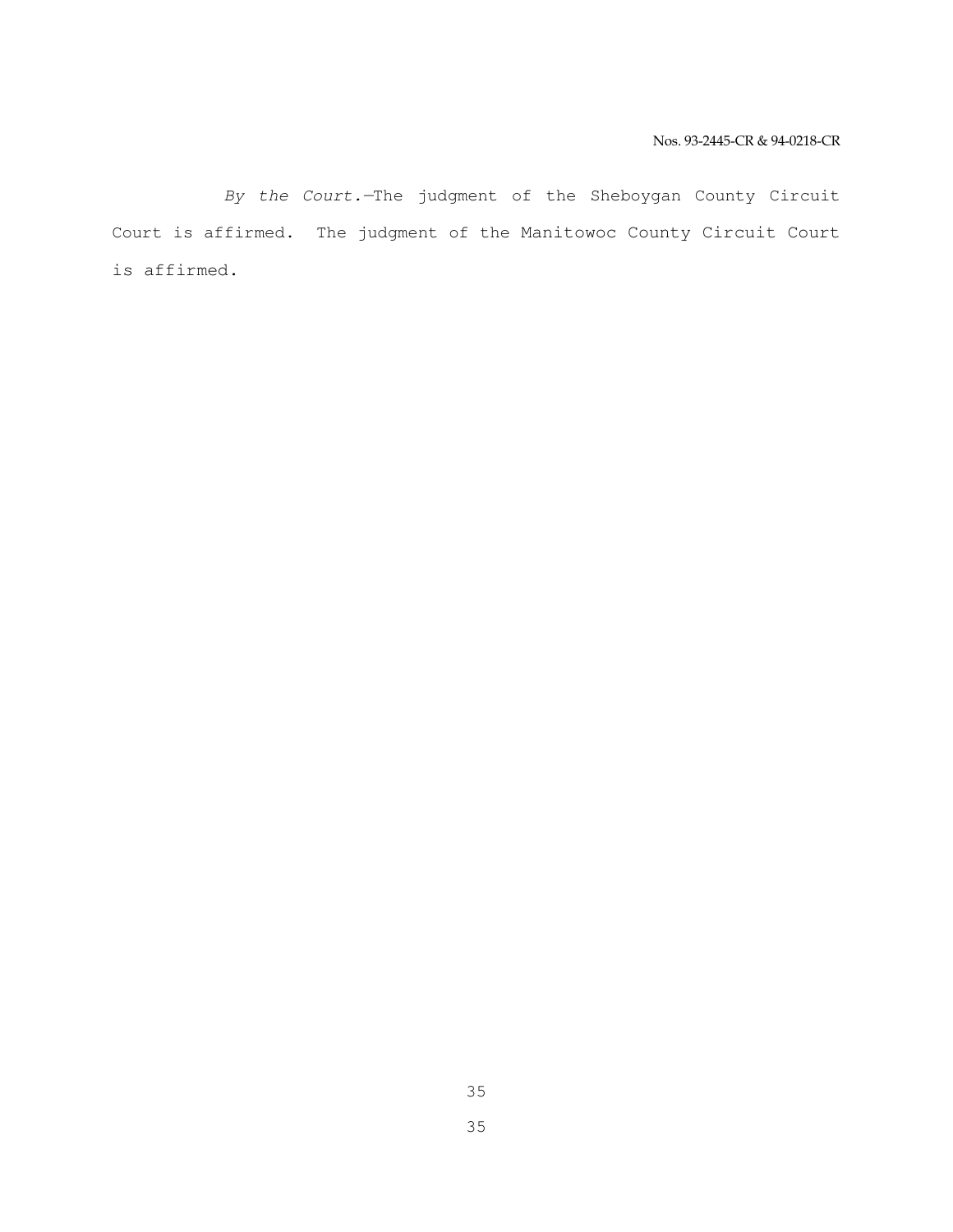JANINE P. GESKE, J. (dissenting). I dissent from the portion of the majority opinion that concludes that Newton waived his Sixth Amendment right to counsel and approves of the circuit court's actions in this regard. There is no indication in the record that Newton knowingly and voluntarily relinquished his right to counsel. Similarly, there is no evidence that Newton was warned that if he persisted in a mode of conduct that the court considered obstructive and dilatory, he would be deemed to have waived counsel and would be required to continue with proceedings pro se. Therefore, I conclude that Newton's conviction must be reversed because it was obtained without the assistance of counsel and without a valid waiver of the right to counsel.

 The right to counsel is a clear and critical component of both the Sixth Amendment of the United States Constitution and Article I, Section 7 of the Wisconsin Constitution. $^{21}$  This court has recognized that the right to be represented by counsel in a criminal trial is so important that nonwaiver is presumed. Pickens v. State, 96 Wis. 2d 549, 555, 292 N.W.2d 601 (1980). Waiver cannot be assumed from a silent record, rather the record must show that the defendant

1

e<br>S  $21$  Contrary to the trial court's assertion that the Sixth Amendment right to an attorney is "an inferred right," both the federal and state constitutions contain express guarantees of this fundamental right.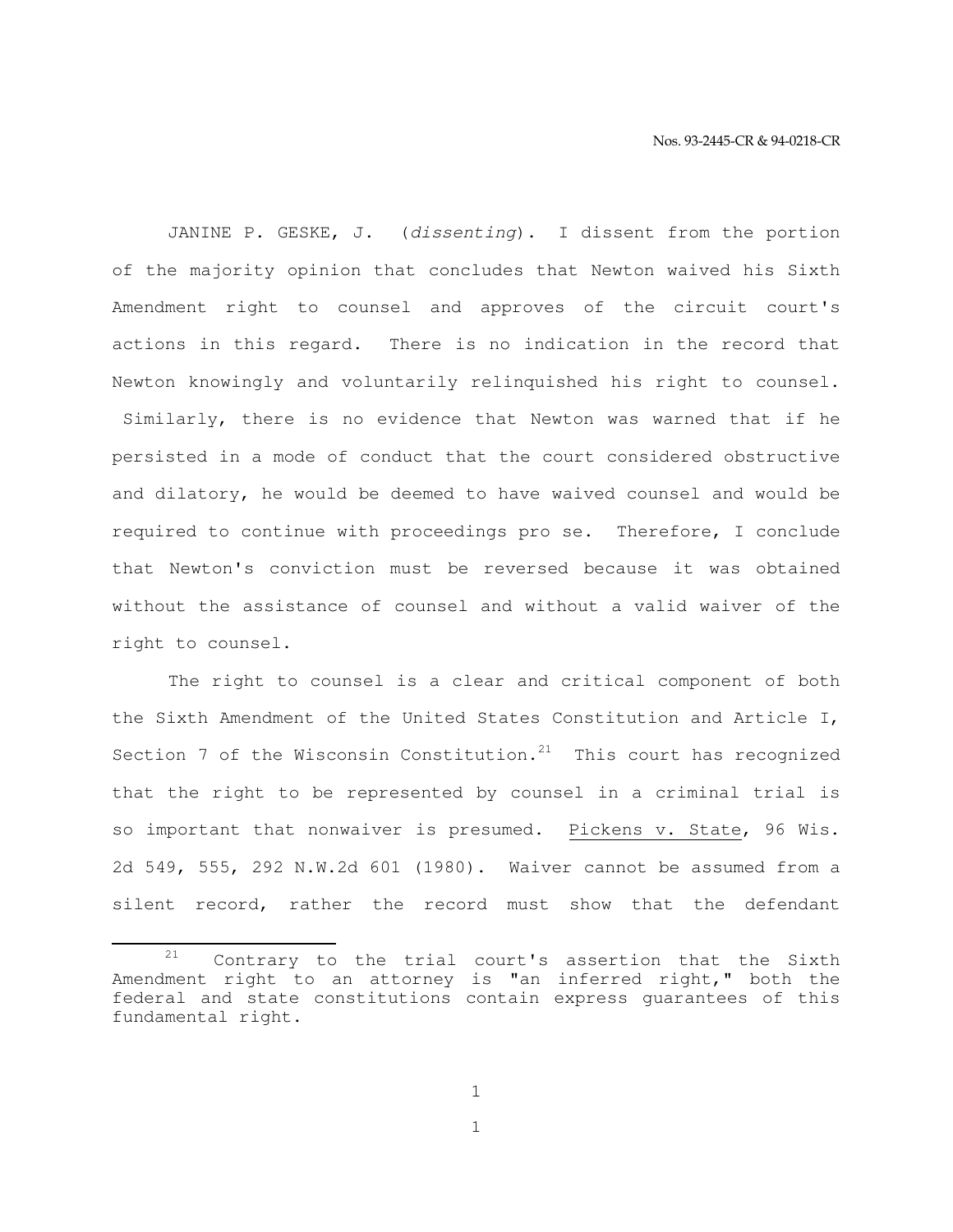intelligently and knowingly rejected the offer of assistance of counsel. State v. Baker, 169 Wis. 2d 49, 76-77, 485 N.W.2d 237 (1992). Where the record does not evidence a valid waiver, a conviction of an unrepresented defendant cannot stand. See Baker, 169 Wis. 2d at 78, 55-56 (where record did not show, and State did not meet burden of proving, a knowing, voluntary and intelligent waiver, defendant's conviction was constitutionally infirm because obtained without counsel); Keller v. State, 75 Wis. 2d 502, 509, 511-12, 249 N.W.2d 773 (1977) (order reversed where record was insufficient to determine "whether the constitutional rights of the defendant to counsel were fully considered by the trial court"). Further, a valid (i.e. knowing and intelligent) waiver is "an essential prerequisite to a defendant's proceeding alone . . . " Pickens, 96 Wis. 2d at 555.

 The record contains no affirmative evidence of waiver. In fact, the defendant repeatedly stated that he opposed his attorney's motion to withdraw and in granting Attorney Haller's motion the court noted that it did so over Newton's objection. The circuit court concluded that Newton had "constructively waived" his right to the assistance of counsel.<sup>22</sup> Although the majority concludes that

e<br>S

2

In denying Newton's post-conviction motion which was based on a claim of lack of waiver, the circuit court stated:

While the record is clear that he never said, I don't want an attorney, the record is also clear he did everything possible to make it impossible for an attorney to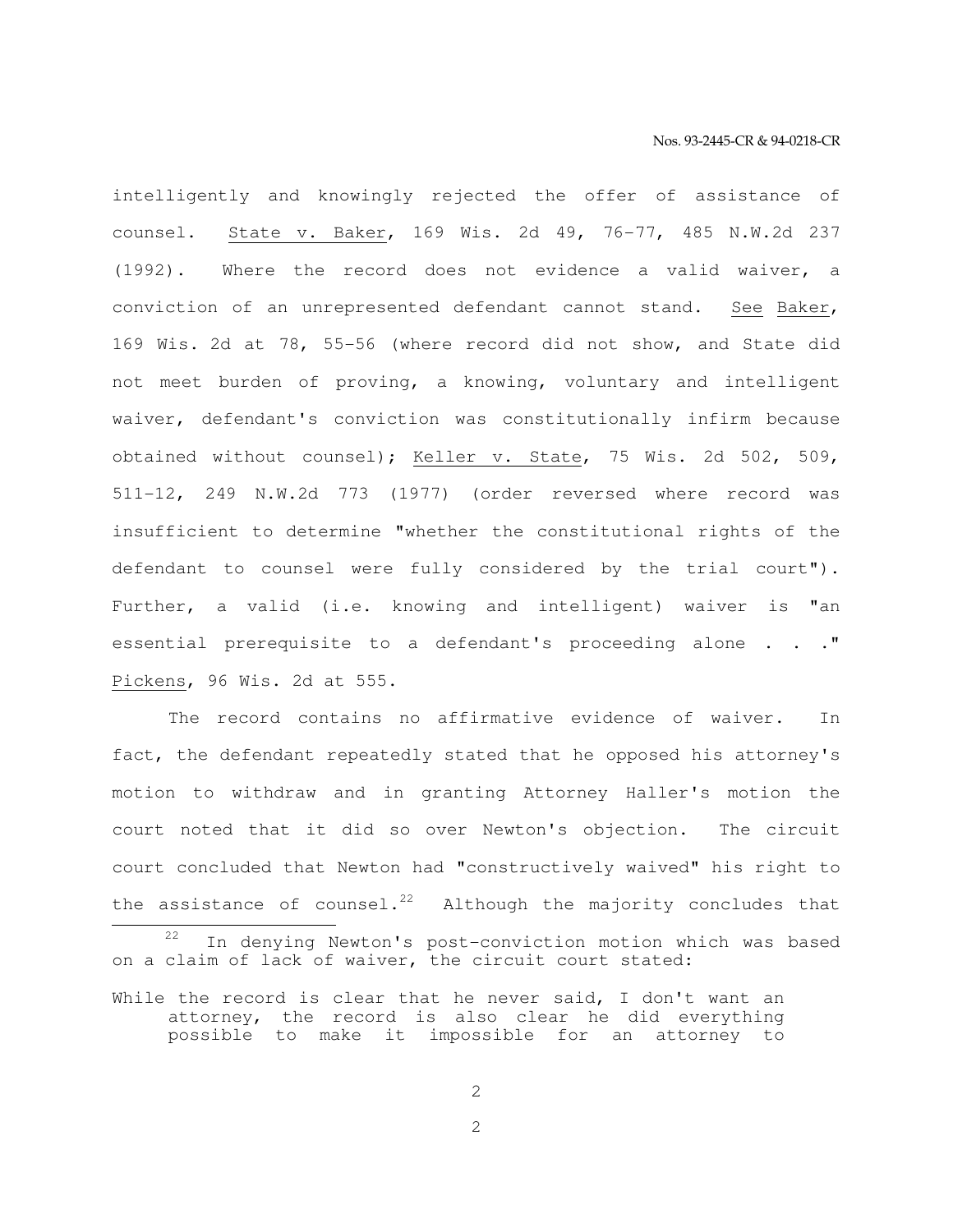the defendant waived his right to counsel, it concedes that Newton was "unwilling to voluntarily waive his right to counsel." Majority op. at 23. The majority finds the solution to this apparent conundrum in a court of appeals decision, State v. Woods, 144 Wis. 2d 710, 715-16, 424 N.W.2d 730 (Ct. App. 1988) which proposes that, in unusual circumstances such as when a defendant is disruptive or manipulative, a court may "find that the defendant's voluntary and deliberate choice to proceed pro se has occurred by operation of law." Majority op. at 24. According to the majority, Newton's behavior was manipulative, disruptive and "based solely upon a desire to delay," and thus the circuit court was justified in finding that he had forfeited his right to counsel. Majority op. at 25.

 However, there are several key differences between Woods' and Newton's cases, most importantly--the circuit court "properly forewarned" Woods of the potential consequences of his behavior and, at the critical stage of trial, provided the defendant with the safety net of standby counsel. Woods, 144 Wis. 2d at 715. In Woods, the defendant's fourth appointed attorney filed a motion to withdraw on the basis that Woods refused to follow the attorney's (..continued) represent him. Now, whether you want to call that a waiver, that would be the technical term, I'll leave that up to the Court of Appeals. I would call it a waiver. Certainly the voluntary relinquishment of a known right, Mr. Newton knew what was going to happen.

3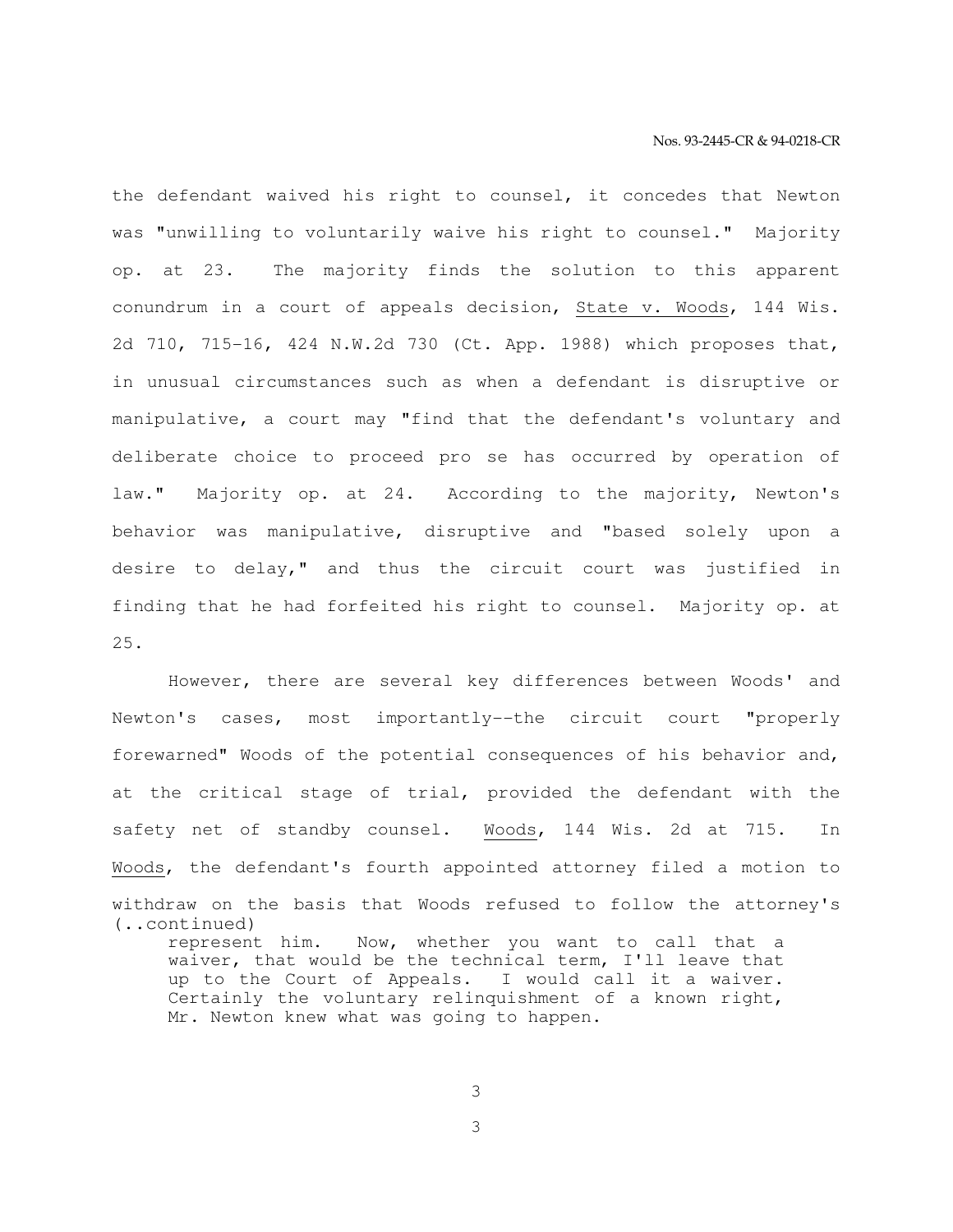advice on trial strategy. In granting the motion, the court warned Woods that he could not pick and choose his attorney and informed him that his trial would be conducted with newly appointed counsel on a given date or that Woods would be required to appear pro se. The court ultimately granted another adjournment and on the rescheduled trial date Woods indicated that he did not want his fifth public defender to represent him. Woods was then permitted to represent himself and the court granted the public defender's motion to withdraw but required him to act as standby counsel during trial. Id. at 712-14.

 There are clearly differences between a voluntary waiver of counsel (based on a defendant's desire to exercise the right of self-representation), and a "constructive waiver" or forfeiture of the right to the assistance of counsel (which operates as a matter of law when a court determines that a defendant is manipulating or obstructing the judicial process). The latter, forfeiture, is seldom invoked and generally involves cases in which non-indigent defendants have been informed of their right to retain counsel, given ample time to do so, and yet appear at trial unrepresented,  $2^3$ or when a defendant attempts an eleventh hour substitution of

e<br>S

4

<sup>&</sup>lt;sup>23</sup> See, e.g., Commonwealth v. Wentz, 421 A.2d 796 (Pa. 1980); United States v. Gates, 557 F.2d 1086 (5th Cir. 1977), cert. denied, 434 U.S. 1017 (1978).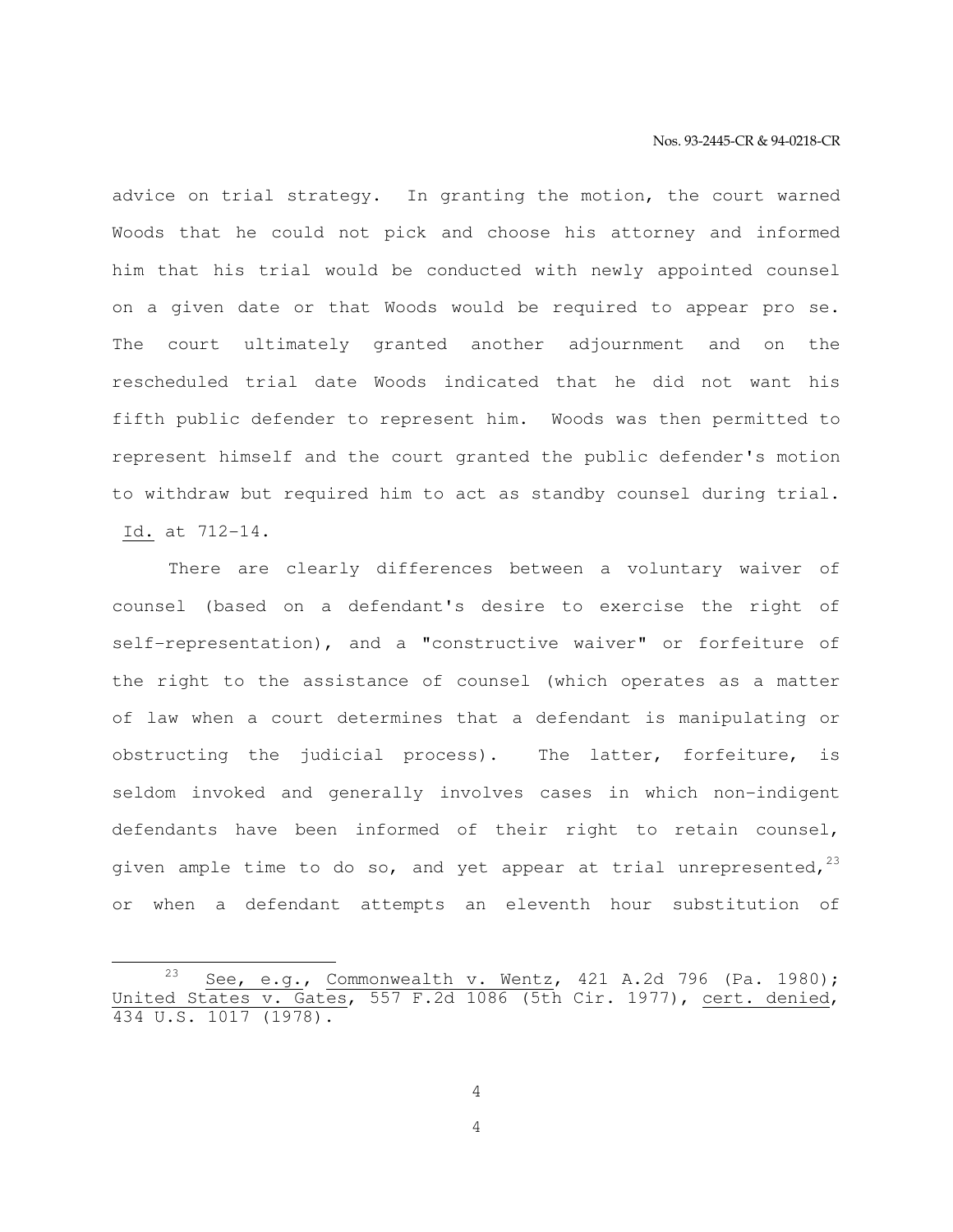counsel.<sup>24</sup> This court has, however, found this to be a drastic solution and cautioned trial courts that, "[w]hen considering actions and conduct which purport to constitute a waiver of this fundamental right, all relevant inquiries into the nature and intent of those actions and conduct must be pursued prior to imposing upon the defendant the consequences of waiver." Keller, 75 Wis. 2d at 509.

 Both this court and the United States Supreme Court have frequently stressed the special obligations of judicial responsibility that a circuit court faces when dealing with an unrepresented defendant.

'The constitutional right of an accused to be represented by counsel invokes, of itself, the protection of a trial court, in which the accused--whose life or liberty is at stake--is without counsel. This protecting duty imposes the serious and weighty responsibility upon the trial judge of determining whether there is an intelligent and competent waiver by the accused.' To discharge this duty properly in light of the strong presumption against waiver of the constitutional right to counsel, a judge must investigate as long and as thoroughly as the circumstances of the case before him demand.

State ex rel. Burnett v. Burke, 22 Wis. 2d 486, 492, 126 N.W.2d 91 (1964) (quoting von Moltke v. Gillies, 332 U.S. 708, 723 (1948))

5

 $24$  See, e.g., Mulkovich v. State, 73 Wis. 2d 464, 243 N.W.2d 198 (1976); Phifer v. State, 64 Wis. 2d 24, 218 N.W.2d 354 (1974). See also Wayne R. LaFave and Jerold H. Israel, Criminal Procedure, Vol. 2 § 11.3(c) (1984).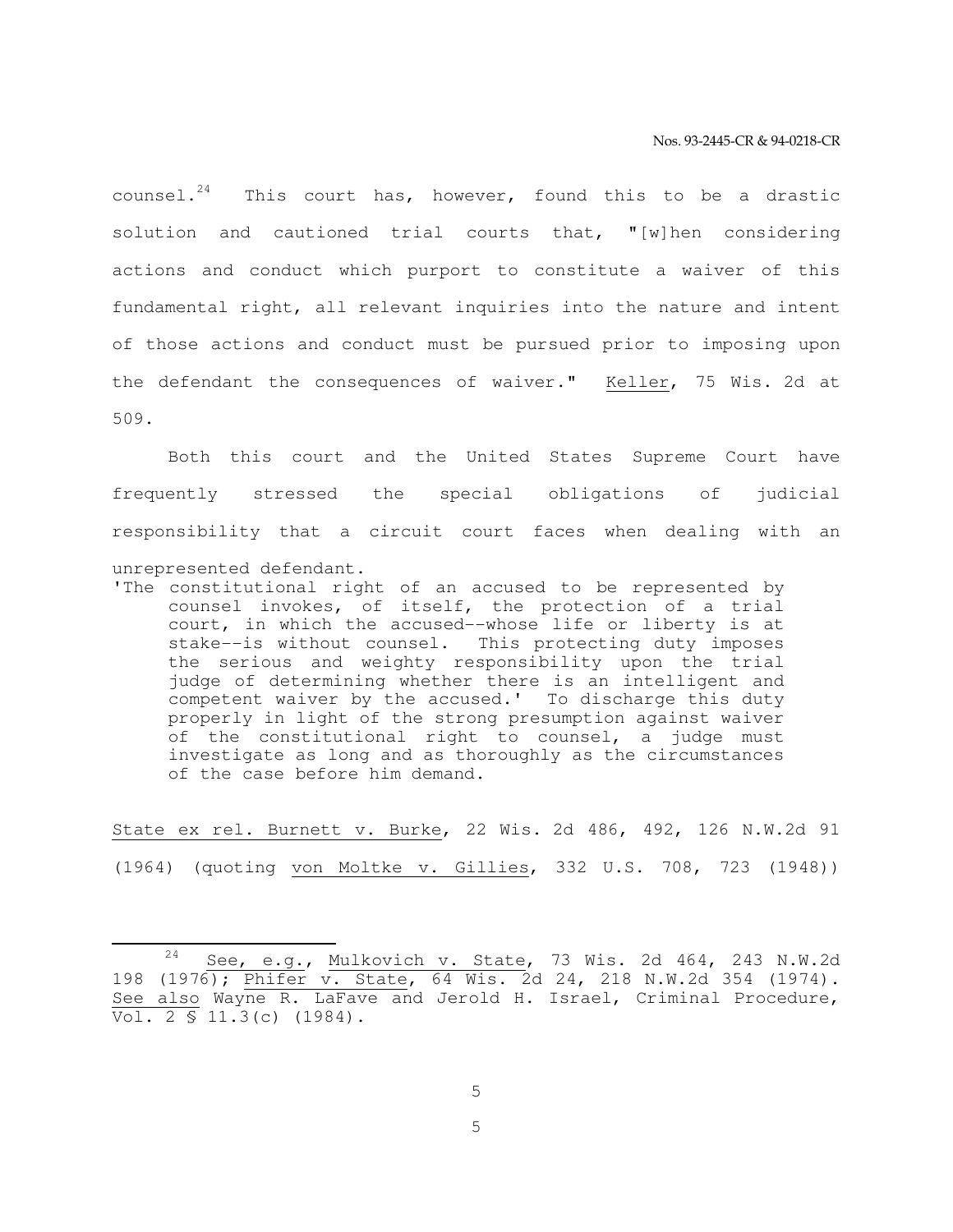(quoting Johnson v. Zerbst, 304 U.S. 458, 465 (1938)); see also Keller, 75 Wis. 2d at 507.

 While this court has recognized the frustration engendered by difficult defendants and repeated delays, we have also noted that in confronting such situations a circuit court must keep in mind the obligation it has to the defendant. Keller, 75 Wis. 2d at  $506-07.^{25}$  When a court accepts a voluntary waiver of the right to the assistance of counsel, the record must reflect that the court has made the accused aware of the difficulties and disadvantages of self-representation, and that the defendant understands the seriousness of the charges he or she faces and the potential penalties that may be imposed upon a finding of guilt. See Pickens, 96 Wis. 2d at 563.

 Imposition of forfeiture of this important right requires no less. Similar to the procedures suggested for use by a circuit judge in accepting a waiver of the right to counsel (see Wis JI— Criminal SM—30), a circuit court contemplating forfeiture must make 

6

<sup>25</sup> See also American Bar Association Standards for Criminal Justice § 6-3.6 Commentary (1986 Supplement):

Whatever the motive behind a defendant's wish to appear pro se, a judge cannot disregard the long-term interest of the accused in having guilt or lack of guilt fairly determined. Except in the most unusual circumstances, a trial in which one side is unrepresented by counsel is a farcical effort to ascertain quilt. . . .  $[1]t$  is ultimately the judge's responsibility to see that the merits of a controversy are resolved fairly and justly.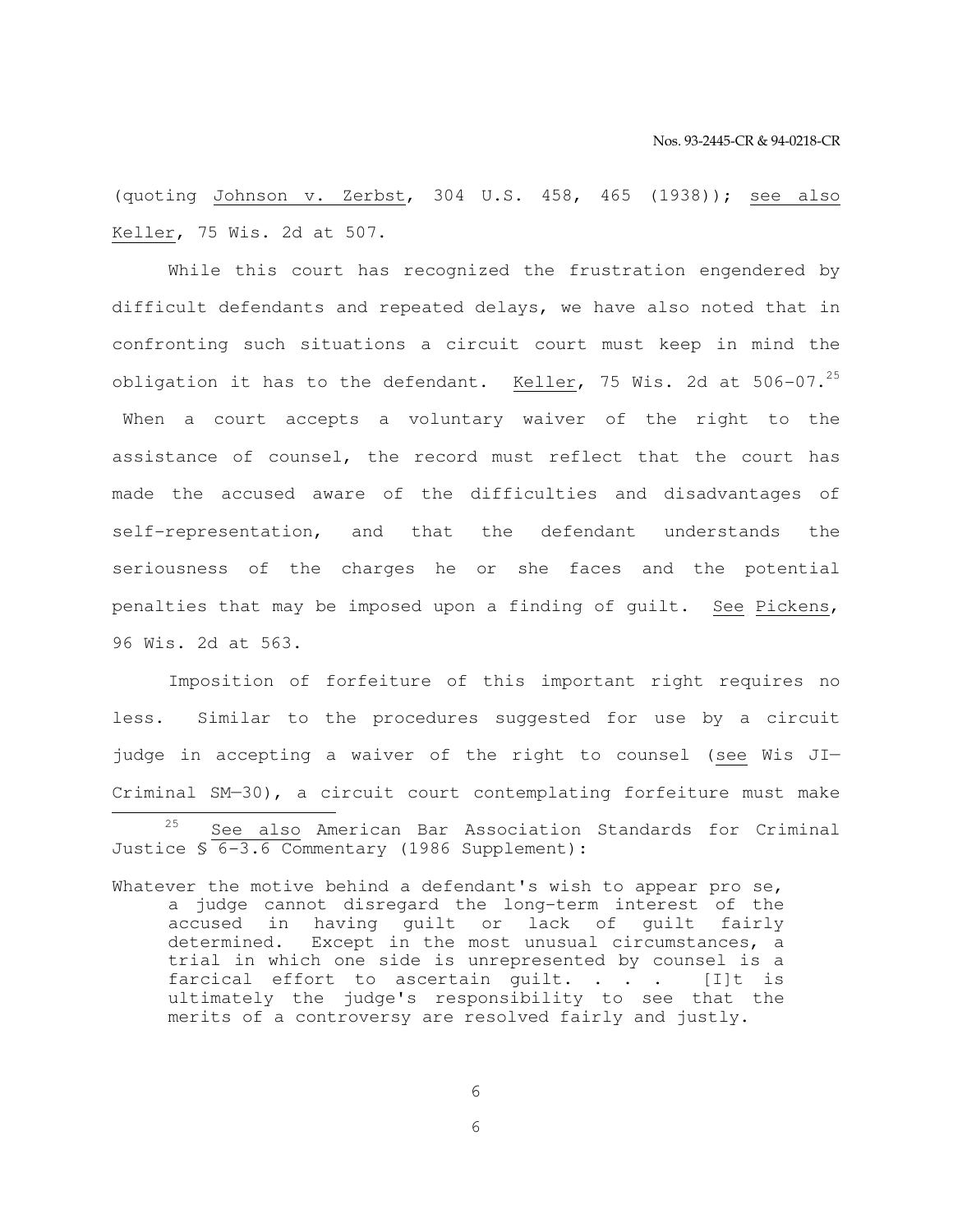sure that a defendant understands the implications of his or her actions. The record should reflect: (1) explicit warnings that, if the defendant persists in "X" [specific conduct], the court will find that the right to counsel has been forfeited and will require the defendant to proceed to trial pro se; (2) a colloquy indicating that the defendant has been made aware of the difficulties and dangers inherent in self-representation; (3) a clear ruling when the court deems the right to counsel to have been forfeited; (4) factual findings to support the court's ruling; and (5) appointment of standby counsel.<sup>26</sup>

 A circuit court should only resort to forfeiture in extraordinary circumstances. And even then, the "serious and weighty responsibility" imposed on the circuit court through its "protecting duty" strongly suggests that standby counsel should be appointed. Standby counsel serves not only to safeguard a defendant's constitutionally protected rights but also to advance the court's objectives of judicial efficiency by assisting the

7

<sup>26</sup> Standard 6-3.7 of the American Bar Association Standards for Criminal Justice states: "When a defendant has been permitted to proceed without the assistance of counsel, the trial judge should consider the appointment of standby counsel to assist the defendant when called upon and to call the judge's attention to matters favorable to the accused upon which the judge should rule on his or her motion." The Commentary to Standard 6-3.7 goes even further by suggesting that, "in all but the simplest trials, and even in those if availability of counsel permits, the court should ordinarily appoint standby counsel to assist the accused . . ."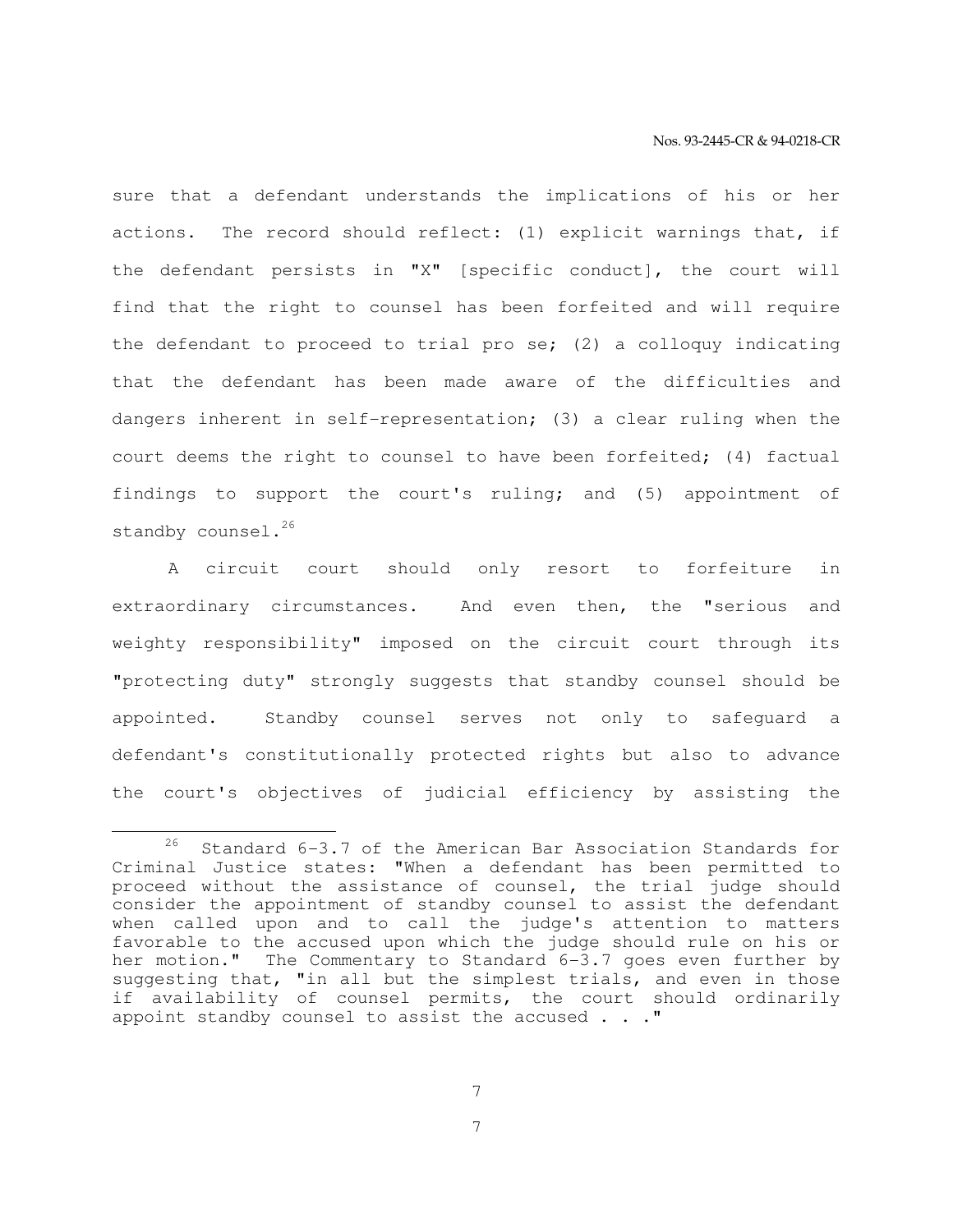accused in overcoming routine procedural and evidentiary obstacles. See McKaskle v. Wiggins, 465 U.S. 168, 183 (1984). For example, standby counsel can assist with problems in introducing evidence, preserve appellate issues by entering timely objections, and help customize jury instructions.

 In Contempt in State v. Lehman, 137 Wis. 2d 65, 403 N.W.2d 438 (1987), this court held that the circuit court had the inherent authority to appoint private standby counsel at the county's expense when the Public Defender's office declined to furnish further counsel. There, after being provided with five public defenders who were either fired or withdrew, the defendant requested to appear pro se. The circuit court questioned Lehman to make sure his waiver was knowing and intelligent, and granted his request with the caveat that "it would be in the court's interest" to have standby counsel ready to assist so that the "matter could go smoothly." Lehman, 137 Wis. 2d at 71.

In Lehman, we stated that, "[t]he question of whether an indigent defendant who elects to proceed pro se and who thereby waives his constitutional right to assistance of counsel nevertheless has a constitutional right to 'standby' counsel, if requested, is not presented," and therefore we declined to reach that issue. Lehman, 137 Wis. 2d at 76. That question remains open, as does the question of whether constitutional guarantees are

8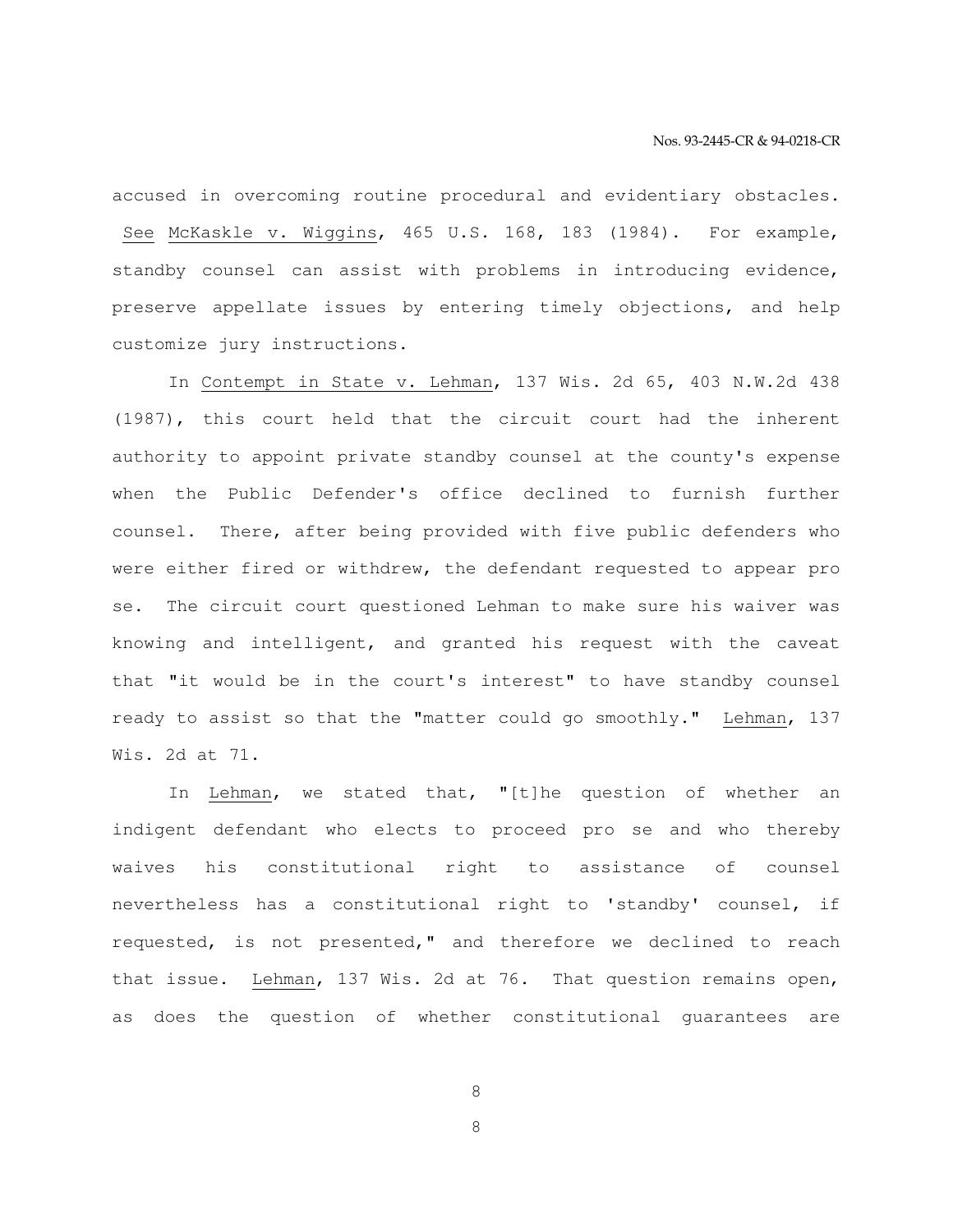violated by a judge's unilateral decision to deny standby counsel to a defendant who, like Newton, has not expressly waived the right to counsel.

 The majority characterizes the dissent as implying "that the discretionary decision of the trial court to appoint standby counsel is somehow associated with a defendant's Sixth Amendment right to counsel." Majority op. at 26, n.17. This court has previously stated that the discretionary decision of the circuit court whether to approve or deny a defendant's request to proceed pro se is tied to the "trial-centered" Sixth Amendment which serves to guarantee an accused's right to an effective defense and, overall, to assure a "**fair trial**." Hamiel v. State, 92 Wis. 2d 656, 672, 285 N.W.2d 639 (1979). Similarly, the Sixth Amendment's purpose of ensuring a fair trial is certainly associated with a court's decision of whether a defendant shall be forced to stand alone in court contrary to his expressed request for the assistance of counsel. When a court finds it necessary to take the drastic step of imposing forfeiture of the right to counsel upon a recalcitrant defendant, the court must take steps to insure that it has done all that it can to preserve the defendant's right to a fair trial under the Sixth Amendment. A court takes a major step towards ensuring a fair trial and fulfilling its "protecting duty" by appointing standby counsel.

Here, the record reveals:

9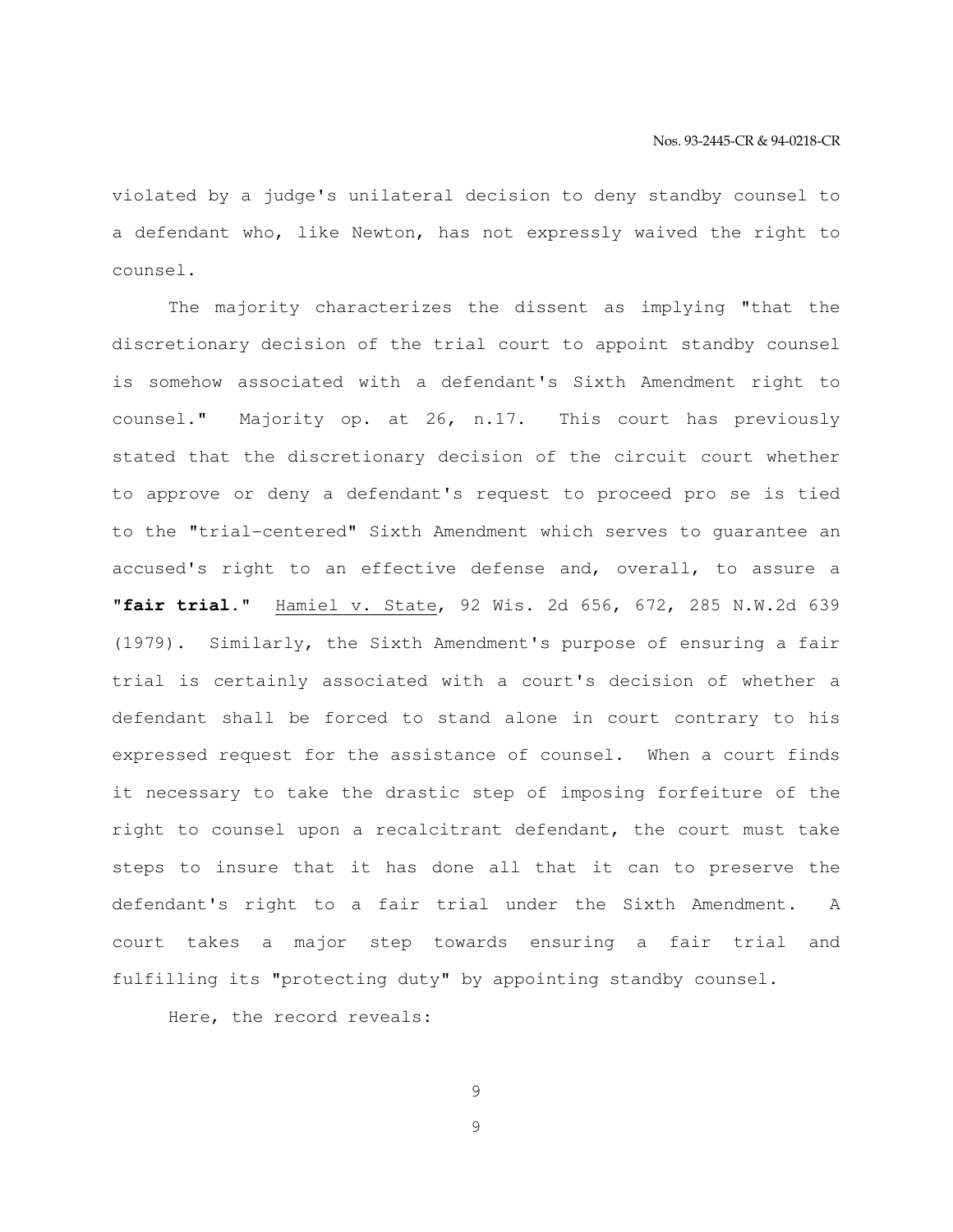-- no warnings that a continued course of conduct would be considered forfeiture and that Newton would then have to proceed pro se;

 -- no statement by the court of its conclusion that Newton had forfeited the right to counsel;

 -- no waiver inquiry or effort to inform Newton of the difficulties of self-representation;

-- the defendant continued to insist he wanted counsel;

-- the court denied standby counsel, even though the motion to appoint standby counsel was filed by the State;

Newton was clearly prejudiced by his selfrepresentation to the extent that the court commented from the bench that Newton's defense witnesses were hurting him ("pounding additional nails into his coffin") and that he was incriminating himself by virtue of the questions he asked.<sup>27</sup>

 I believe that a violation of Newton's Sixth Amendment rights occurred when he was: required to appear pro se at his trial without prior warning that continued disagreement with counsel would be considered forfeiture, not informed of the difficulties of selfrepresentation, and denied the assistance of standby counsel. Because I conclude that Newton's conviction should be reversed and

 $27$  To mention only a few of the mistakes that Newton made in front of the jury: he admitted to other acts which had been severed on the basis of prejudice, he revealed that he was currently in jail, he elicited testimony from his own witness that he had provided money to purchase cocaine and that another witness had purchased cocaine from him.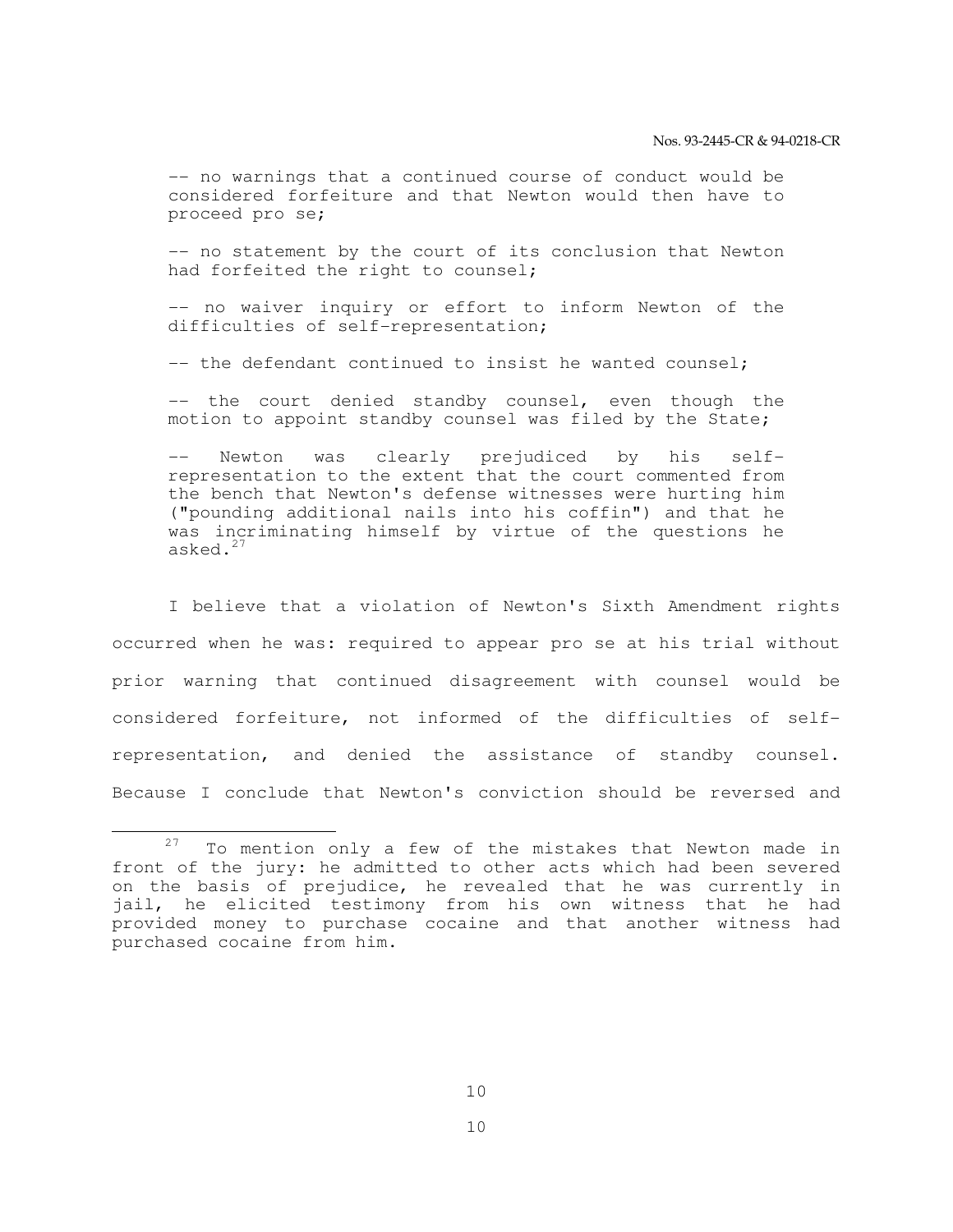the case remanded for retrial, I respectfully dissent from that portion of the majority's opinion.

 I am authorized to state that Justice SHIRLEY S. ABRAHAMSON and Justice WILLIAM A. BABLITCH join in this opinion.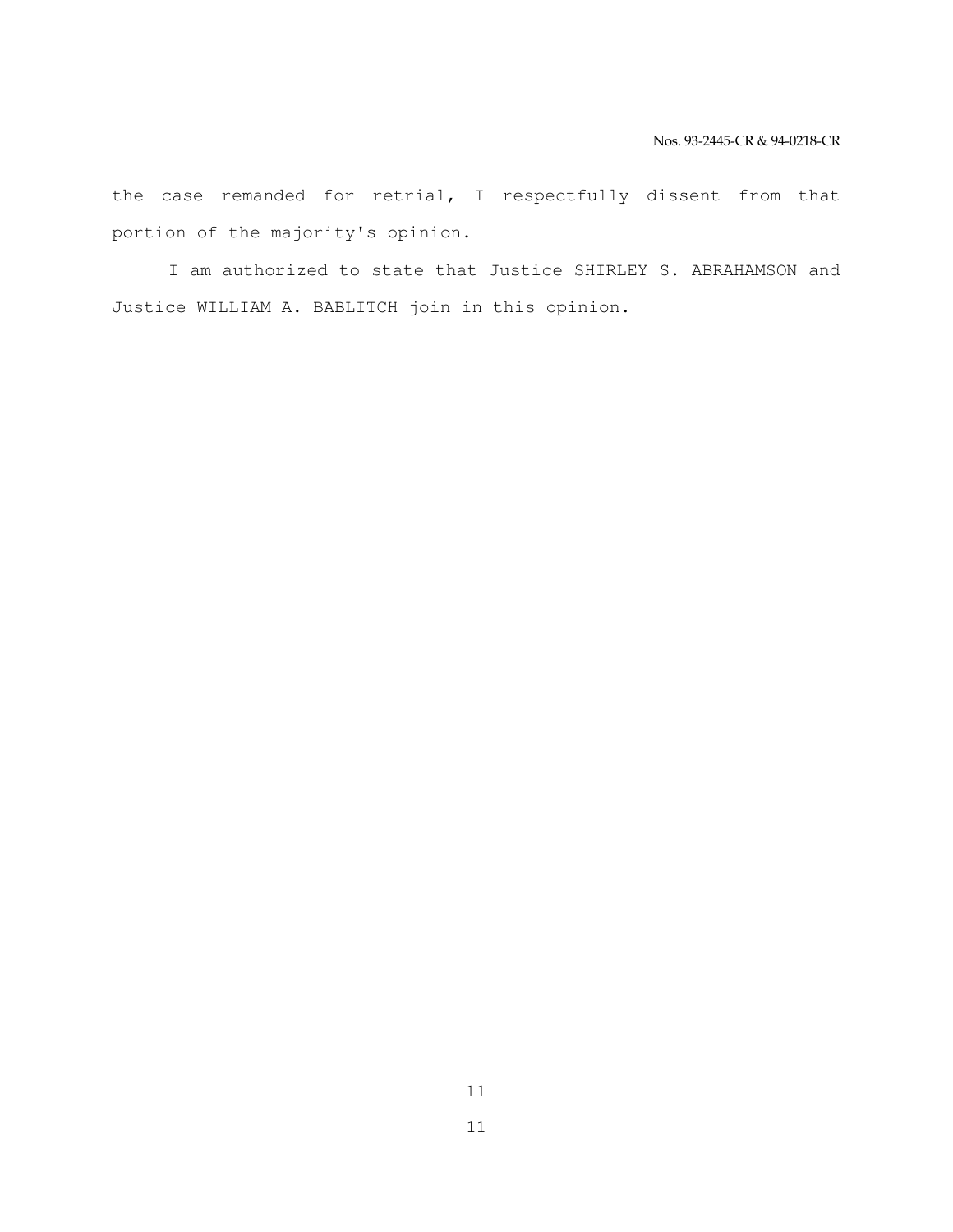## **SUPREME COURT OF WISCONSIN**

Case No.: 93-2445-CR and 94-0218-CR

Complete Title of Case: 93-2445-CR

 State of Wisconsin, Plaintiff-Respondent, v. Leon O. Cummings, D.D.S., Defendant-Appellant,  $\mathcal{L}_\text{max}$  and  $\mathcal{L}_\text{max}$  and  $\mathcal{L}_\text{max}$  and  $\mathcal{L}_\text{max}$ 

 94-0218-CR State of Wisconsin Plaintiff-Respondent, v. Thomas Newton, Defendant-Appellant.

 $\overline{\phantom{a}}$  ,  $\overline{\phantom{a}}$  ,  $\overline{\phantom{a}}$  ,  $\overline{\phantom{a}}$  ,  $\overline{\phantom{a}}$  ,  $\overline{\phantom{a}}$  ,  $\overline{\phantom{a}}$  ,  $\overline{\phantom{a}}$  ,  $\overline{\phantom{a}}$  ,  $\overline{\phantom{a}}$  ,  $\overline{\phantom{a}}$  ,  $\overline{\phantom{a}}$  ,  $\overline{\phantom{a}}$  ,  $\overline{\phantom{a}}$  ,  $\overline{\phantom{a}}$  ,  $\overline{\phantom{a}}$ 

ON CERTIFICATION FROM THE COURT OF APPEALS

Opinion Filed: April 1, 1996 Submitted on Briefs: Oral Argument: November 2, 1995

Source of APPEAL

 COURT: Circuit COUNTY: Sheboygan/Manitowoc JUDGE: JOHN B. MURPHY/FRED H. HAZLEWOOD

## JUSTICES:

 Concurred: Dissented: GESKE, J., ABRAHAMSON and BABLITCH, J.J., dissent (opinion filed) Not Participating:

ATTORNEYS: 93-2445-CR: For the defendant-appellant there were briefs by Dean A. Strang, Craig W. Albee and Shellow, Shellow & Glynn, S.C., Milwaukee and oral argument by Dean A. Strang.